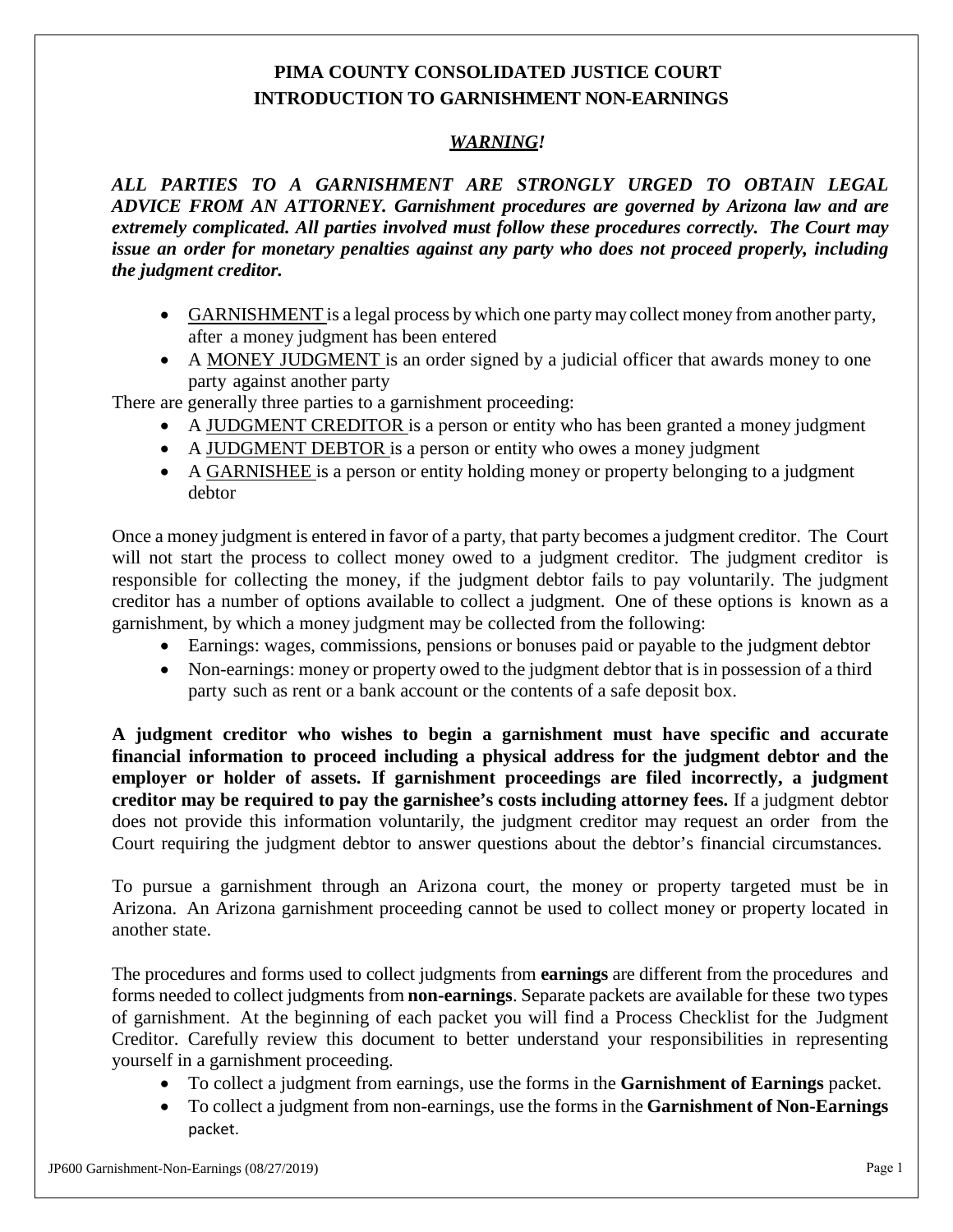## **PIMA COUNTY CONSOLIDATED JUSTICE COURT PROCESS CHECKLIST FOR THE JUDGMENT CREDITOR IN A GARNISHMENT OF NON-EARNINGS**

#### **WARNING!**

*ALL PARTIES TO A GARNISHMENT ARE STRONGLY URGED TO OBTAIN LEGAL ADVICE FROM AN ATTORNEY. Garnishment procedures are governed by Arizona law and are extremely complicated. All parties involved must follow these laws and procedures correctly. The Court may issue an order for monetary penalties against any party who does not proceed properly, including the judgment creditor.* 

# **INTRODUCTION**

This packet is intended for a judgment creditor who wishes to pursue a garnishment of "non-earnings." A nonearnings garnishment targets personal property belonging to a judgment debtor but held by a third party, or money other than other than "earnings" that is owed to the debtor by a third party (some examples of "earnings" are wages, salary, commission, bonus, pension or retirement payments). Some examples of non-earnings include money in a bank account, the contents of a safe deposit box, a rent payment owed but not yet paid, or an account receivable.

Property that is not earnings may be subject to garnishment, however, not all property is subject to garnishment, and certain non-earnings property is protected (see A.R.S. Title 33, Chapter 8). For example, Arizona law provides that a judgment creditor who garnishes a bank account may only take the money that is in the account on the day the Writ of Garnishment is served on the bank. If additional funds are later deposited in the account, a new garnishment must be filed to collect them. In addition, the first \$300 held in a single bank account is protected from garnishment, with that exemption being doubled to \$600 if the account holders are married. If persons other than the judgment debtor(s) are on the account, a hearing may be held to determine each person's share in the account (A.R.S. § 12-1595).

## **[ ] STEP 1: Review the forms and instructions in the packet**

To garnish a bank account or other form of property other than wages, you will be working with the following forms in the packet (the number of each form appears in the bottom left corner of each page): FORMS 1 through 16.

## **[ ] STEP 2: Apply to the court for a writ of garnishment and serve the required forms on the garnishee**

To begin your garnishment action, complete and file an Application for Writ of Garnishment (FORM 1). There is a fee for filing this form. If you cannot pay the fee, it may be deferred if you qualify. The Clerk has a form you can complete to request deferral.

Fill out and file with the Court the Application for Writ of Garnishment (Non-Earnings) (FORM 1), and the Writ of Garnishment and Summons (Non-Earnings) (FORM 2). If you are filing your application in a Superior Court, the Clerk of the Court will sign the writ and summons. If you are filing your application in a Municipal or Justice of the Peace Court, the Judge or Justice of the Peace or Clerk will sign the Writ and Summons form you have filed. After the Judge or Clerk has signed FORM 2 and it has been returned to you, you must serve the documents listed below on the garnishee. The number of copies to be served is indicated for each form. You must fill out the caption – and only the caption – on FORMS 4, 7, 8, and 9 before serving them on the garnishee.

[ ] Writ of Garnishment and Summons (Non-Earnings) (FORM 2) – 2 copies

[] Instructions to Garnishee (Non-Earnings) (FORM 3) – 1 copy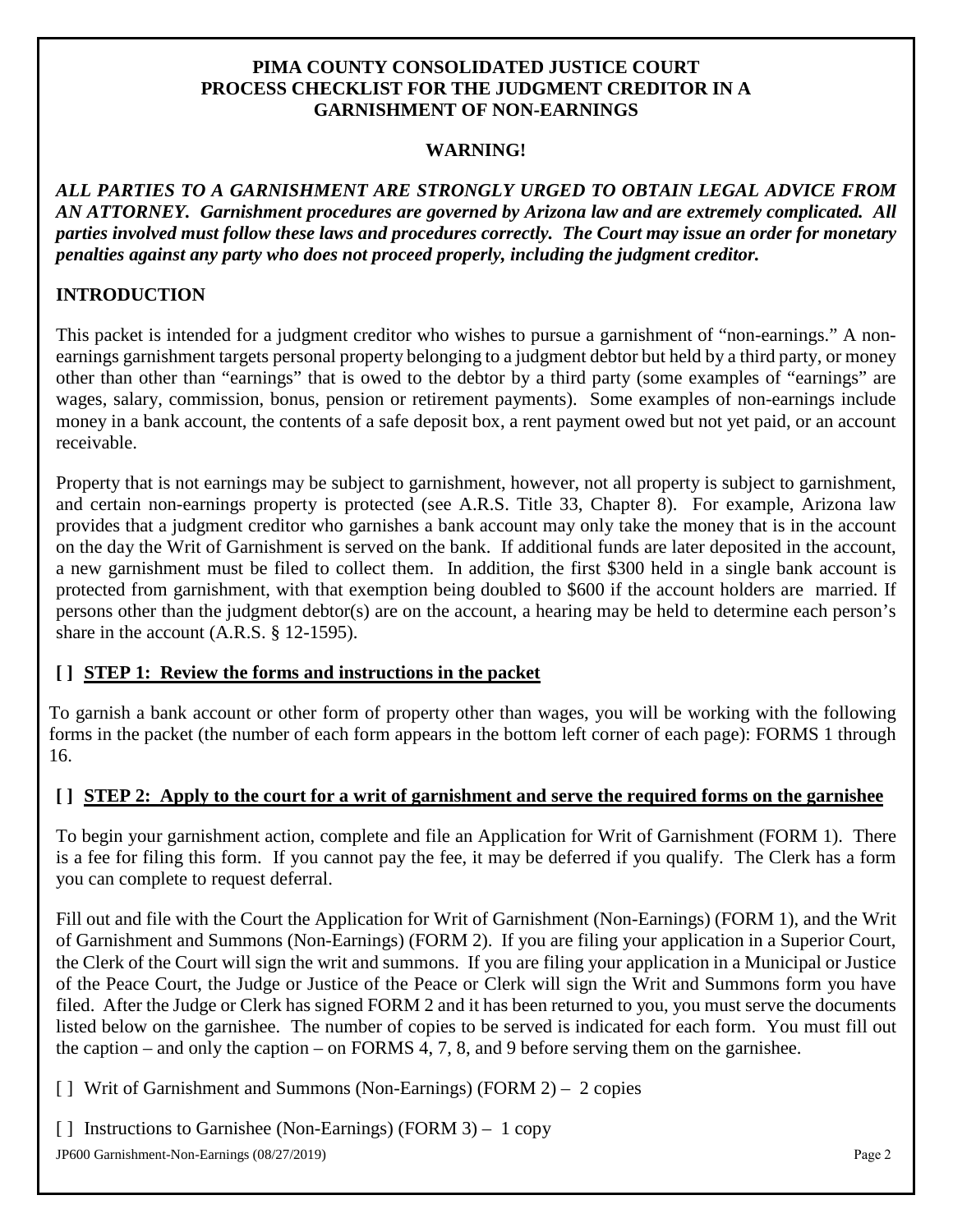- [] Garnishee's Answer (Non-Earnings) (FORM 4) 4 copies
- [] Notice to Judgment Debtor of Garnishment (Non-Earnings) (FORM 7) 2 copies
- [] Request for Hearing (FORM 8) 2 copies
- [] Notice of Hearing on Garnishment (Non-Earnings) (FORM 9) 2 copies
- $\lceil \cdot \rceil$  The judgment awarding you money against the judgment debtor  $-1$  copy

These documents can be served by certified mail, return receipt requested, or they can be served by a constable, deputy sheriff or other process server. If you use a constable, deputy sheriff or process server, you will have to pay a fee. You may be able to recover the amount of money you pay to serve these forms at the end of the proceeding.

If you cannot afford to pay the service fee, you may qualify for deferral of the payment. Private process servers do not accept deferrals. The Clerk has a form you can complete to request deferral of service fees.

For specific information on how to serve these documents on a financial institution, refer to A.R.S. §12-1577. Arizona statutes may be read online at: https://www.azleg.gov/ars/12/01577.htm, and at your local law library.

# **[ ] STEP 3: Wait for garnishee's Answer**

By law, the garnishee is to complete and file a Garnishee's Answer with the Court within 10 business days, beginning with the first business day after service on the garnishee. Do not take any further steps in this process until this time period has been completed or until you receive a copy of the Garnishee's Answer, if that occurs sooner. If the time period has expired and you still have not received a copy of the Answer from the garnishee, contact the Court to see if an Answer has been filed.

# **[ ] STEP 4A [IF APPLICABLE]: If the garnishee does not file an Answer**

Complete and file a Petition for Order to Show Cause Regarding Garnishee's Default and Order to Show Cause (FORMS 10 and 11). This is a request to the Court to order the garnishee to appear and answer. The Court may then order the garnishee to appear for a hearing and explain why no Answer was filed. If a hearing date is set, you must serve the Petition and the signed Order to Show Cause on the garnishee using service by process server, constable, or deputy sheriff. You must also deliver a copy of the Petition and signed Order to Show Cause to the judgment debtor by mail or hand delivery. At the hearing, the Judge may order the garnishee to pay the judgment creditor up to the total amount owed by the judgment debtor.

# **[ ] STEP 4B [IF APPLICABLE]: If the garnishee claims to hold no property of the judgment debtor**

The garnishee who holds no property of the judgment debtor can ask the Court to make the judgment creditor pay for the garnishee's reasonable expenses related to responding to a Writ of Garnishment. For this reason, before beginning a garnishment, the judgment creditor should take precautions to ensure the person or organization named as the garnishee does in fact possess property of the judgment debtor.

# **[ ] STEP 4C [IF APPLICABLE]: If the garnishee claims to hold property of the judgment debtor**

Wait 10 more business days to see whether the debtor files a Request for Hearing on Garnishment (FORM 8). If the judgment debtor does not request a hearing within 10 business days of the filing of the Garnishee's Answer, complete and file an Application for Garnishment Judgment (Non-Earnings) (FORM 5). Also file a Garnishment Judgment (Non-Earnings) (FORM 6) for the Judge to sign.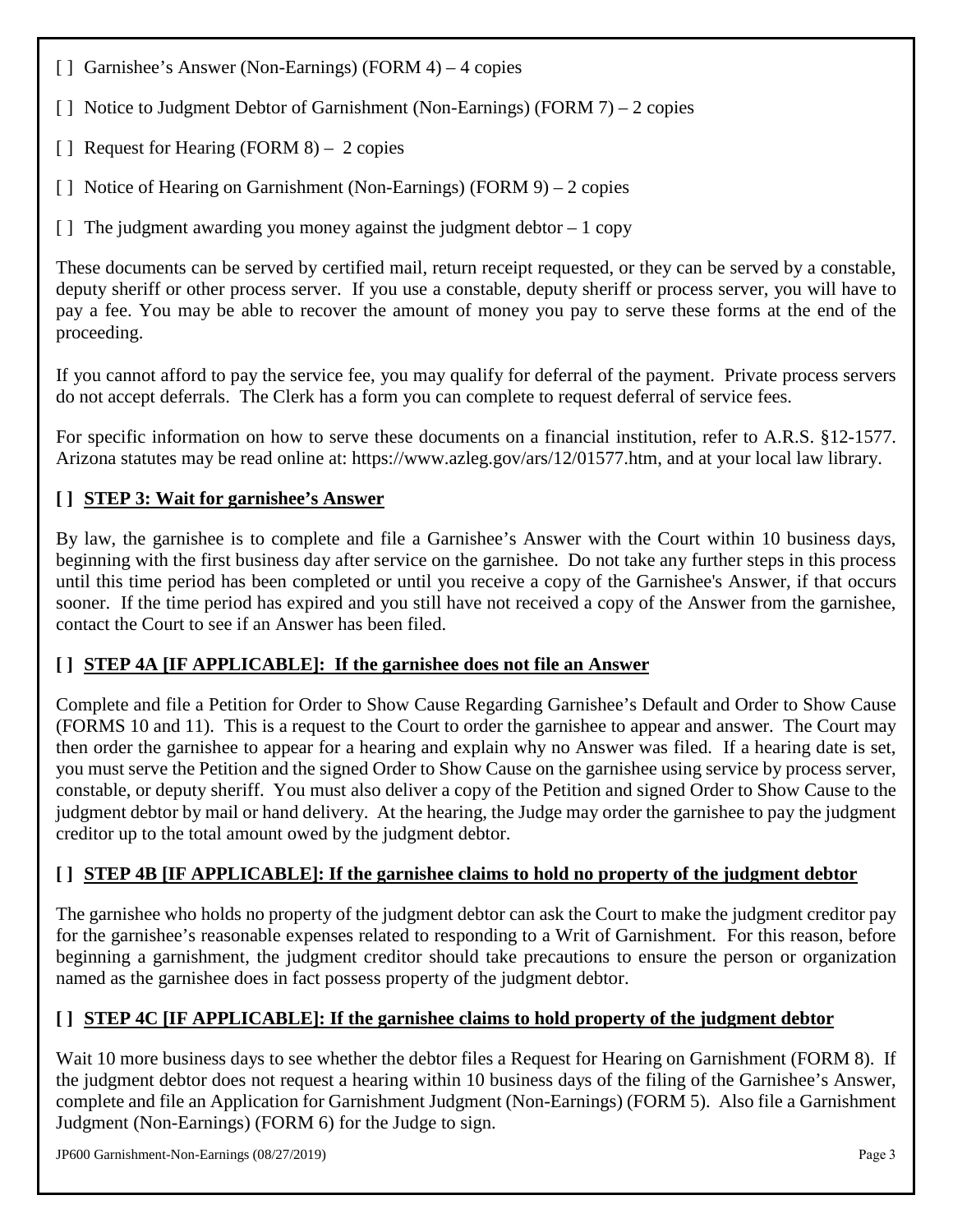Mail or personally deliver copies of these forms to the garnishee and to the judgment debtor before you file them with the Court. Once the Judge signs the Garnishment Judgment (Non-Earnings) (FORM 6), the Court will send a copy of the signed version of this form to all parties.

If the garnishee does not receive a copy of the signed Garnishment Judgment within 90 days of filing an Answer, you will have to begin again from the beginning, except under limited circumstances, see A.R.S. § 12-1587. The writ expires 90 days after the Answer is filed with the Court in a non-earnings garnishment. Check with the Court periodically if you do not receive a signed Garnishment Judgment within 3-6 weeks after filing your Application for Garnishment Judgment (FORM 5).

# **[ ] STEP 5A [IF APPLICABLE]: If a request for hearing is filed to object to the garnishment**

If the judgment debtor objects to the garnishment and files a Request for Hearing (Non-Earnings) (Form 8), the Court should set a hearing date within 5 days after the request is filed. The Judge may not sign the Garnishment Judgment (FORM 6) until the hearing has been held. Some of the more common objections include: lack of notice, lack of jurisdiction, invalid or satisfied judgment, exempt money is being garnished (\$300 in bank account, welfare, worker's compensation, child support or other potentially exempt monies), or exempt property is being garnished. There may be other reasons as well. Additional information concerning exemptions can be found at A.R.S. §§ 33-1101–1130. It is important for the judgment creditor to attend this hearing.

### **[ ] STEP 5B [IF APPLICABLE]: WHAT TO DO IF YOU DO NOT AGREE WITH CLAIMS MADE IN THE GARNISHEE'S ANSWER OR DO NOT RECEIVE ANY NON-EARNINGS PROPERTY FROM THE GARNISHEE**

A judgment creditor who does not agree with the Garnishee's Answer or does not receive any property from the garnishee to which the judgment creditor is entitled can file a Request for Hearing (FORM 14) and the Court will hold a hearing on the request.

If you desire to release the garnishee and/or judgment debtor from the garnishment:

- 1. The Petition and Order Discharging Garnishee (FORMS 12 & 13) can be used to release the garnishee who turns over property in response to the Writ of Garnishment or in other appropriate circumstances. Once it is filed, mail a copy to the garnishee, the judgment debtor and any other creditor who has asked to be notified. This can be done even if the garnishee's payment does not completely satisfy the judgment debtor's debt.
- 2. A Satisfaction of Judgment (FORM 16) can be filed with the Court to establish that the judgment has been fully paid off or otherwise satisfied. Mail a copy to the judgment debtor.

# **Frequently Asked Questions**

- **1. Can I get back money I paid the constable or process server for service on the garnishee?** Yes. There is a place on the Application for Garnishment Judgment to record this amount. The fee is paid to the constable or process server. This cost is added to the total amount included in the garnishment. As judgment creditor, you are responsible for arranging for service of process.
- **2. If the garnishee has money or property belonging to judgment debtor, will I collect all the money owed to me?**

Maybe. There are certain kinds of money or property that may be exempt from collection. Additional information concerning exemptions can be found at A.R.S. §§ 33-1101–1130.

## **3. What are "earnings?"**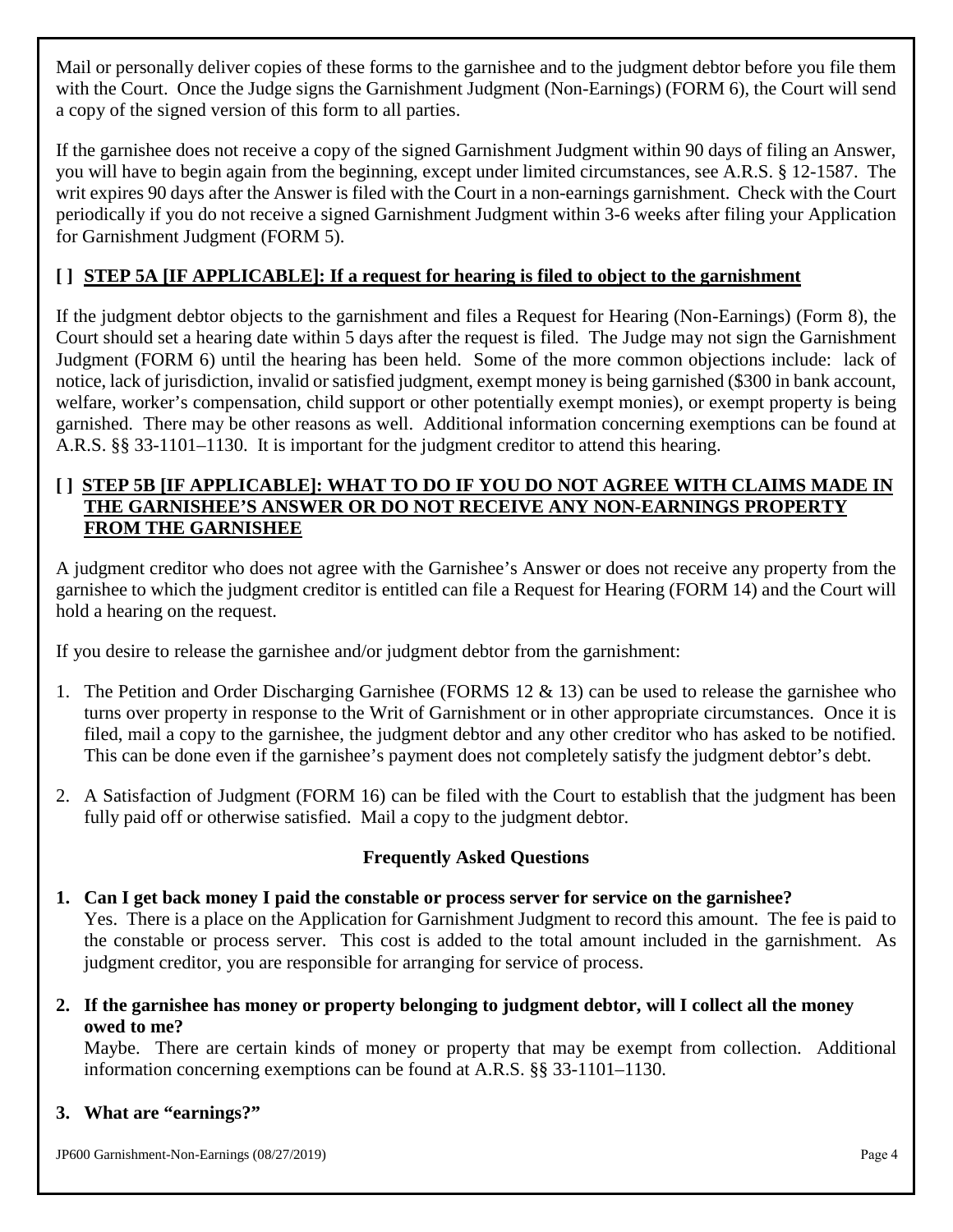The term "earnings" means compensation owed to an individual for personal services or work performed by that individual for another. This compensation may be called wages, salary, commissions, bonuses, or something similar. "Earnings" include periodic payments made pursuant to a pension or retirement program. "Earnings" become monies upon their payment by the employer to the employee, except payment into a pension or retirement fund. Money in a pension or retirement fund is no longer classified as "earnings" once it is disbursed to the employee.

- $\checkmark$  These forms are guides only and are not intended to be legal advice.
- $\checkmark$  These forms are not tailored for every fact situation.
- $\checkmark$  While not mandatory, parties should have all documents reviewed by an attorney who specializes in post - judgment proceedings.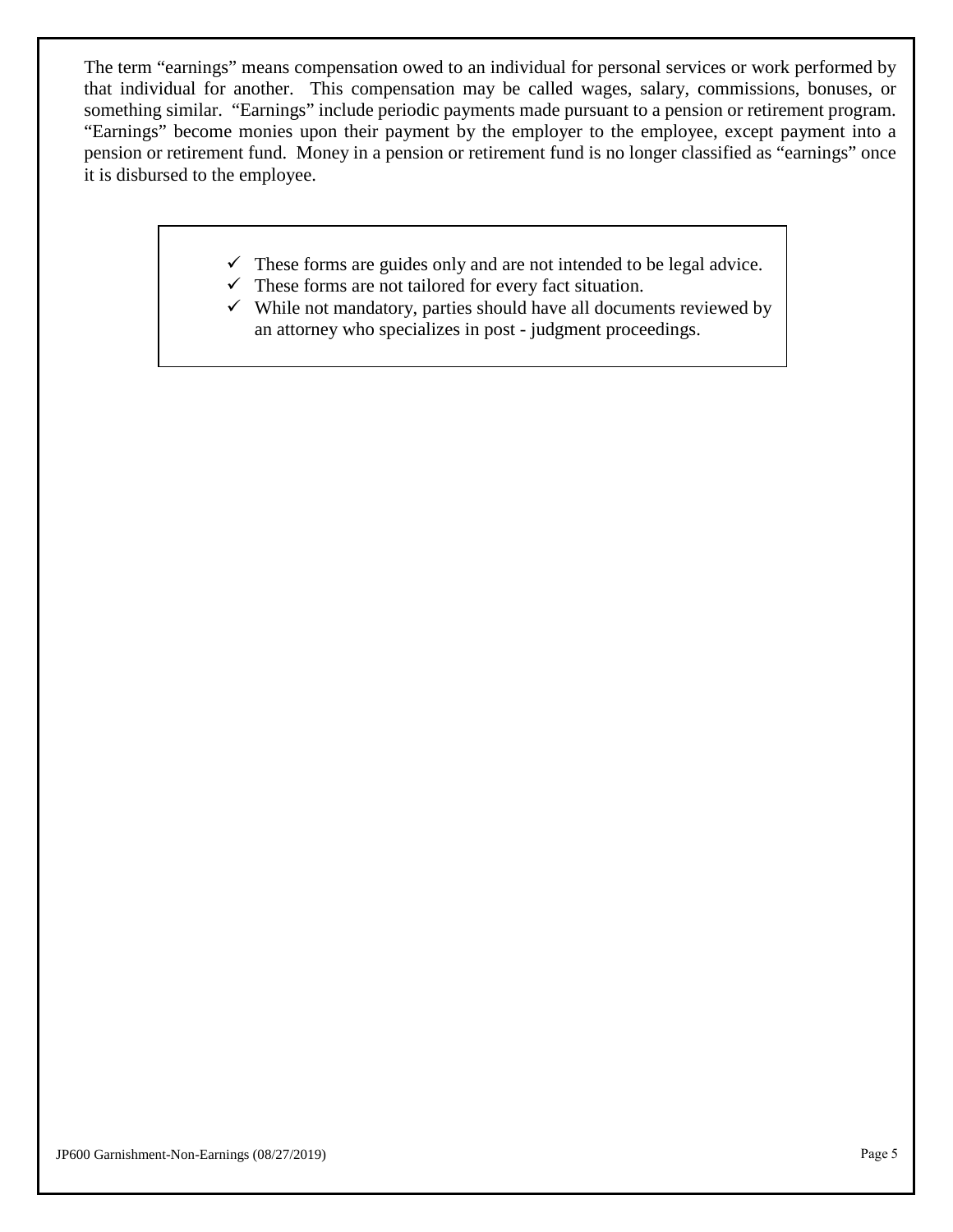### **PIMA COUNTY CONSOLIDATED JUSTICE COURT INSTRUCTIONS FORM 1 APPLICATION FOR WRIT OF GARNISHMENT (NON-EARNINGS)**

# *WARNING !*

*ALL PARTIES TO A GARNISHMENT ARE STRONGLY URGED TO OBTAIN LEGAL ADVICE FROM AN ATTORNEY. Garnishment procedures are governed by Arizona law and are extremely complicated. All parties involved must follow these laws and procedures correctly. The Court may issue an order for monetary penalties against any party who does not proceed properly, including the judgment creditor.* 

### **USE FORM 1 IF:**

- You are the judgment creditor, or you represent the judgment creditor.
- You are seeking to collect a money judgment from a third party who holds personal property or money, other than wages, belonging to the judgment debtor.

### **TO COMPLETE FORM 1 YOU WILL NEED:**

- Information from the judgment or order which awarded you the money you want to collect in this action.
- Name, mailing address, email address, and phone numbers for the petitioner/plaintiff, respondent/defendant and garnishee.
- The amount of the judgment currently owed in this case by the judgment debtor, including interest. If an interest rate is not stated on the judgment or order, A.R.S. § 44-1201 may apply. If you need help interpreting this statute or calculating the interest owed to you, please consult an attorney.
- The name of the Court in which you are filing this application.

## **HOW TO COMPLETE FORM 1:**

TYPE OR PRINT NEATLY USING **BLACK INK**. Match each numbered item in the instructions with the same numbered item on the Application for Writ of Garnishment (Non-Earnings).

(1) Type or print the name, mailing address, email address, and telephone numbers of the person filing this form. If you are representing yourself in this matter, check the box before "Self."

Check the box before "Other" if you are representing a judgment creditor and you are not an attorney, and you are permitted by law to do so. A party to a garnishment may represent him/herself or be represented by an attorney. A **power of attorney** does not give the person a right to represent another party in a lawsuit. In Justice Courts only, a corporation may be represented not only by an attorney but also by a duly authorized officer of the corporation (if the officer's primary duties are other than representing the corporation in Court). A partnership may be represented by an attorney or one or more partners.

*Lines 2 through 8 are known as the caption. You must complete this portion if not already filled in.* 

(2), (3) or (4) Check the appropriate box that identifies the Court in which you are filing this Application for Writ of Garnishment (Non-Earnings).

(2) If you checked this box, type or print the name of the Justice Court precinct in which you are filing the Application and the name of the county in which the Court is located.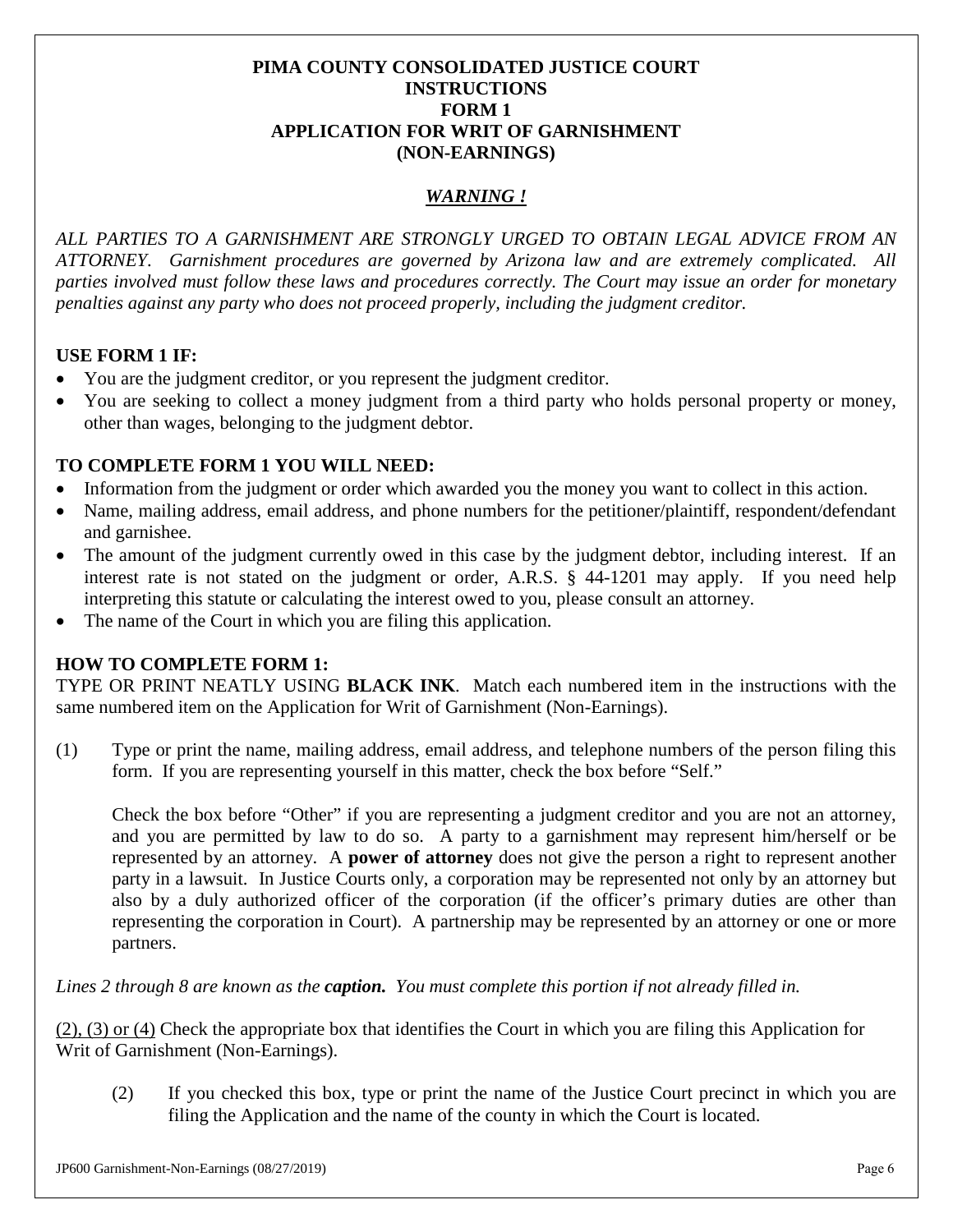- (3) If you checked this box, type or print the name of the city or town in which you are filing the Application and the name of the county in which the Court is located.
- (4) If you checked this box, type or print the name of the county in which the Court is located.
- (5) Type or print the name, mailing address and, if known, email address and phone number(s) of the petitioner/plaintiff on the judgment or order you are seeking to collect. Check the box to indicate whether this party is the judgment creditor or judgment debtor in this garnishment action.
- (6) Type or print the name, mailing address and, if known, email address and phone number(s) of the respondent/defendant on the judgment or order you are seeking to collect. Check the box to indicate whether this party is the judgment debtor or judgment creditor in this garnishment action.
- (7) Type or print the name, mailing address, email address, phone number and attorney (if known) of the person or company (garnishee) that owes or will owe earnings to the judgment debtor within the next 60 days that you are seeking to collect in this lawsuit.
- (8) Type or print the case number assigned to the judgment or order.
- (9) Type or print the dollar amount of the money judgment, including interest and costs, minus any amounts you have already collected.
- (10) Type or print the interest rate being applied to the outstanding debt. If the interest rate is not stated on the judgment or order, A.R.S. § 44-1201 may apply. If you need help interpreting this statute or calculating the interest owed to you, please consult an attorney.
- (11) Type or print the time frame by which your interest rate is calculated, i.e., daily, weekly, monthly, annually.
- (12) Check all boxes that apply.
- (13) Date and sign the Application where indicated.

## **WHEN YOU HAVE COMPLETED THE APPLICATION:**

- $\checkmark$  Complete the Writ of Garnishment and Summons (Non-Earnings) (FORM 2).
- $\checkmark$  Follow the steps on the Process Checklist.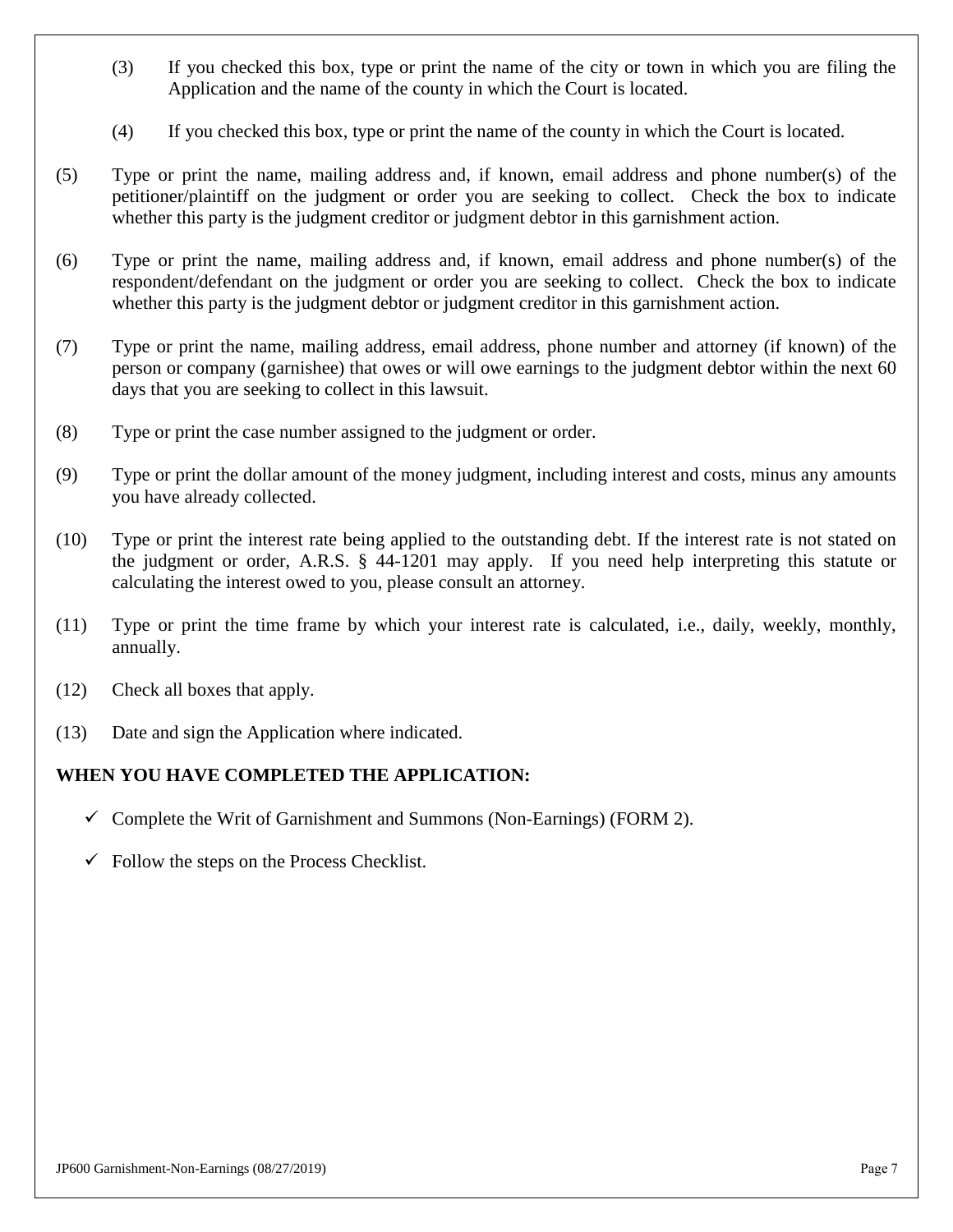# **PIMA COUNTY CONSOLIDATED JUSTICE COURT 240 N. Stone Avenue, Tucson, AZ 85701 (520) 724-3171**

| $(1)$ Person Filing: $\qquad \qquad$                                                                                                                                                                                                                                                                                                                                                                          |                                         |
|---------------------------------------------------------------------------------------------------------------------------------------------------------------------------------------------------------------------------------------------------------------------------------------------------------------------------------------------------------------------------------------------------------------|-----------------------------------------|
|                                                                                                                                                                                                                                                                                                                                                                                                               |                                         |
|                                                                                                                                                                                                                                                                                                                                                                                                               |                                         |
|                                                                                                                                                                                                                                                                                                                                                                                                               |                                         |
|                                                                                                                                                                                                                                                                                                                                                                                                               |                                         |
| Representing: [ ] Self [ ] Attorney [ ] Other                                                                                                                                                                                                                                                                                                                                                                 |                                         |
|                                                                                                                                                                                                                                                                                                                                                                                                               |                                         |
|                                                                                                                                                                                                                                                                                                                                                                                                               |                                         |
|                                                                                                                                                                                                                                                                                                                                                                                                               |                                         |
|                                                                                                                                                                                                                                                                                                                                                                                                               |                                         |
|                                                                                                                                                                                                                                                                                                                                                                                                               |                                         |
| (5) Petitioner/Plaintiff                                                                                                                                                                                                                                                                                                                                                                                      | (8) Case Number:                        |
| [ ] Judgment Creditor                                                                                                                                                                                                                                                                                                                                                                                         |                                         |
| [ ] Judgment Debtor                                                                                                                                                                                                                                                                                                                                                                                           | <b>APPLICATION FOR WRIT OF</b>          |
| Name: $\frac{1}{\sqrt{1-\frac{1}{2}}\sqrt{1-\frac{1}{2}}\sqrt{1-\frac{1}{2}}\sqrt{1-\frac{1}{2}}\sqrt{1-\frac{1}{2}}\sqrt{1-\frac{1}{2}}\sqrt{1-\frac{1}{2}}\sqrt{1-\frac{1}{2}}\sqrt{1-\frac{1}{2}}\sqrt{1-\frac{1}{2}}\sqrt{1-\frac{1}{2}}\sqrt{1-\frac{1}{2}}\sqrt{1-\frac{1}{2}}\sqrt{1-\frac{1}{2}}\sqrt{1-\frac{1}{2}}\sqrt{1-\frac{1}{2}}\sqrt{1-\frac{1}{2}}\sqrt{1-\frac{1}{2}}\sqrt{1-\frac{1}{2}}$ | <b>GARNISHMENT</b>                      |
|                                                                                                                                                                                                                                                                                                                                                                                                               | (NON-EARNINGS)                          |
| City, State, Zip Code: 2000 Colletion 2000 City, State, Zip Code:                                                                                                                                                                                                                                                                                                                                             | $(A.R.S. \S\S 12-1572$ through $-1597)$ |
|                                                                                                                                                                                                                                                                                                                                                                                                               |                                         |
|                                                                                                                                                                                                                                                                                                                                                                                                               |                                         |
|                                                                                                                                                                                                                                                                                                                                                                                                               |                                         |
| (6) Respondent/Defendant                                                                                                                                                                                                                                                                                                                                                                                      |                                         |
| [ ] Judgment Debtor                                                                                                                                                                                                                                                                                                                                                                                           |                                         |
| [ ] Judgment Creditor                                                                                                                                                                                                                                                                                                                                                                                         |                                         |
| Name: Name and the set of the set of the set of the set of the set of the set of the set of the set of the set of the set of the set of the set of the set of the set of the set of the set of the set of the set of the set o                                                                                                                                                                                |                                         |
|                                                                                                                                                                                                                                                                                                                                                                                                               |                                         |
| City, State, Zip Code:                                                                                                                                                                                                                                                                                                                                                                                        |                                         |
|                                                                                                                                                                                                                                                                                                                                                                                                               |                                         |
|                                                                                                                                                                                                                                                                                                                                                                                                               |                                         |
| (7) Garnishee:                                                                                                                                                                                                                                                                                                                                                                                                |                                         |
|                                                                                                                                                                                                                                                                                                                                                                                                               |                                         |
|                                                                                                                                                                                                                                                                                                                                                                                                               |                                         |
|                                                                                                                                                                                                                                                                                                                                                                                                               |                                         |
|                                                                                                                                                                                                                                                                                                                                                                                                               |                                         |
|                                                                                                                                                                                                                                                                                                                                                                                                               |                                         |
|                                                                                                                                                                                                                                                                                                                                                                                                               |                                         |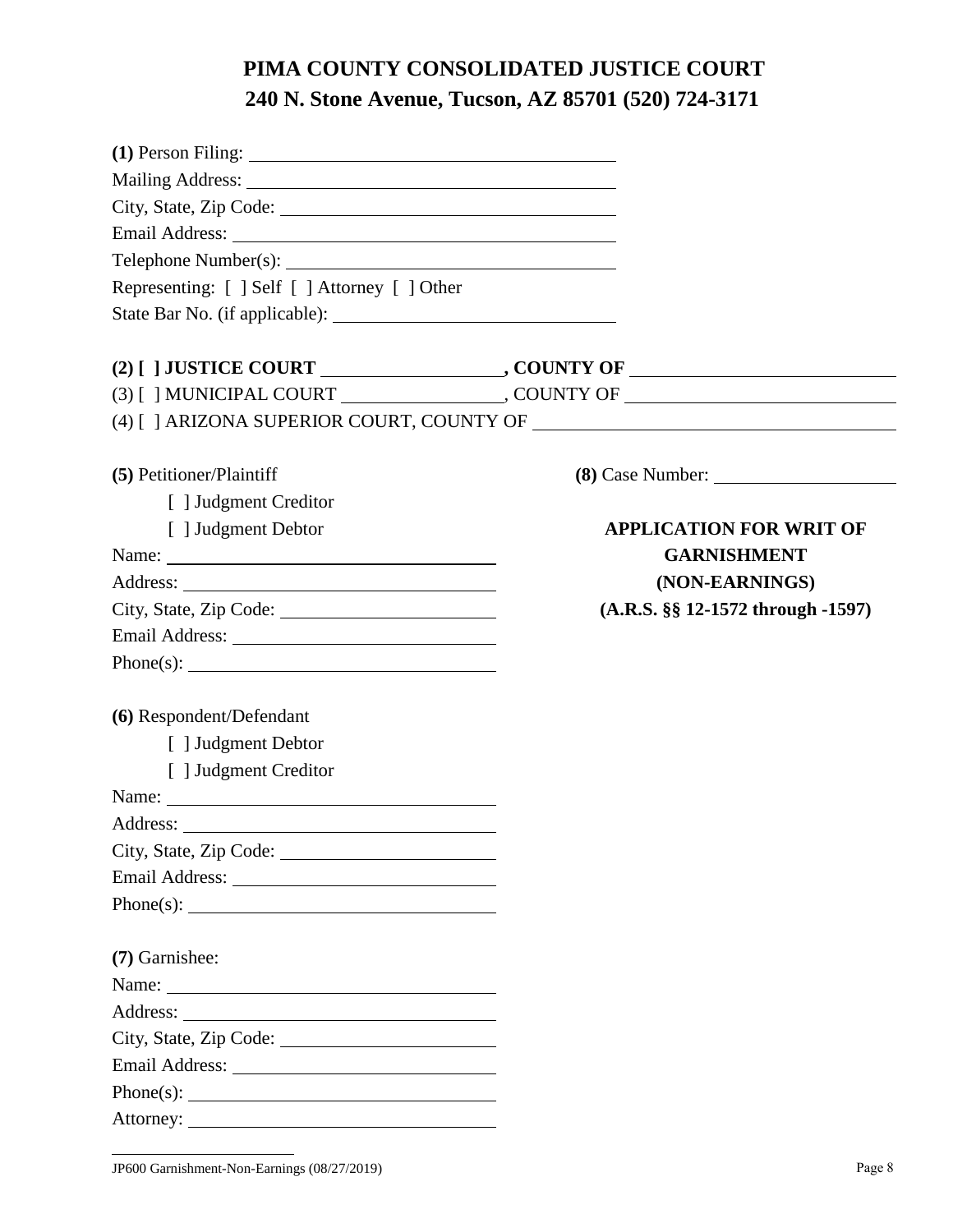- 1. I am the judgment creditor. I was awarded a money judgment or order against the judgment debtor.
- 2. The amount of the outstanding balance on the judgment or order, including accrued interest and allowable costs, is  $(9)$  \$ per **(11)** . The cost of serving the Writ of Garnishment will be as shown on the Affidavit of Service and may be added to the Judgment along with allowable costs.
- 3. I believe the statements checked below are true:

**(12)** (Check all that apply.)

- [ ] Garnishee owes judgment debtor money which was not earned by judgment debtor for personal services.
- [ ] Garnishee is holding money for judgment debtor which is not exempt from collection.
- [ ] Garnishee has personal property which belongs to judgment debtor and is not exempt from collection.
- [ ] Garnishee is a corporation and judgment debtor owns shares or other interest in the corporation.
- 4. I have provided garnishee's name and address in the caption above.
- 5. I have attached a completed Writ of Garnishment and Summons form and ask that the Writ be issued.

| $\ddot{\phantom{0}}$ |  |  |
|----------------------|--|--|
|                      |  |  |

Date Signature of Judgment Creditor or Authorized Agent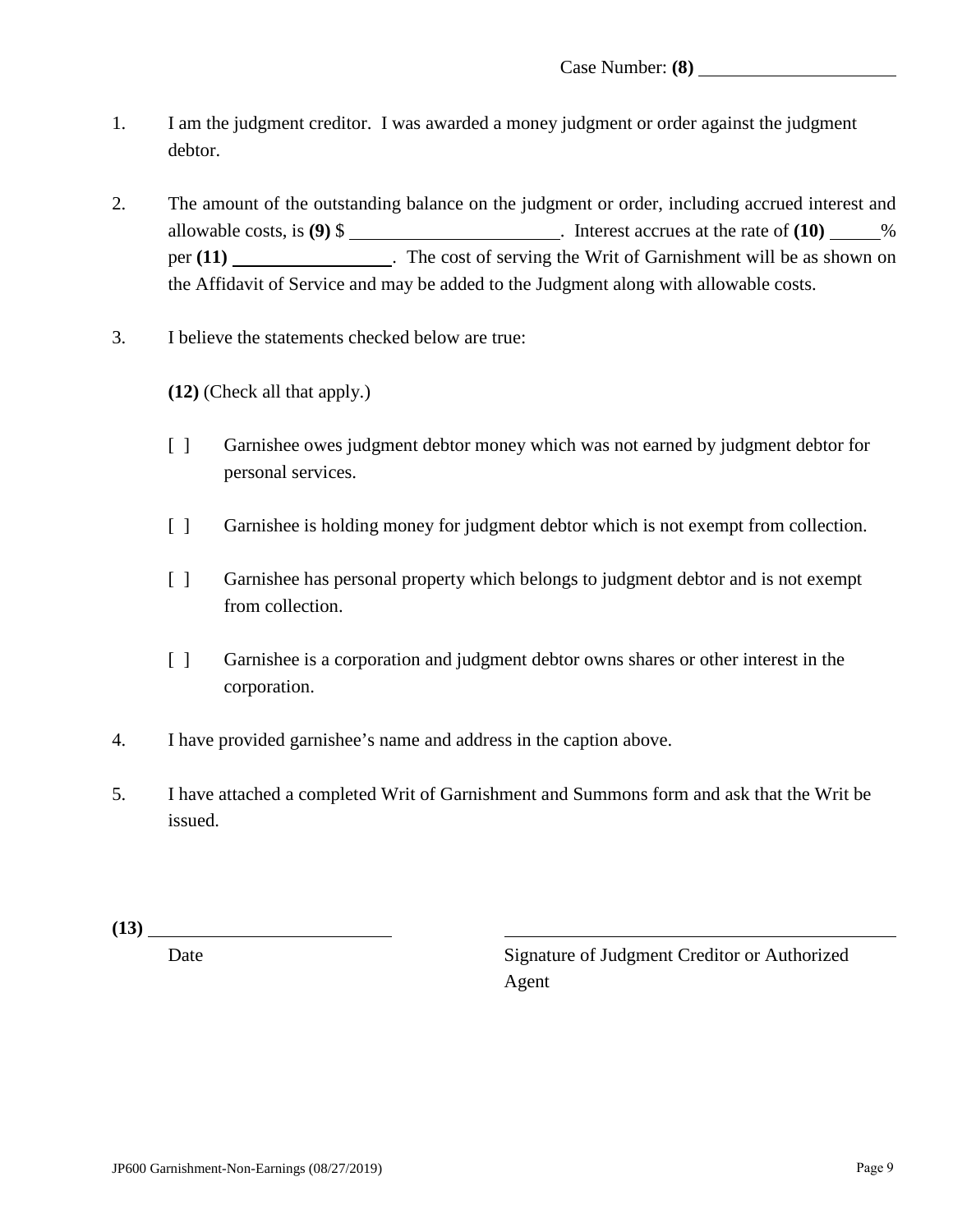#### **PIMA COUNTY CONSOLIDATED JUSTICE COURT INSTRUCTIONS FORM 2 WRIT OF GARNISHMENT AND SUMMONS (NON-EARNINGS)**

# *WARNING !*

*ALL PARTIES TO A GARNISHMENT ARE STRONGLY URGED TO OBTAIN LEGAL ADVICE FROM AN ATTORNEY. Garnishment procedures are governed by Arizona law and are extremely complicated. All parties involved must follow these laws and procedures correctly. The Court may issue an order for monetary penalties against any party who does not proceed properly, including the judgment creditor.* 

## **USE FORM 2 IF:**

- You are the judgment creditor, or you represent the judgment creditor.
- You are seeking to collect a money judgment from a third party who holds personal property or money, other than wages, belonging to the judgment debtor.

### **TO COMPLETE FORM 2 YOU WILL NEED:**

- Information from the judgment or order which awarded you the money you want to collect in this action.
- Name, mailing address, email address, and phone number(s) for the petitioner/plaintiff, respondent/defendant and garnishee.
- The amount of the judgment currently owed in this case by the judgment debtor, including interest. If an interest rate is not stated on the judgment or order, A.R.S. § 44-1201 may apply. If you need help interpreting this statute or calculating the interest owed to you, please consult an attorney.
- The name of the Court in which you are filing this application.

## **HOW TO COMPLETE FORM 2:**

TYPE OR PRINT NEATLY USING **BLACK INK**. Match each numbered item in the instructions with the same numbered item on the Writ of Garnishment and Summons (Non-Earnings).

*Lines 1 through 7 are known as the caption. You must complete this portion if not already filled in.* 

(1), (2) or (3) Check the appropriate box that identifies the Court in which you are filing this Writ of Garnishment and Summons (Non-Earnings).

- (1) If you checked this box, type or print the name of the Justice Court precinct in which you are filing the Writ and the name of the county in which the Court is located.
- (2) If you checked this box, type or print the name of the city or town in which you are filing the Writ and the name of the county in which the Court is located.
- (3) If you checked this box, type or print the name of the county in which the Court is located.
- (4) Type or print the name, mailing address and, if known email address and phone number(s) of the petitioner/plaintiff on the judgment or order you are seeking to collect. Check the box to indicate whether this party is the judgment creditor or judgment debtor in this garnishment action.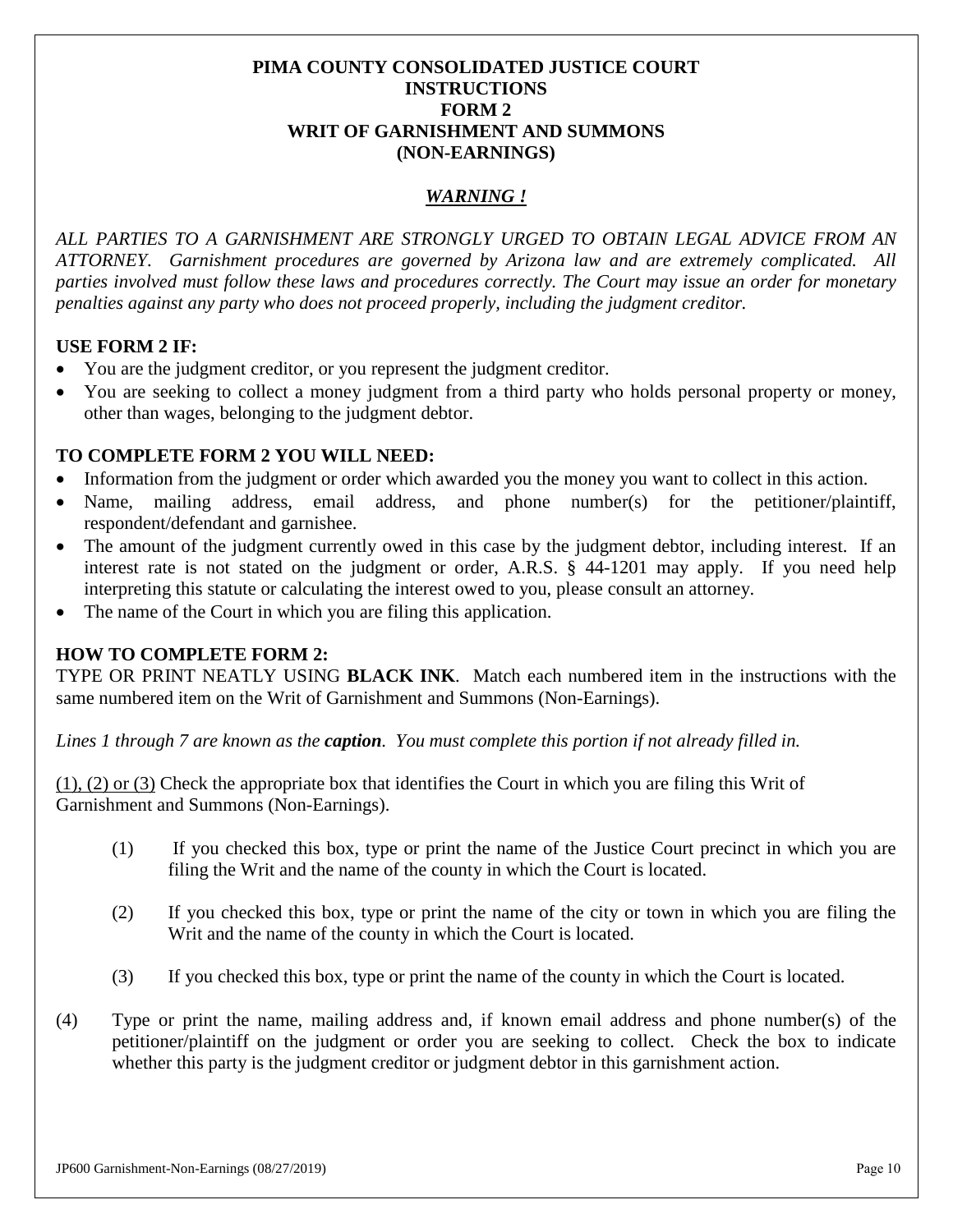- (5) Type or print the name, mailing address and, if known, email address and phone number(s) of the respondent/defendant on the judgment or order you are seeking to collect. Check the box to indicate whether this party is the judgment debtor or judgment creditor in this garnishment action.
- (6) Type or print the name, mailing address and, if known, email address and phone number(s) of the person or company (garnishee) that is holding personal property or money other than wages belonging to the judgment debtor that you are seeking to collect in this lawsuit. Include the name of the garnishee's attorney, if known.
- (7) Type or print the case number assigned by the Court to this garnishment action.
- (8) Type or print the name of the judgment debtor.
- (9) Type or print the dollar amount of money the judgment debtor owes to you, including interest and costs, minus any amount you have already collected.
- (10) Type or print the interest rate being applied to the outstanding debt. If the interest rate is not stated on the judgment or order, A.R.S. § 44-1201 may apply. If you need help interpreting this statute, please consult an attorney.
- (11) Type or print the time frame by which your interest rate is calculated, i.e., yearly, monthly, weekly, daily.

# **WHEN YOU HAVE COMPLETED THE WRIT OF GARNISHMENT AND SUMMONS (NON-EARNINGS):**

 $\checkmark$  File this form with the Clerk's filing counter along with the Application for Writ of Garnishment (FORM 1). Do not sign or date the Writ.

 $\checkmark$  Follow the steps on the Process Checklist.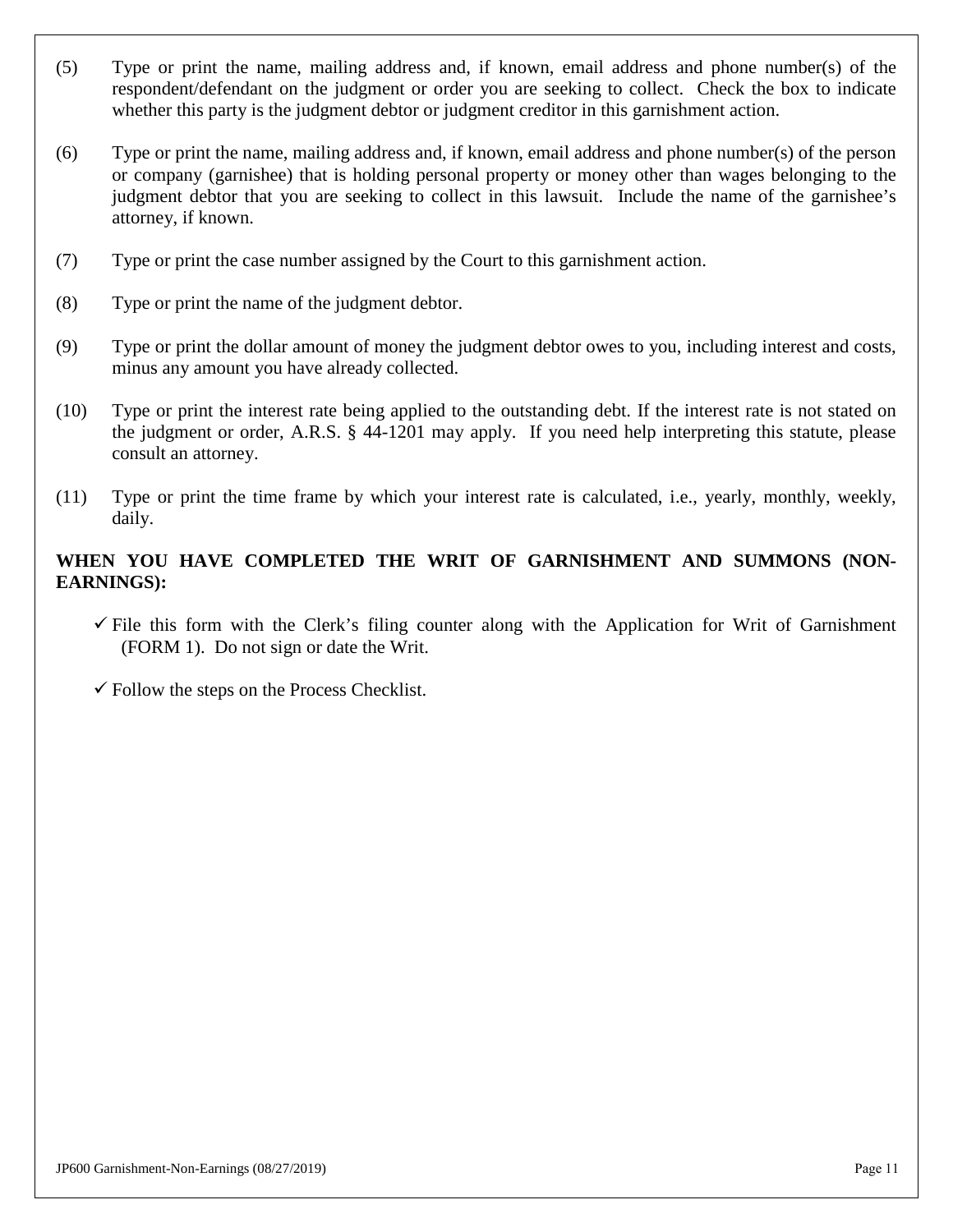# **PIMA COUNTY CONSOLIDATED JUSTICE COURT 240 N. Stone Avenue, Tucson, AZ 85701 (520) 724-3171**

| (4) Petitioner/Plaintiff | $(7)$ Case Number: $\_\_$            |
|--------------------------|--------------------------------------|
| [ ] Judgment Creditor    |                                      |
| [ ] Judgment Debtor      | <b>WRIT OF GARNISHMENT</b>           |
| Name: $\frac{1}{2}$      | <b>AND SUMMONS</b>                   |
|                          | (NON-EARNINGS)                       |
|                          | $(A.R.S. \S\$ 12-1571 through -1574) |
|                          |                                      |
|                          |                                      |
|                          |                                      |
| (5) Respondent/Defendant |                                      |
| [ ] Judgment Debtor      |                                      |
| [ ] Judgment Creditor    |                                      |
|                          |                                      |
|                          |                                      |
|                          |                                      |
|                          |                                      |
|                          |                                      |
| (6) Garnishee:           |                                      |
|                          |                                      |
|                          |                                      |
|                          |                                      |
|                          |                                      |
|                          |                                      |
|                          |                                      |

## **STATEMENTS OF JUDGMENT CREDITOR**

- 1. Judgment creditor was awarded a judgment or order against **(8)** , judgment debtor.
- 2. The amount of the outstanding balance on the judgment or order, including accrued interest and allowable costs, is  $(9)$  \$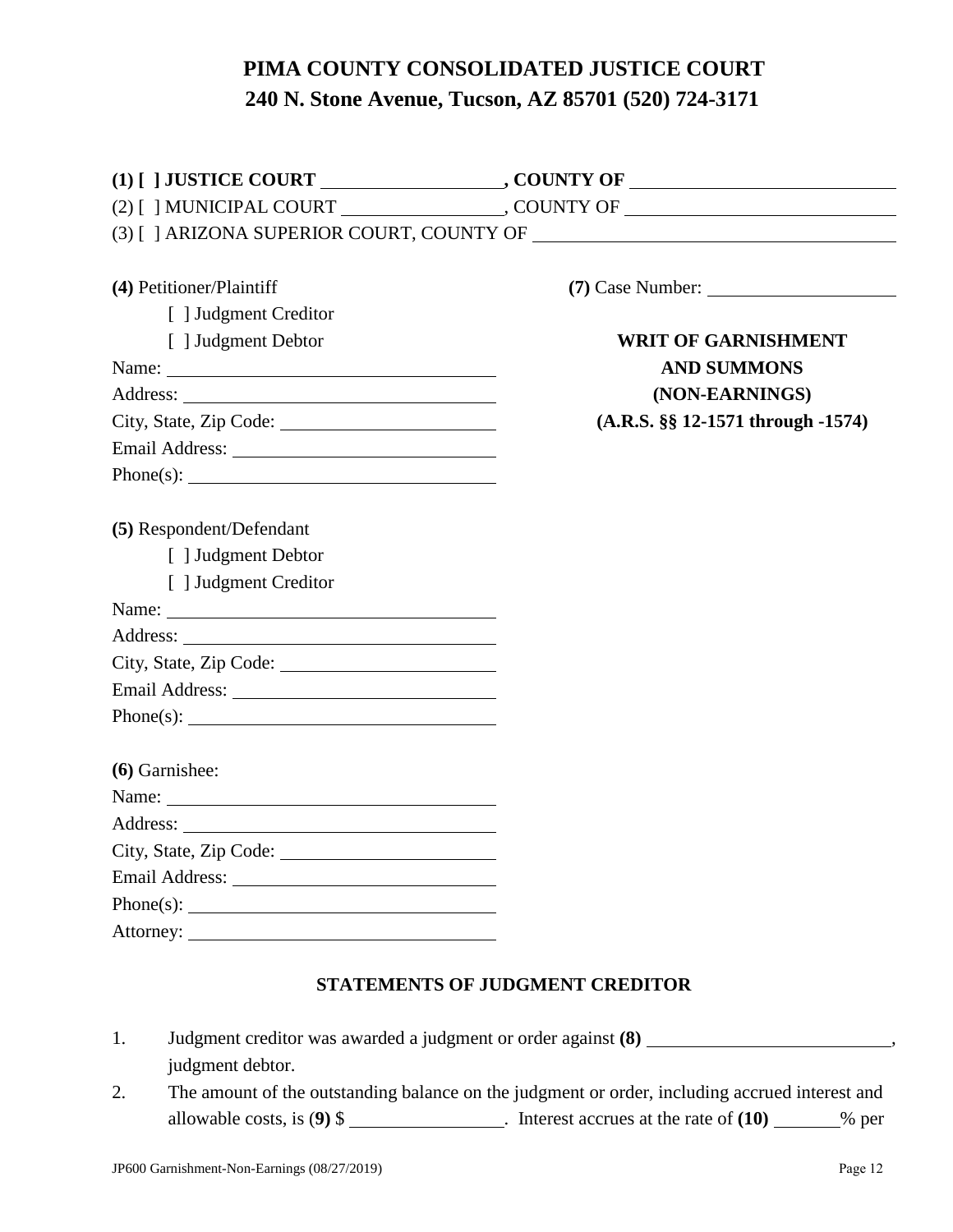**(11)** . The cost of serving this Writ of Garnishment will be as shown on the Affidavit of Service and may be added to the judgment.

- 3. Judgment creditor believes that garnishee holds nonexempt property or money other than wages owed or belonging to judgment debtor.
- 4. The names and addresses of all parties are as listed in **(4)**, **(5)**, and **(6)**.

# **TO THE GARNISHEE (A.R.S. § 12-1579)**

YOU SHALL answer all the following questions in writing, under oath, on a separate document. Your answer must be filed with the Court within 10 business days after you are served with this Writ of Garnishment.

- A. Were you holding personal property or money other than wages belonging to the judgment debtor at the time this Writ was served on you?
- B. How much money do you owe the judgment debtor and how much of that money did you withhold pursuant to the Writ? Did you release any of that money after you were served with the Writ, and, if so, how much did you release and why?
- C. Did you possess any personal property belonging to the judgment debtor at the time the Writ was served on you? If so, please describe each item or group of items you held and describe the specific items of personal property you withheld pursuant to the Writ, if any.
- D. What other person or entity, within your knowledge, is indebted to the judgment debtor or in possession of personal property of the judgment debtor?
- E. If the garnishee is a corporation, what shares, or interest does the judgment debtor own?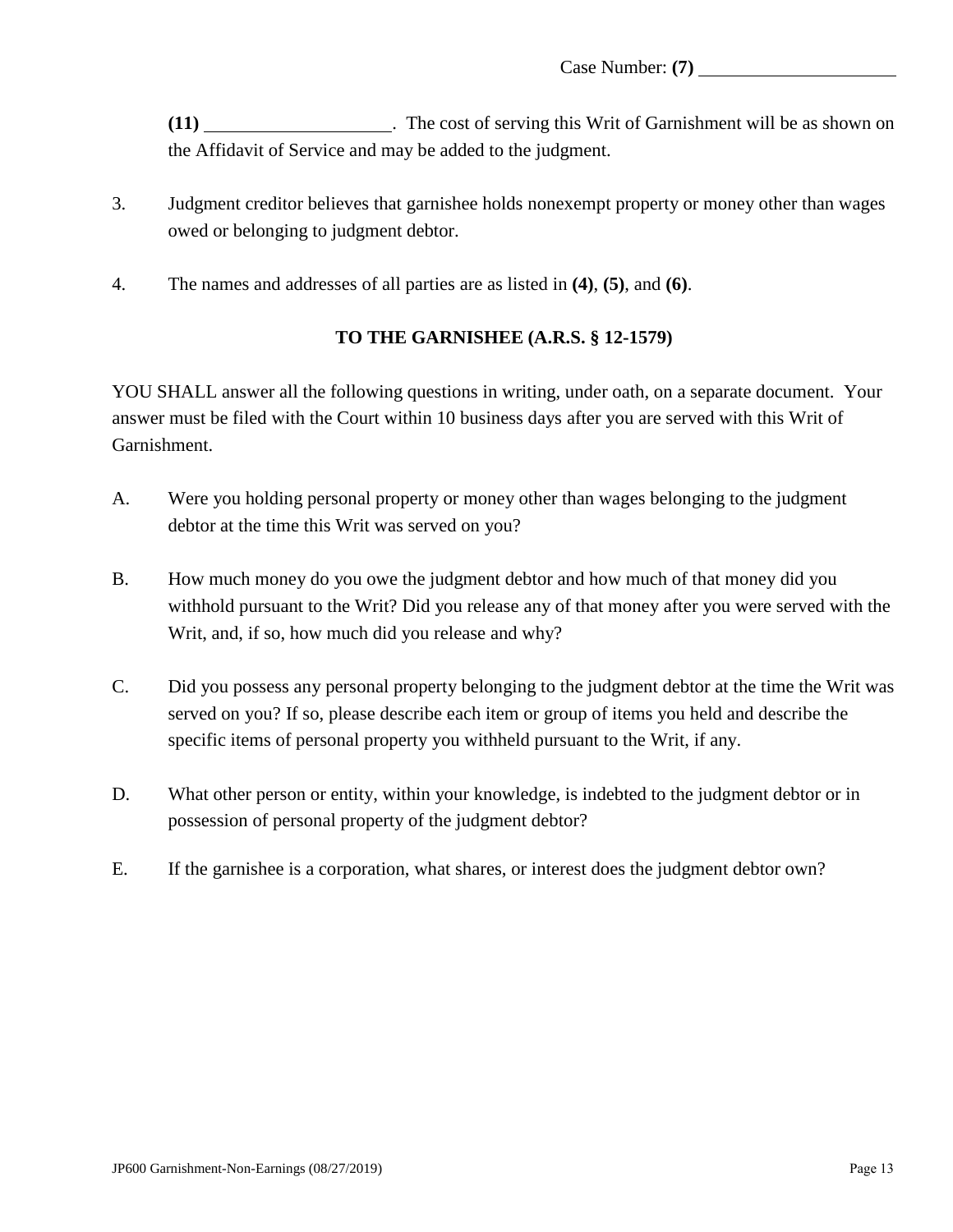Case Number: **(7)**

### **SUMMONS**

A WRIT OF GARNISHMENT has been issued, naming you as garnishee. You are required to answer this Writ in writing, under oath, and file the answer with the Court within 10 days (excluding weekends and holidays) after service on you. If you fail to file an answer, you may be ordered to appear in person to answer this Writ, and a default judgment may be entered against you. If a default judgment is entered against you, you may be ordered to pay the full amount shown on this Writ, plus attorney fees and costs.

# **THIS SUMMONS IS NOT A REQUEST TO SEND ANY MONEY OR PERSONAL PROPERTY TO THE COURT.**

Date Judicial Officer/Clerk of the Court

# NOTICE TO GARNISHEE

You should have been served with a blank Garnishee's Answer form. You may complete and file this form to make your required answer.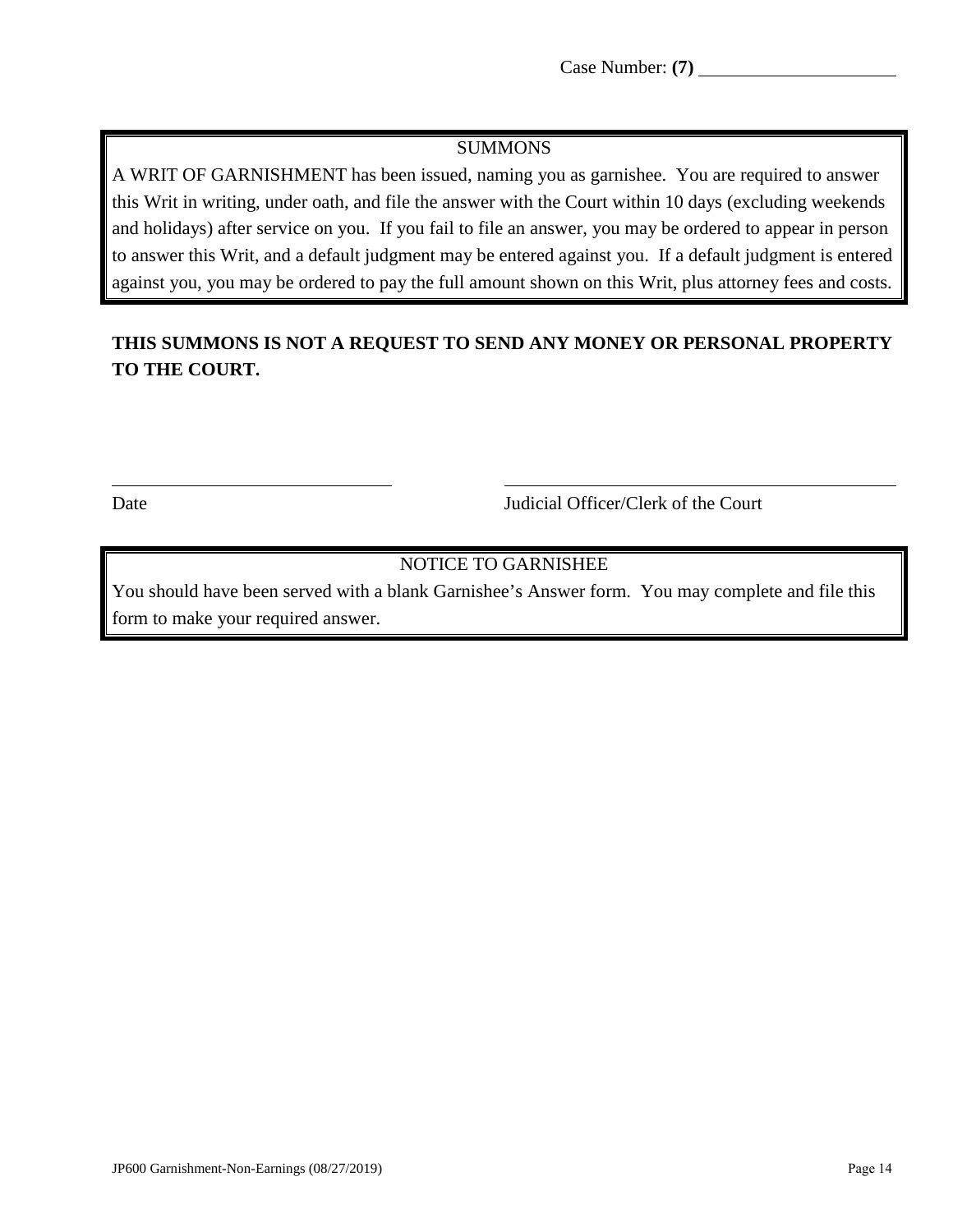### **PIMA COUNTY CONSOLIDATED JUSTICE COURT FORM 3 INSTRUCTIONS TO THE GARNISHEE (NON-EARNINGS) (for the garnishee who owes money other than wages, or holds personal property belonging to the judgment debtor)**

# *WARNING!*

*ALL PARTIES TO A GARNISHMENT ARE STRONGLY URGED TO OBTAIN LEGAL ADVICE FROM AN ATTORNEY. Garnishment procedures are governed by Arizona law and are extremely complicated. All parties involved must follow these laws and procedures correctly. The Court may issue an order for monetary penalties against any party who does not proceed properly.* 

*If you, the garnishee, fail to meet your responsibilities in this garnishment proceeding, the Court may order you to pay the judgment creditor's attorney fees, costs and even the amount of money which the judgment debtor owes the judgment creditor. This can happen even if you do not have any of the judgment debtor's property or do not owe the judgment debtor any money.* 

You have been served with a Writ of Garnishment and Summons in which you are named as the "garnishee." The person or company that filed this court action (the "judgment creditor") is attempting to collect payment from an individual or organization named as the "judgment debtor." You are involved in this proceeding because the judgment creditor believes you either owe the judgment debtor money, other than "earnings" (for example, other than wages, salary, commission, bonus, pension or retirement payments), or are in possession of personal property owned by the judgment debtor.

The judgment creditor should have served you with the following documents:

- Writ of Garnishment and Summons (Non-Earnings) (you should have received 2 copies) *This document identifies the parties and the reason for the garnishment.*
- Instructions to the Garnishee (Non-Earnings) *This document explains your rights and responsibilities in this court action.*
- Garnishee's Answer (Non-Earnings) (4 copies) *You will complete this document and file it with the Court.*
- Notice to Judgment Debtor of Garnishment (Non-Earnings) (2 copies) *This document explains the judgment debtor's rights and responsibilities.*
- Request for Hearing (Non-Earnings) (2 copies) *This document can be used by the judgment debtor to object to the garnishment or the Garnishee's Answer.*
- Notice of Hearing on Garnishment (Non-Earnings) (2 copies) *This document is completed by the Court to notify parties of a hearing on a judgment debtor's objection.*
- One copy of the Judgment in the original lawsuit between the judgment creditor and the judgment debtor *This document shows you how much money was awarded to the judgment creditor in the case against the judgment debtor.*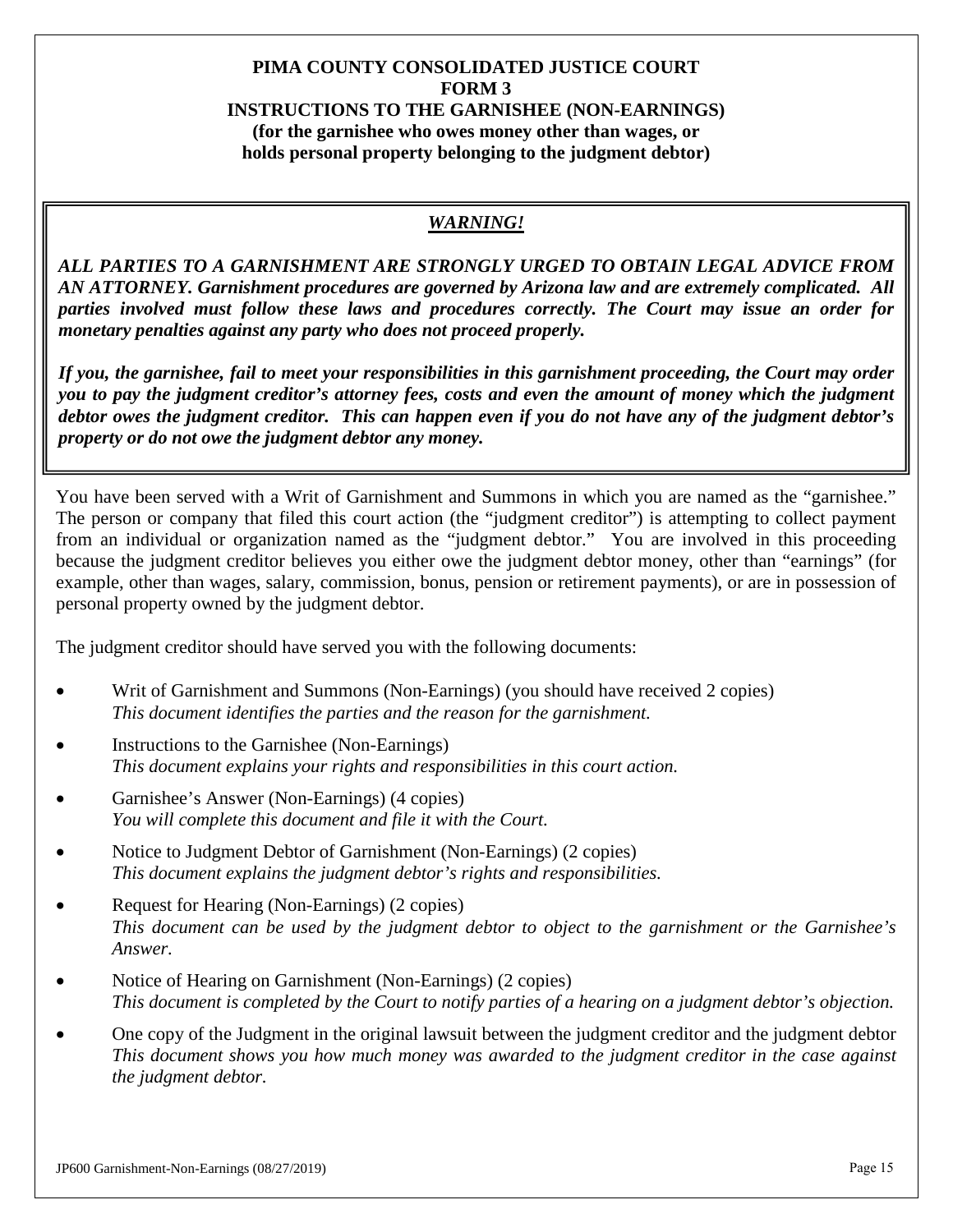# **STEP 1: DELIVER DOCUMENTS TO THE JUDGMENT DEBTOR**

**Within 3 business days** of the date on which you received the paperwork listed above, deliver one copy of the following documents to the judgment debtor:

- Writ of Garnishment and Summons (Non-Earnings)
- Notice to Judgment Debtor of Garnishment (Non-Earnings)
- Request for Hearing (Non-Earnings)
- Notice of Hearing on Garnishment (Non-Earnings)
- The Judgment in the original lawsuit between the judgment creditor and the judgment debtor

These documents can be delivered personally by you, or by first class mail, or they can be served by a constable, deputy sheriff or other process server. If you use a constable, deputy sheriff or process server, you will have to pay a fee.

# **STEP 2: FILE YOUR ANSWER WITH THE COURT**

You must file an Answer **within 10 business days** after the date on which you received the paperwork listed above, even if you do not have any property or owe any money to the judgment debtor. Fill out the Garnishee's Answer (Non-Earnings) form and file it with the Court. Send a copy to the judgment debtor and the judgment creditor (by mail or by personal delivery). Show on the Garnishee's Answer how you delivered the copies to the other parties. **This must be done within 10 business days.** 

**CAUTION: Failure to file a Garnishee's Answer can result in an order being entered against you in the full amount of the debt owed by the judgment debtor to the judgment creditor. This can happen even if you do not know the judgment debtor or do not owe the judgment debtor any money or property.**

# **STEP 3: HOLD ON TO WHATEVER PROPERTY OR MONEY YOU HAVE THAT BELONGS TO THE JUDGMENT DEBTOR UNTIL FURTHER NOTICE FROM THE COURT**

The Writ of Garnishment and Summons tells you, the garnishee, to maintain control over any of the judgment debtor's property in your possession on the day the Writ was received.

- Some types and amounts of property are not subject to garnishment. A list of these is shown on the Request for Hearing form (FORM 8). You should review this list. An attorney can help determine how much of the debtor's property is exempt.
- Corporate garnishees should not transfer any shares or interest belonging to the judgment debtor until further court order.

# **STEP 4: AWAIT THE COURT'S RULING**

The Court may issue a Garnishment Judgment directing the release of the debtor's funds or other property to the judgment creditor after any objections to the garnishment are considered. The judgment creditor will send you an unsigned copy of the Garnishment Judgment at the time it is filed with the Court. After the judge has signed this form, the Court will send you a signed version of the Garnishment Judgment informing you of how to proceed. Do not proceed until you have received the signed Judgment.

JP600 Garnishment-Non-Earnings (08/27/2019) If you are holding money or other property of the judgment debtor and you do not receive a signed Garnishment Page 16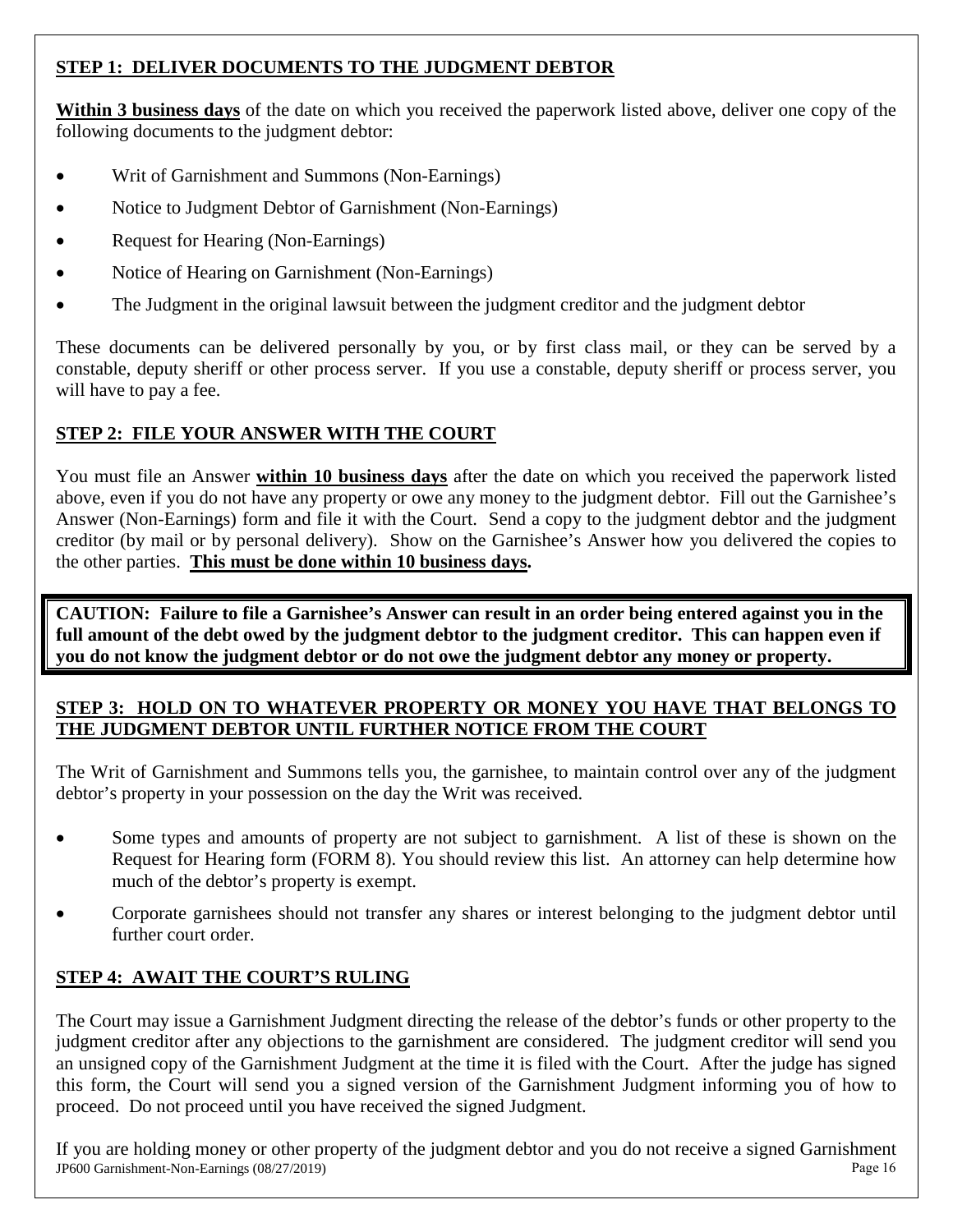Judgment within 90 days of the date on which the Garnishee's Answer was filed, and no party has filed a written objection pursuant to A.R.S. § 12-1587, you must then return the property to the judgment debtor (A.R.S. § 12-1587). Before returning the property, contact the Court or the judgment creditor to verify that no party has filed an objection and the Court has not in fact signed a Garnishment Judgment in your case.

### **What to do if the judgment debtor objects to the Garnishment or the Garnishee's Answer:**

The judgment debtor has 10 business days after receiving the Garnishee's Answer to file a Request for Hearing on Garnishment (Non-Earnings). The judgment debtor is responsible for sending a copy of the Request for Hearing to you. The Court will notify you of the hearing date. You may attend this hearing.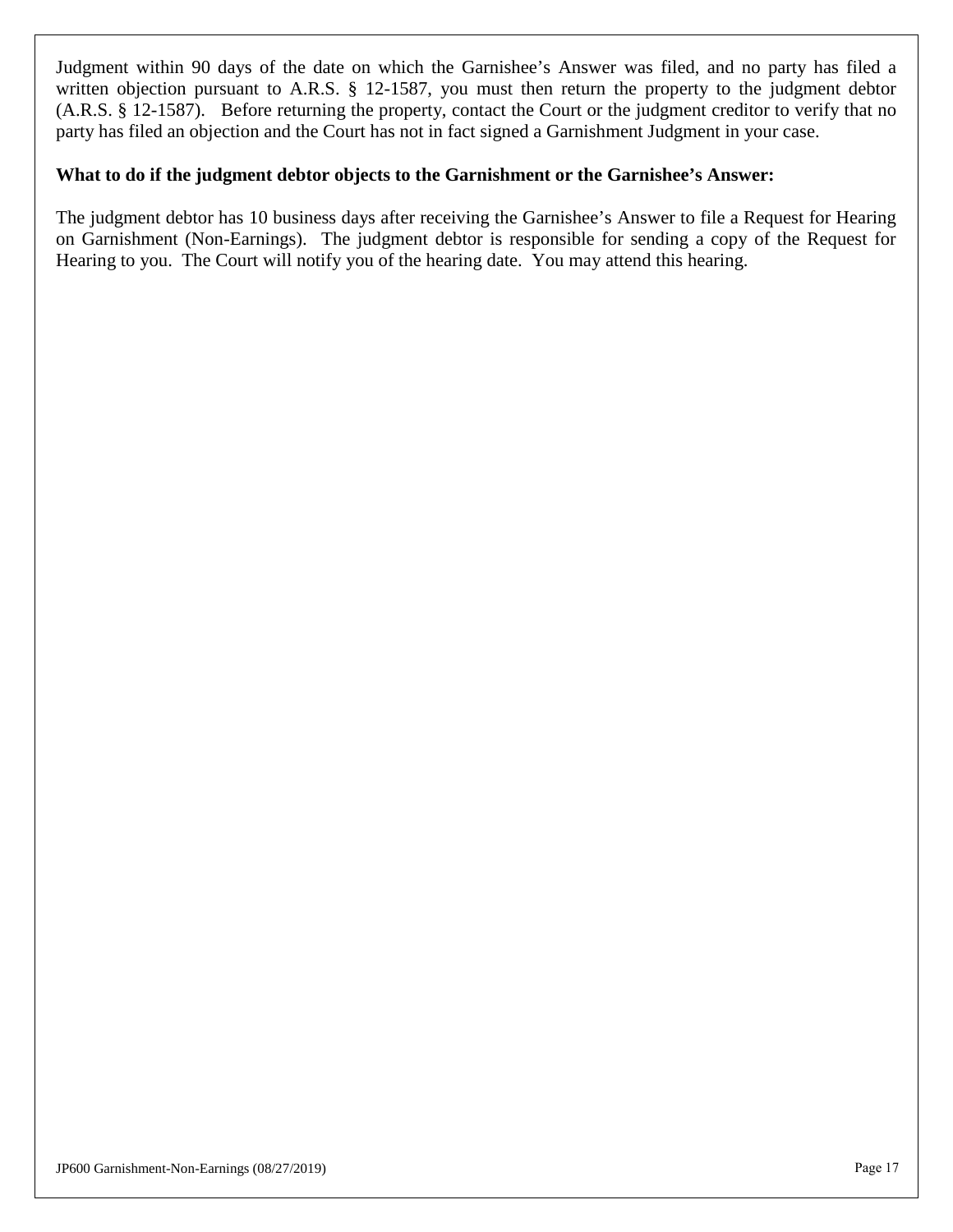### **PIMA COUNTY CONSOLIDATED JUSTICE COURT INSTRUCTIONS FORM 4 GARNISHEE'S ANSWER (NON-EARNINGS)**

# *WARNING!*

*ALL PARTIES TO A GARNISHMENT ARE STRONGLY URGED TO OBTAIN LEGAL ADVICE FROM AN ATTORNEY. Garnishment procedures are governed by Arizona law and are extremely complicated. All parties involved must follow these laws and procedures correctly. The Court may issue an order for monetary penalties against any party who does not proceed properly, including the judgment creditor.* 

## **USE FORM 4 IF:**

- You have received a Writ of Garnishment and Summons (Non-Earnings) which identifies you as the garnishee, or
- You are the authorized agent for a company or other organization that has received a Writ of Garnishment and Summons on which the company or other organization is identified as the garnishee.

# **TO COMPLETE FORM 4, YOU WILL NEED:**

- If you are holding personal property or money other than wages belonging to the individual or organization identified as the judgment debtor, you will need a detailed description of the exact items you are holding. This information must include a means of identifying specific items such as an account number, vehicle identification number or serial number. The term "wages" can include salary, commission, bonus, pension or retirement payments.
- Information on the Writ of Garnishment and Summons (Non-Earnings) with which you were served.

## **HOW TO COMPLETE FORM 4:**

TYPE OR PRINT NEATLY USING **BLACK INK**. Match each numbered item in the instructions with the same numbered item on the Garnishee's Answer (Non-Earnings).

(1) Type or print the name, mailing address, email address, and telephone numbers of the person filing this form. If you are representing yourself in this matter, check the box before "Self."

Check the box before "Other" if you are representing a garnishee but you are not an attorney and you are permitted by law to do so. A party to a garnishment may represent him/herself or be represented by an attorney. A **power of attorney** does not give the person a right to represent another party in a garnishment. In Justice Courts only, a corporation may be represented not only by an attorney but also by a duly authorized officer of the corporation (if the officer's primary duties are other than representing the corporation in Court); a partnership may be represented by an attorney or one or more partners.

*Lines 2 through 8 are known as the caption. You must complete this portion if not already filled in.* 

(2), (3) or (4) Check the appropriate box that identifies the Court in which you are filing this Garnishee's Answer (Non-Earnings).

- (2) If you checked this box, type or print the name of the Justice Court precinct in which you are filing the Garnishee's Answer and the name of the county in which the Court is located.
- (3) If you checked this box, type or print the name of the city or town in which you are filing the Garnishee's Answer and the name of the county in which the Court is located.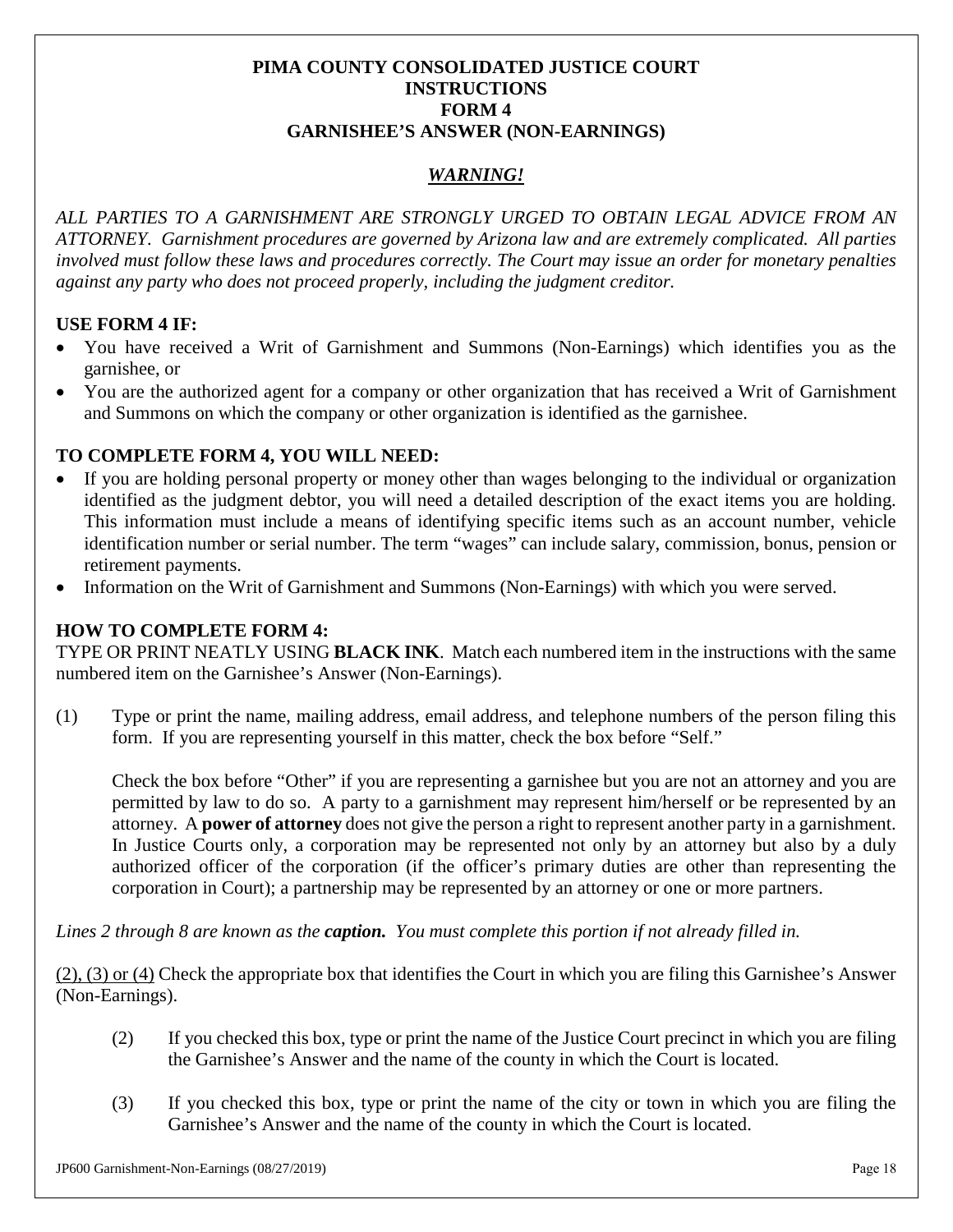- (4) If you checked this box, type or print the name of the county in which the Court is located.
- (5) Type or print the petitioner/plaintiff's name, mailing address, email address, and phone number(s) as they appear on the Writ. Check the box to indicate whether this party is the judgment creditor or judgment debtor as shown on the Writ.
- (6) Type or print the respondent/defendant's name, mailing address, email address, and phone number(s) as they appear on the Writ. Check the box to indicate whether this party is the judgment debtor or judgment creditor as shown on the Writ.
- (7) Type or print the garnishee's name, mailing address, email address, and phone number, as they appear on the Writ and attorney (if any).
- (8) Type or print the case number assigned to the judgment or order.
- (9) Check all boxes that apply and fill in the blanks for each box checked.
- (10) If this statement applies to you, type or print the amount of money you owed the judgment debtor on the date you received the Writ of Garnishment and Summons.
- (11) If this statement applies to you, type or print the amount of money that you currently owe the judgment debtor and have not yet paid.
- (12) If this statement applies to you, type or print the amount of money you provided to the judgment debtor after receiving the Writ of Garnishment and Summons.
- (13) Type or print your explanation of why you did not retain the money described in item (12). Attach an additional sheet with your explanation if necessary.
- (14) If this statement applies to you, type or print a description of each item of personal property or group of items belonging to the judgment debtor that you had in your possession on the date you received the Writ of Garnishment.
- (15) If this statement applies to you, type or print a description of each item or group of items belonging to the judgment debtor that you currently have in your possession.
- (16) If this statement applies to you, type or print a description of the corporate shares or interests belonging to the judgment debtor.
- (17) Type or print the name of any other person or organization of which you are aware that owes money to the judgment debtor or is in possession of personal property belonging to the judgment debtor.
- (18) Type or print the amount of money you want to receive for preparation and filing of the Answer.
- (19) Complete the information under this box indicating the date and manner in which you will provide a copy of your Answer, Writ of Garnishment and Notice to Judgment Debtor forms to the judgment debtor.
- (20) Complete the information under this box indicating the date and manner in which you will provide a copy of your Answer to the judgment creditor.
- (21) Date and sign your Answer where indicated.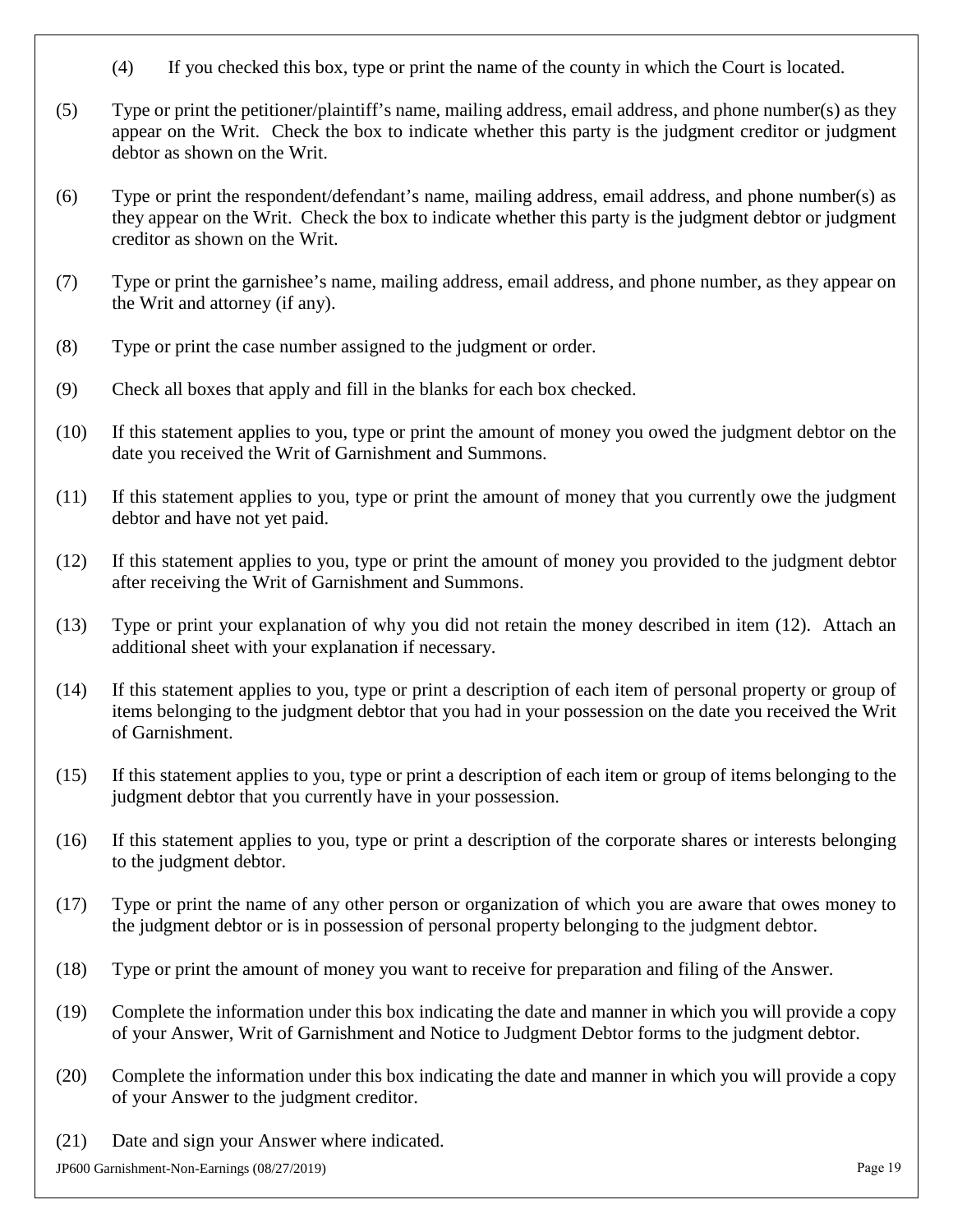# **WHEN YOU HAVE COMPLETED THE ANSWER (NON-EARNINGS):**

 $\checkmark$  Follow the steps on FORM 3, Instructions to the Garnishee (Non-Earnings).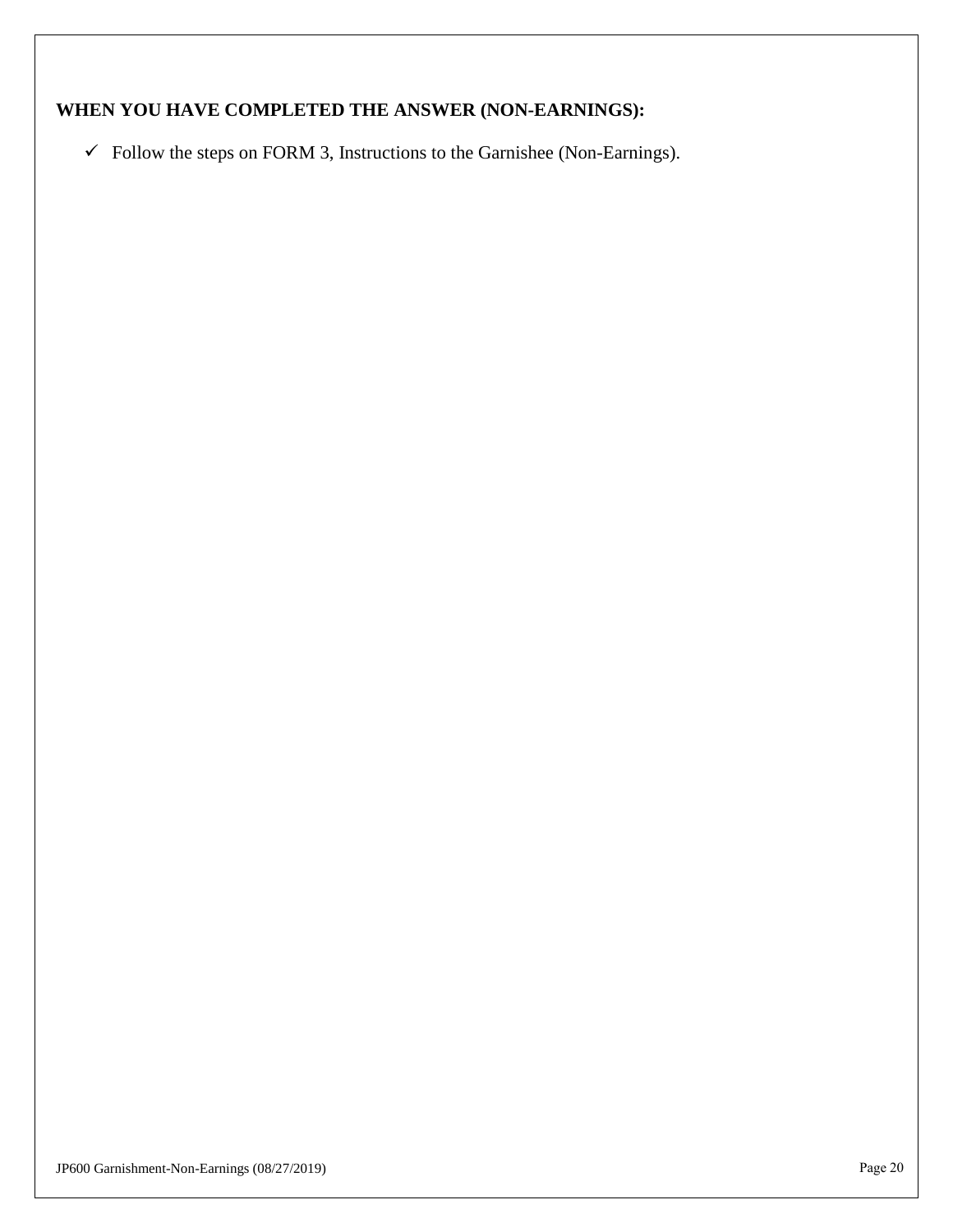# **PIMA COUNTY CONSOLIDATED JUSTICE COURT 240 N. Stone Avenue, Tucson, AZ 85701 (520) 724-3171**

| $(1)$ Person Filing: $\qquad \qquad$                              |                                     |
|-------------------------------------------------------------------|-------------------------------------|
|                                                                   |                                     |
|                                                                   |                                     |
|                                                                   |                                     |
|                                                                   |                                     |
| Representing: [ ] Self [ ] Attorney [ ] Other                     |                                     |
|                                                                   |                                     |
|                                                                   |                                     |
|                                                                   |                                     |
|                                                                   |                                     |
|                                                                   |                                     |
| (5) Petitioner/Plaintiff                                          | (8) Case Number:                    |
| [ ] Judgment Creditor                                             |                                     |
| [ ] Judgment Debtor                                               | <b>GARNISHEE'S ANSWER</b>           |
|                                                                   | (NON-EARNINGS)                      |
|                                                                   | $(A.R.S. \S\S 12-1578.01 \& -1579)$ |
| City, State, Zip Code: 2000 Colletion 2000 City, State, Zip Code: |                                     |
|                                                                   |                                     |
|                                                                   |                                     |
|                                                                   |                                     |
| (6) Respondent/Defendant                                          |                                     |
| [ ] Judgment Debtor                                               |                                     |
| [ ] Judgment Creditor                                             |                                     |
| Name:                                                             |                                     |
|                                                                   |                                     |
| City, State, Zip Code: 2000                                       |                                     |
|                                                                   |                                     |
|                                                                   |                                     |
| (7) Garnishee:                                                    |                                     |
|                                                                   |                                     |
|                                                                   |                                     |
|                                                                   |                                     |
|                                                                   |                                     |
|                                                                   |                                     |
|                                                                   |                                     |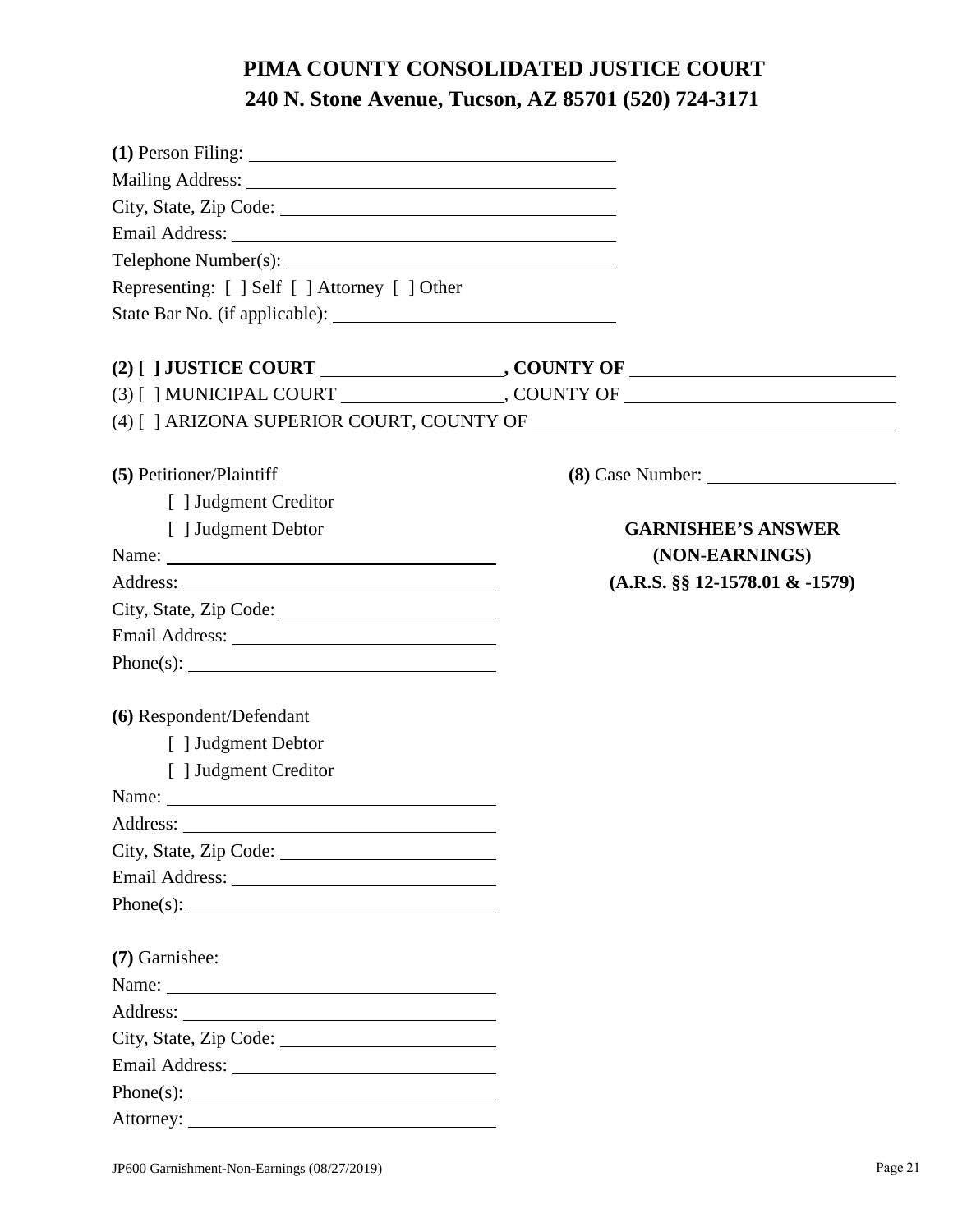**CAUTION: Failure to file a Garnishee's Answer can result in an order being entered against you in the full amount of the debt owed by the judgment debtor to the judgment creditor. This can happen even if you do not know the judgment debtor or do not owe the judgment debtor any money or property.**

- 1. I am the garnishee, or I am authorized by the garnishee to complete and file this Answer. The word 'money' as used in this Answer does not refer to wages. Garnishee's name, address and phone are as listed in **(7).**
- 2. The statements checked below were true at the time the Writ was served:

**(9)** (Check all boxes that apply and fill in blanks for each box checked.)

- A. [ ] I was not holding personal property or money belonging to judgment debtor.
- B. [ ] I owed judgment debtor **(10)** \$ . I am withholding **(11) \$** pursuant to the Writ.

C. [ ] I released **(12)** \$ because **(13)**

D. [ ] I was in possession of the following personal property belonging to the judgment debtor: **(14**)

(attach list if necessary).

I am holding **(15)** 

pursuant to the Writ. (attach list if necessary)

E. [ ] Garnishee is a corporation in which the judgment debtor owns these shares or interest: **(16)**

(attach list if necessary).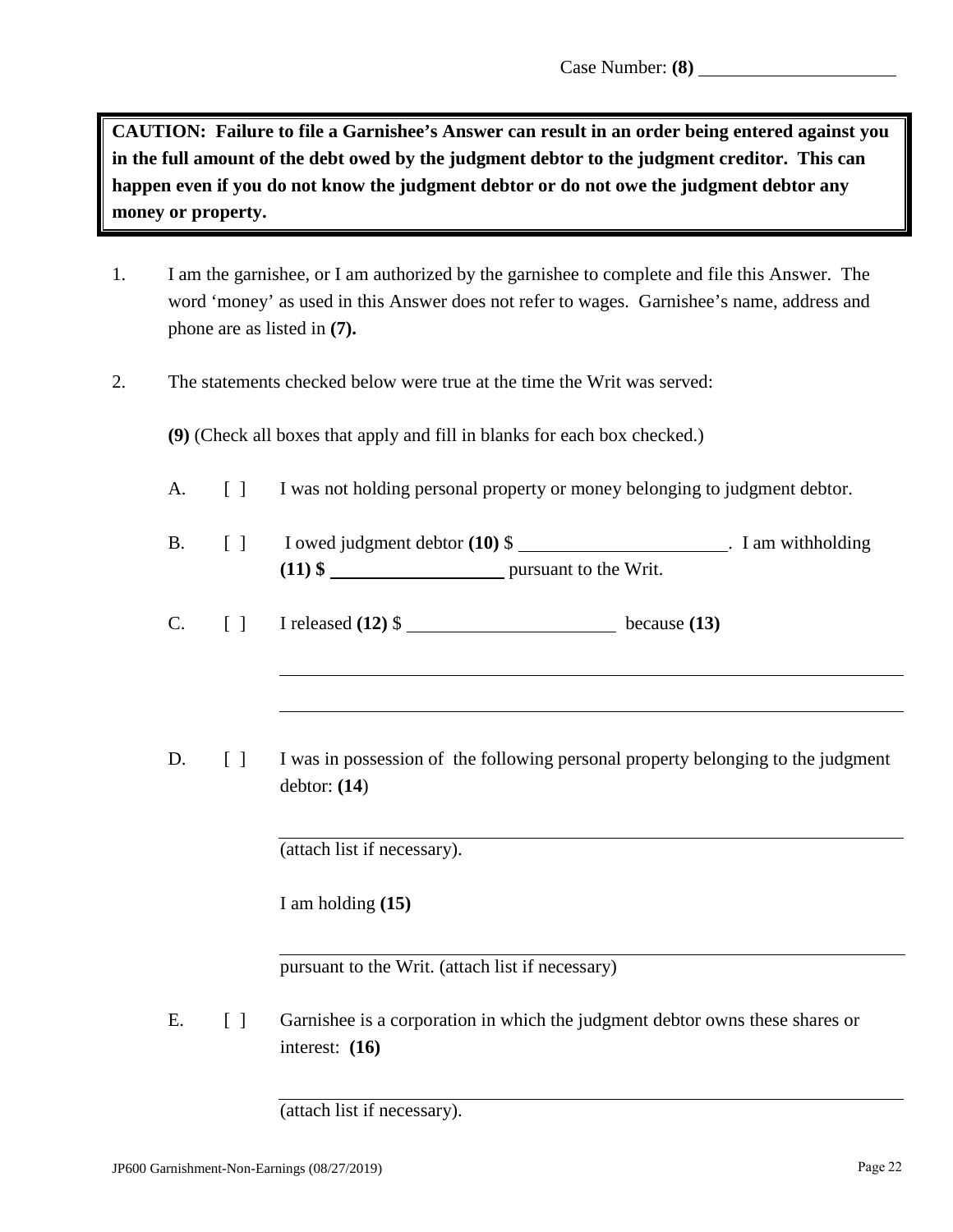Case Number: **(8)**

The following person/organization holds personal property or money which belongs to judgment debtor: **(17)**

| Garnishee requests an answer fee in the amount of $(18)$ \$ | , as a reasonable |
|-------------------------------------------------------------|-------------------|
| amount for the preparation and filing of this Answer.       |                   |

Copies of the Answer, Writ of Garnishment and Summons, Notice to Judgment Debtor of Garnishment, Notice of Hearing form, Request for Hearing form and a copy of the underlying judgment were provided to judgment debtor on:

Date:

By: [ ] Mail

[ ] Hand Delivery

[ ] Constable, Deputy Sheriff or Process Server

| (19)                                             |              | (20)                                                      |
|--------------------------------------------------|--------------|-----------------------------------------------------------|
| er, Writ of Garnishment                          |              | Copy of the Answer provided to judgment                   |
| ice to Judgment Debtor                           | creditor on: |                                                           |
| otice of Hearing form,                           |              |                                                           |
| t form and a copy of the<br>ent were provided to | Date:        |                                                           |
|                                                  | By:          | $\lceil$   Mail                                           |
|                                                  |              | [ ] Hand Delivery                                         |
|                                                  |              | [ ] Constable, Deputy Sheriff or<br><b>Process Server</b> |
| livery                                           |              |                                                           |
| e, Deputy Sheriff or                             |              |                                                           |
| 7er                                              |              |                                                           |

# **OATH OR AFFIRMATION**

**I declare under penalty of perjury that the foregoing is true and correct to the best of my knowledge, information, and belief.** 

**(21)**

Date Signature of Garnishee or Authorized Agent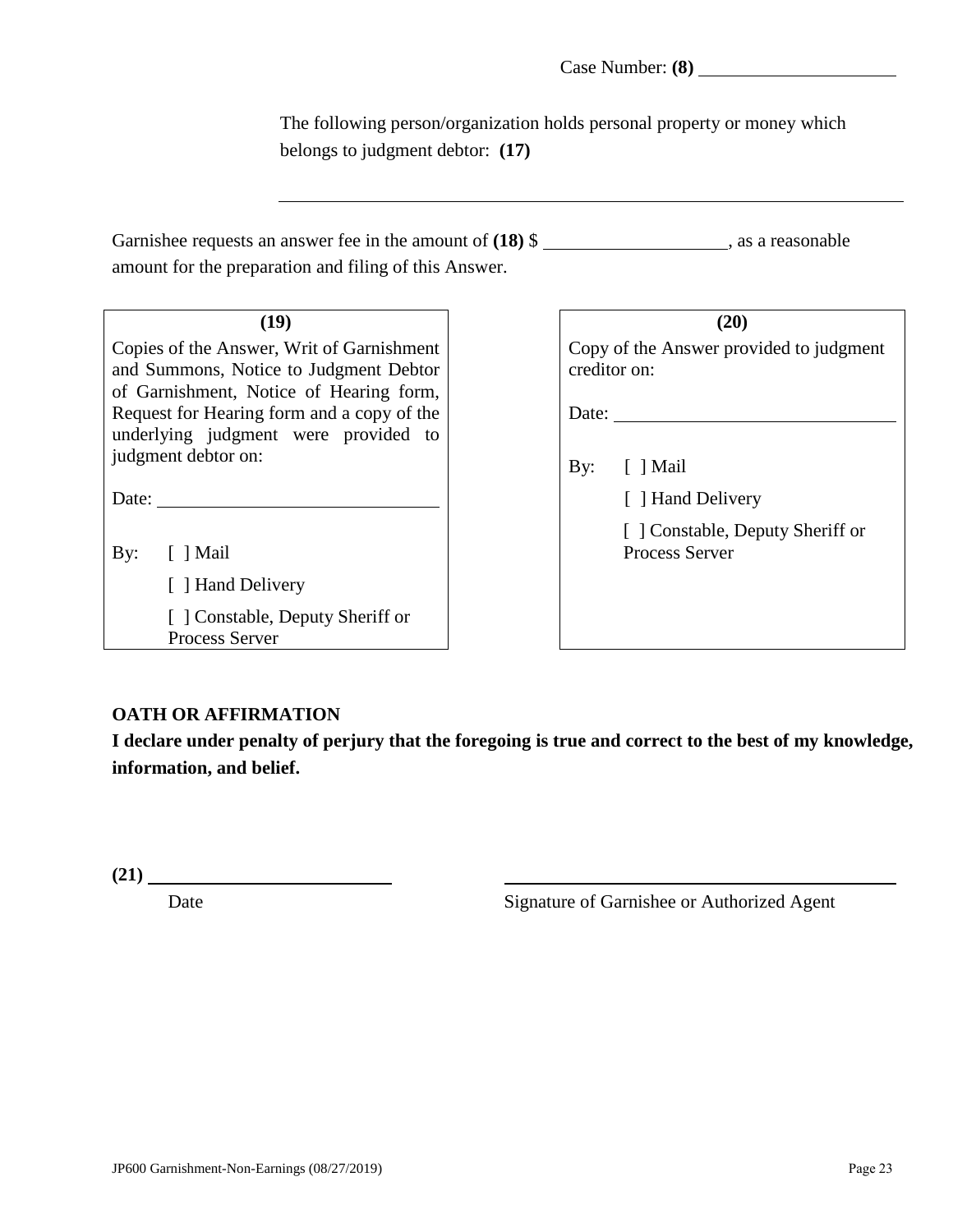### **PIMA COUNTY CONSOLIDATED JUSTICE COURT INSTRUCTIONS FORM 5 APPLICATION FOR GARNISHMENT JUDGMENT (NON-EARNINGS)**

# *WARNING !*

*ALL PARTIES TO A GARNISHMENT ARE STRONGLY URGED TO OBTAIN LEGAL ADVICE FROM AN ATTORNEY. Garnishment procedures are governed by Arizona law and are extremely complicated. All parties involved must follow these laws and procedures correctly. The Court may issue an order for monetary penalties against any party who does not proceed properly, including the judgment creditor.* 

### **USE FORM 5 IF:**

- You are the judgment creditor, or you represent the judgment creditor, and
- You have received the Garnishee's Answer indicating the garnishee is holding property or money other than earnings belonging to the judgment debtor.
- The judgment debtor has not filed an Objection and Request for Hearing and Notice of Hearing within 10 days of the filing of Garnishee's Answer, or
- The garnishee has not filed an Answer or filed an objection within the time required by law and a hearing was held on garnishee's failure to answer or object.

### **TO COMPLETE FORM 5 YOU WILL NEED:**

- Information appearing on the Garnishee's Answer (if available).
- Information appearing on the Writ of Garnishment and Summons.
- To know the amount of money you paid to serve the Writ of Garnishment and Summons.

## **HOW TO COMPLETE FORM 5:**

TYPE OR PRINT NEATLY USING **BLACK INK**. Match each numbered item in the instructions with the same numbered item on the Application for Garnishment Judgment (Non-Earnings).

(1) Type or print the name, mailing address, email address, and phone number(s) of the person filing this form. If you are representing yourself in this matter, check the box before "Self." If you are representing a judgment creditor and you are not an attorney, check the box before "Other."

Please note: A party to a lawsuit may represent him/herself or be represented by an attorney. A corporation may be represented by an attorney or a duly authorized officer of the corporation (if the officer's primary duties are other than representing the corporation in Court). A partnership may be represented by an attorney or one or more partners. A power of attorney does not give the person a right to represent another party in a lawsuit.

*Lines 2 through 8 are known as the caption. You must complete this portion if not already filled in.* 

(2), (3) or (4) Check the appropriate box that identifies the Court in which you are filing this Application for Garnishment Judgment.

(2) If you checked this box, type or print the name of the Justice Court precinct in which you are filing the Application for Garnishment Judgment and the name of the county in which the Court is located.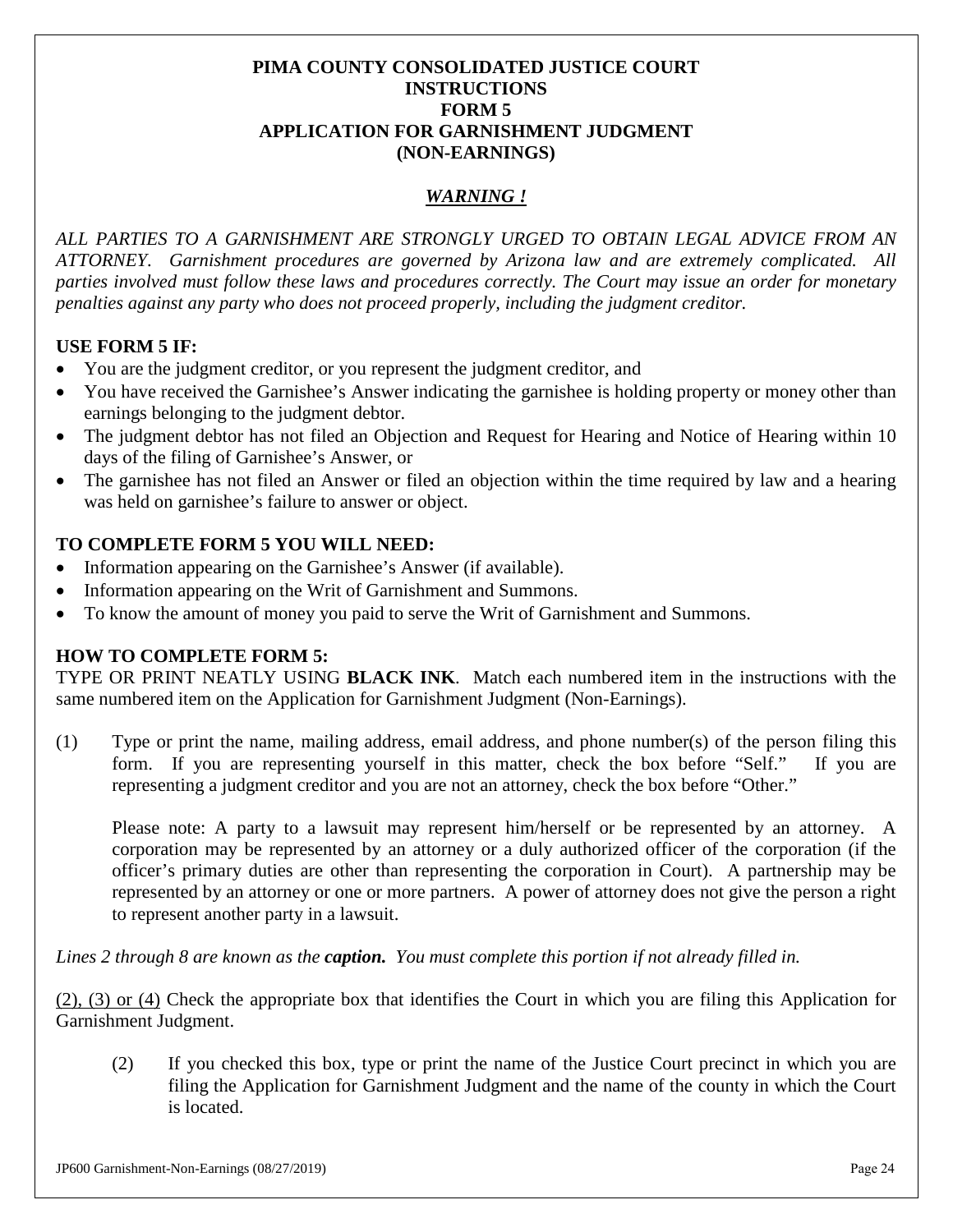- (3) If you checked this box, type or print the name of the city or town in which you are filing the Application for Garnishment Judgment and the name of the county in which the Court is located.
- (4) If you checked this box, type or print the name of the county in which the Court is located.
- (5) Type or print the name, mailing address and, if known the email address and phone number(s) of the petitioner/plaintiff on the judgment or order you are seeking to collect. Check the box to indicate whether this party is the judgment creditor or judgment debtor in this garnishment action.
- (6) Type or print the name, mailing address and, if known, the email address and phone number(s) of the respondent/defendant on the judgment or order you are seeking to collect. Check the box to indicate whether this party is the judgment debtor or judgment creditor in this garnishment action.
- (7) Type or print the name, mailing address and, if known, the email address and phone number(s) of the person or company (garnishee) that is holding personal property or money other than wages belonging to the judgment debtor that you are seeking to collect in this lawsuit. Include the name of the person's attorney, if known.
- (8) Type or print the case number assigned by the Court to this garnishment action.
- (9) Check all the boxes that apply and fill in the blanks for each box checked.
- (10) If this statement applies to you, type or print the amount stated in Garnishee's Answer as the amount of money being withheld pursuant to the Writ.
- (11) Type or print the amount you are seeking to collect, if the Garnishee's Answer indicates the garnishee is holding at least this much money for the judgment debtor. If the garnishee is holding less than the amount you are seeking to collect, then type or print the amount stated in item **(10)**.
- (12) If you wish to have some or all of the property sold, type or print a description of the nonexempt personal property identified as being held in the Garnishee's Answer.
- (13) Type or print the amount you are seeking to collect, if the Garnishee's Answer indicates the garnishee is holding property valuable enough to cover your judgment. If the property held by the garnishee is worth less than the amount you are seeking to collect, then type or print the value of the property to be sold.
- (14) If you wish to have some or all of the property transferred to you without being sold, type or print a description of the nonexempt personal property identified on the Garnishee's Answer as the property being held which you want.
- (15) Type or print the amount you are seeking to collect, if the Garnishee's Answer indicates the garnishee is a corporation withholding shares of stock or other interest of the judgment debtor valuable enough to cover your judgment. If the shares or interest are not valuable enough to cover the amount owed to you, then type or print the value of the shares or interest.
- (16) Type or print the amount of money you paid to serve the Writ of Garnishment and Summons on the garnishee.
- (17) If this statement applies to you, type or print the date on which the order to show cause hearing was held.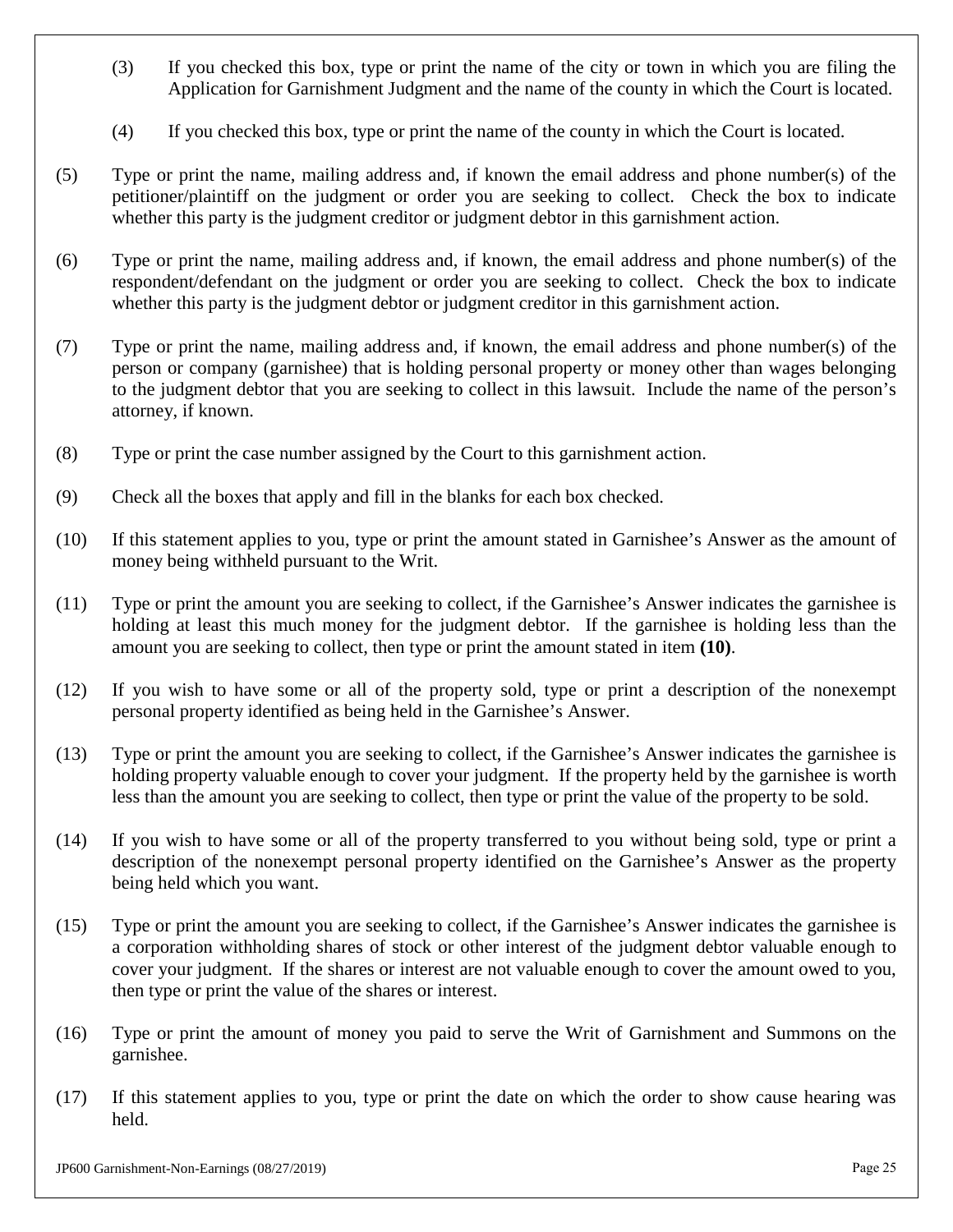- (18) Type or print the total amount of the judgment you are seeking to collect from the judgment debtor.
- (19) Complete the information under this box indicating the date and manner in which you will provide a copy of your Application for Garnishment Judgment and a copy of the unsigned Garnishment Judgment to the judgment debtor.
- (20) Complete the information under this box indicating the date and manner in which you will provide a copy of your Application for Garnishment Judgment and a copy of the unsigned Garnishment Judgment to the garnishee.
- (21) Date and sign the form where indicated.

## **WHEN YOU HAVE COMPLETED THIS APPPLICATION FOR GARNISHMENT JUDGMENT:**

- $\checkmark$  Complete the Garnishment Judgment form.
- $\checkmark$  Follow the steps on the Process Checklist.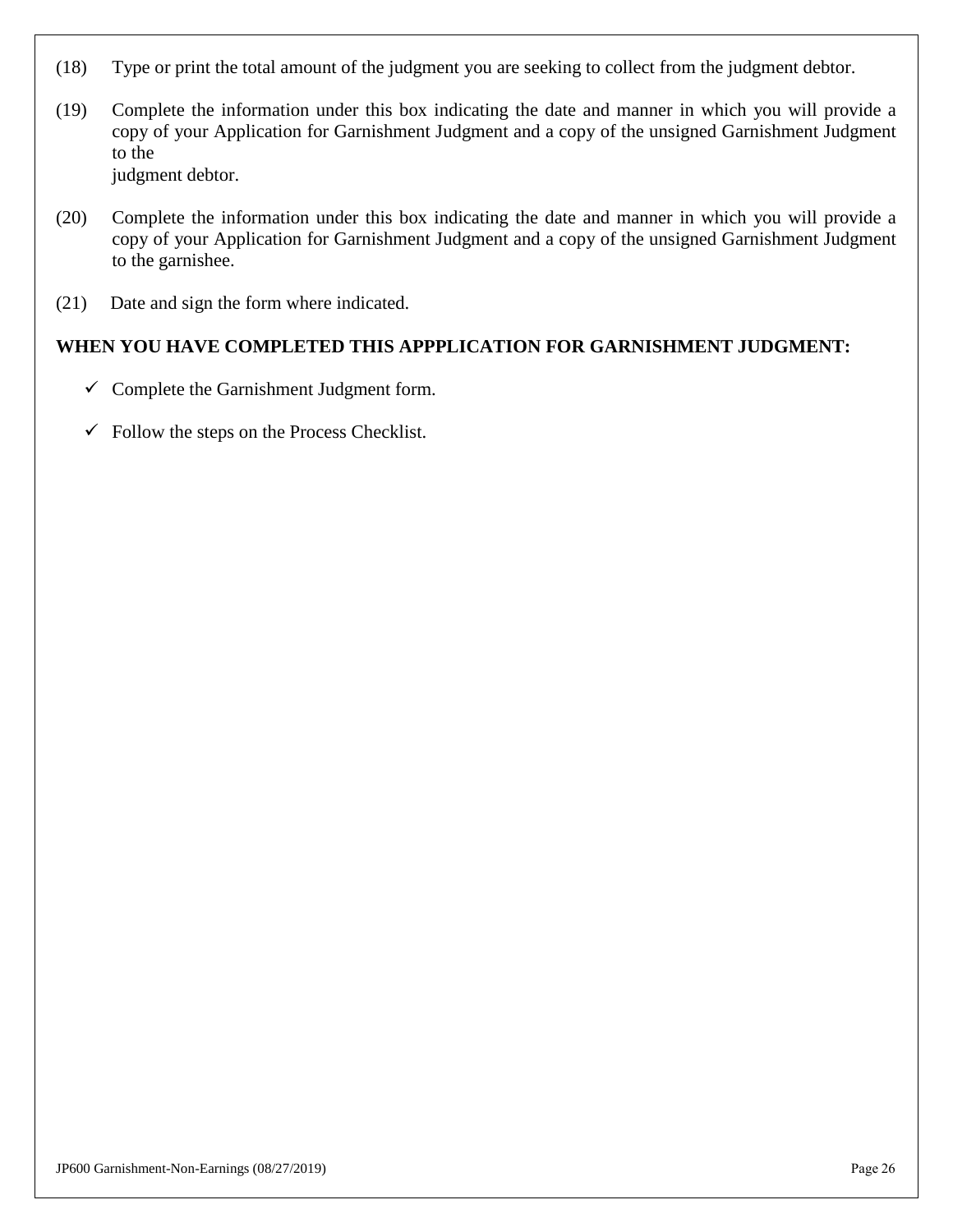# **PIMA COUNTY CONSOLIDATED JUSTICE COURT 240 N. Stone Avenue, Tucson, AZ 85701 (520) 724-3171**

| Telephone Number(s):                          |                             |
|-----------------------------------------------|-----------------------------|
| Representing: [ ] Self [ ] Attorney [ ] Other |                             |
|                                               |                             |
|                                               |                             |
|                                               |                             |
|                                               |                             |
| (5) Petitioner/Plaintiff                      | (8) Case Number:            |
| [ ] Judgment Creditor                         |                             |
| [ ] Judgment Debtor                           | <b>APPLICATION FOR</b>      |
|                                               | <b>GARNISHMENT JUDGMENT</b> |
|                                               | (NON-EARNINGS)              |
| City, State, Zip Code:                        | $(A.R.S. § 12-1584)$        |
|                                               |                             |
|                                               |                             |
| (6) Respondent/Defendant                      |                             |
| [ ] Judgment Debtor                           |                             |
| [ ] Judgment Creditor                         |                             |
|                                               |                             |
|                                               |                             |
|                                               |                             |
|                                               |                             |
|                                               |                             |
| (7) Garnishee:                                |                             |
|                                               |                             |
|                                               |                             |
|                                               |                             |
|                                               |                             |
|                                               |                             |
|                                               |                             |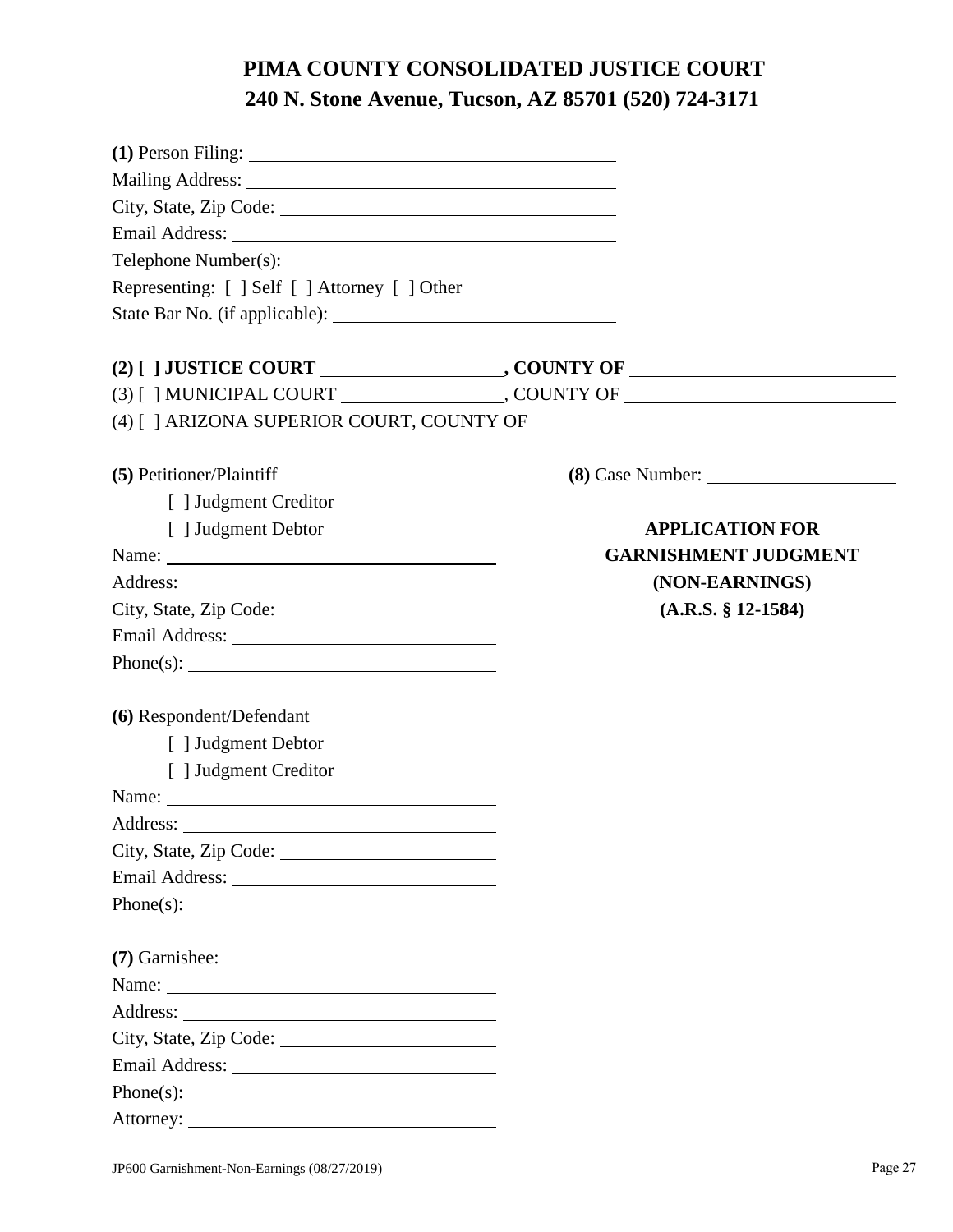I am, or I represent the judgment creditor in this action. I want the court to order judgment against garnishee as shown below:

**(9)** (Check all boxes that apply and fill in blanks for each box checked.)

- [ ] The Answer states garnishee withheld money belonging to the judgment debtor from which my claim can be paid. The amount withheld is (10) \$ \_\_\_\_\_\_\_\_\_\_\_\_\_\_\_\_\_\_\_. I request judgment in the amount of  $(11)$  \$
- [ ] The Answer states garnishee is holding nonexempt personal property belonging to judgment debtor. I request: (Check all that apply and fill in the blank for each box checked.)
	- [ ] that the following property be sold  $(12)$  \_\_\_\_\_\_\_\_\_\_\_\_\_\_\_\_\_\_\_\_\_\_\_\_\_\_\_\_\_\_\_\_\_\_, and that I receive  $(13)$  \$
	- [ ] that the following property be transferred to me: **(14)**
- [ ] The Answer states judgment debtor owns shares or other interest in garnishee corporation. I request that these shares or other interest be sold, and that I receive **(15)** \$ from the sale proceeds.
- [ ] I am entitled to **(16)** \$ stated on the affidavit of service to be taxed against the judgment debtor.
- [ ] Neither an Answer nor objection was filed by the garnishee within the time required by law. A hearing was held on (17) \_\_\_\_\_\_\_\_\_\_\_\_\_\_\_\_\_\_\_\_\_\_\_. Therefore, I request judgment against the garnishee for the entire balance due me on the underlying judgment in the amount of **(18)** \$ .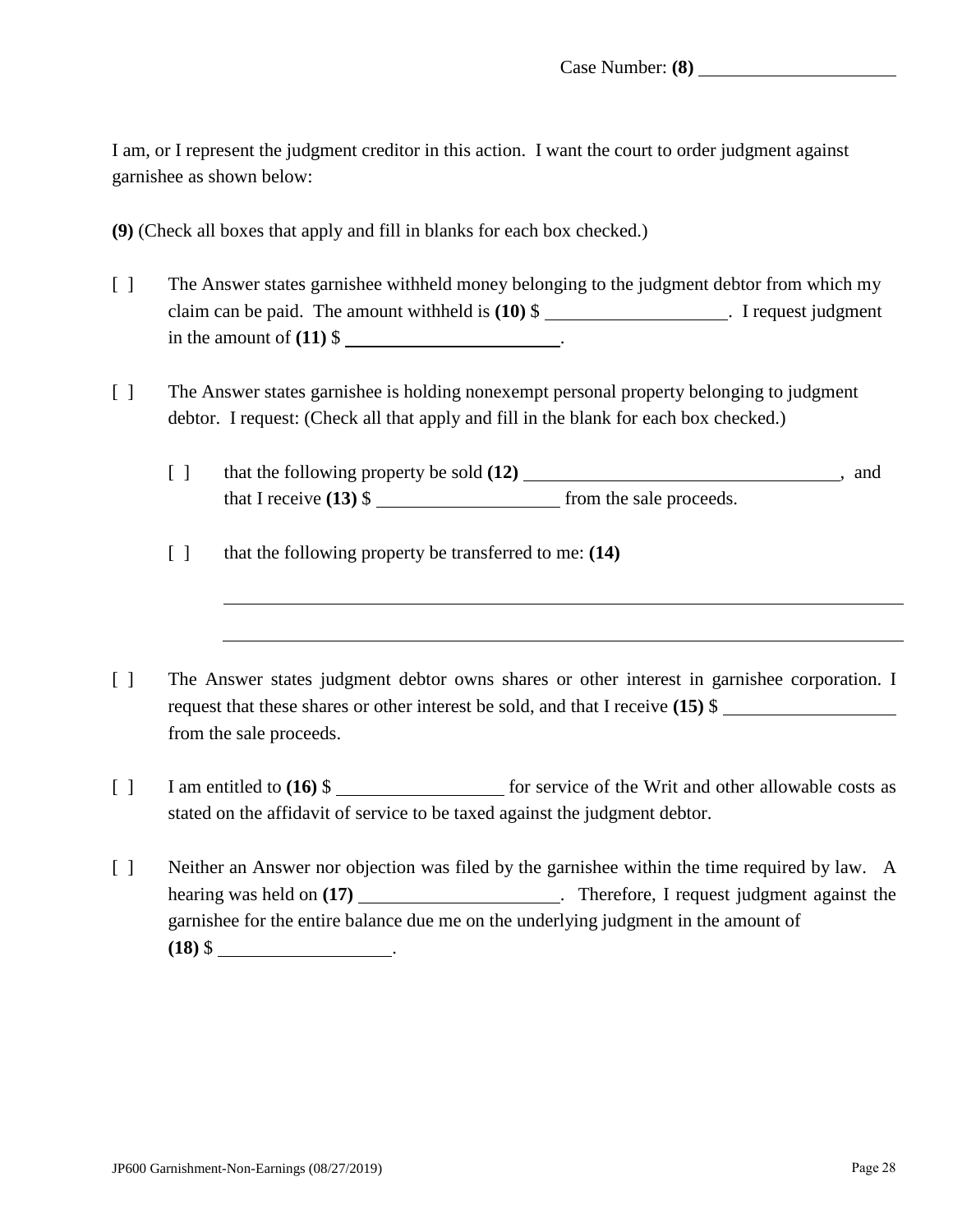| (19)                                                                                                                         | (20)                                                                        |
|------------------------------------------------------------------------------------------------------------------------------|-----------------------------------------------------------------------------|
| Copy of the Application for Garnishment<br>Judgment and the unsigned Garnishment<br>Judgment provided to judgment debtor on: | Copy of the Application<br>Judgment and the unsig<br>Judgment provided to g |
| Date:                                                                                                                        | Date:                                                                       |
| Hand delivery<br>Mail                                                                                                        | Mail                                                                        |

| (20)                                                                                                                   |  |
|------------------------------------------------------------------------------------------------------------------------|--|
| Copy of the Application for Garnishment<br>Judgment and the unsigned Garnishment<br>Judgment provided to garnishee on: |  |
| Date:                                                                                                                  |  |
| Hand delivery<br>Mail<br>$\Box$                                                                                        |  |

**(21)**

Date Signature of Judgment Creditor or Authorized Agent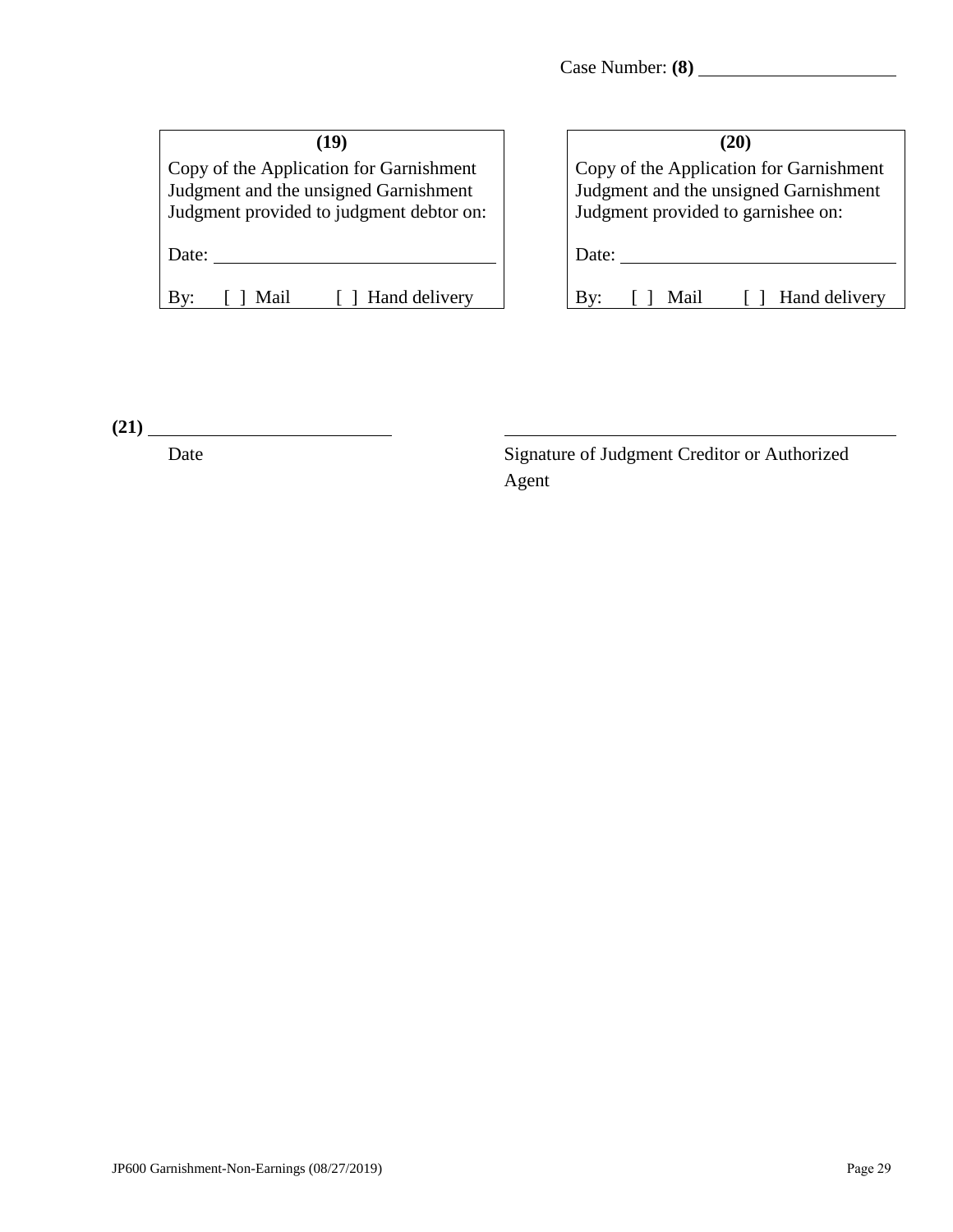#### **PIMA COUNTY CONSOLIDATED JUSTICE COURT INSTRUCTIONS FORM 6 GARNISHMENT JUDGMENT (NON-EARNINGS)**

# *WARNING !*

*ALL PARTIES TO A GARNISHMENT ARE STRONGLY URGED TO OBTAIN LEGAL ADVICE FROM AN ATTORNEY. Garnishment procedures are governed by Arizona law and are extremely complicated. All parties involved must follow these laws and procedures correctly. The Court may issue an order for monetary penalties against any party who does not proceed properly, including the judgment creditor.* 

## **USE FORM 6 IF:**

- You are the judgment creditor, or you represent the judgment creditor
- You have prepared an Application for Garnishment Judgment (Form 5) to accompany this form.

# **TO COMPLETE FORM 6 YOU WILL NEED:**

- Information from the Writ of Garnishment and Summons.
- Information from the Garnishee's Answer.

## **HOW TO COMPLETE FORM 6:**

TYPE OR PRINT NEATLY USING **BLACK INK**. Match each numbered item in the instructions with the same numbered item on the Garnishment Judgment (Non-Earnings).

*Lines 1 through 7 are known as the caption. You must complete this portion if not already filled in.*

(1), (2) or (3) Check the appropriate box that identifies the Court in which you are filing this Garnishment Judgment.

- (1) If you checked this box, type or print the name of the Justice Court precinct in which you are filing the Garnishment Judgment and the name of the county in which the Court is located.
- (2) If you checked this box, type or print the name of the city or town in which you are filing the Garnishment Judgment and the name of the county in which the Court is located.
- (3) If you checked this box, type or print the name of the county in which the Court is located.
- (4) Type or print the name, mailing address and, if known the email address and phone number(s) of the petitioner/plaintiff on the judgment or order you are seeking to collect. Check the box to indicate whether this party is the judgment creditor or judgment debtor in this garnishment action.
- (5) Type or print the name, mailing address and, if known, the email address and phone number(s) of the respondent/defendant on the judgment or order you are seeking to collect. Check the box to indicate whether this party is the judgment debtor or judgment creditor in this garnishment action.
- (6) Type or print the name, mailing address and, if known, the email address and phone number(s) of the person or company (garnishee) that is holding personal property or money other than wages belonging to the judgment debtor that you are seeking to collect in this lawsuit. Include the name of the person's attorney, if known.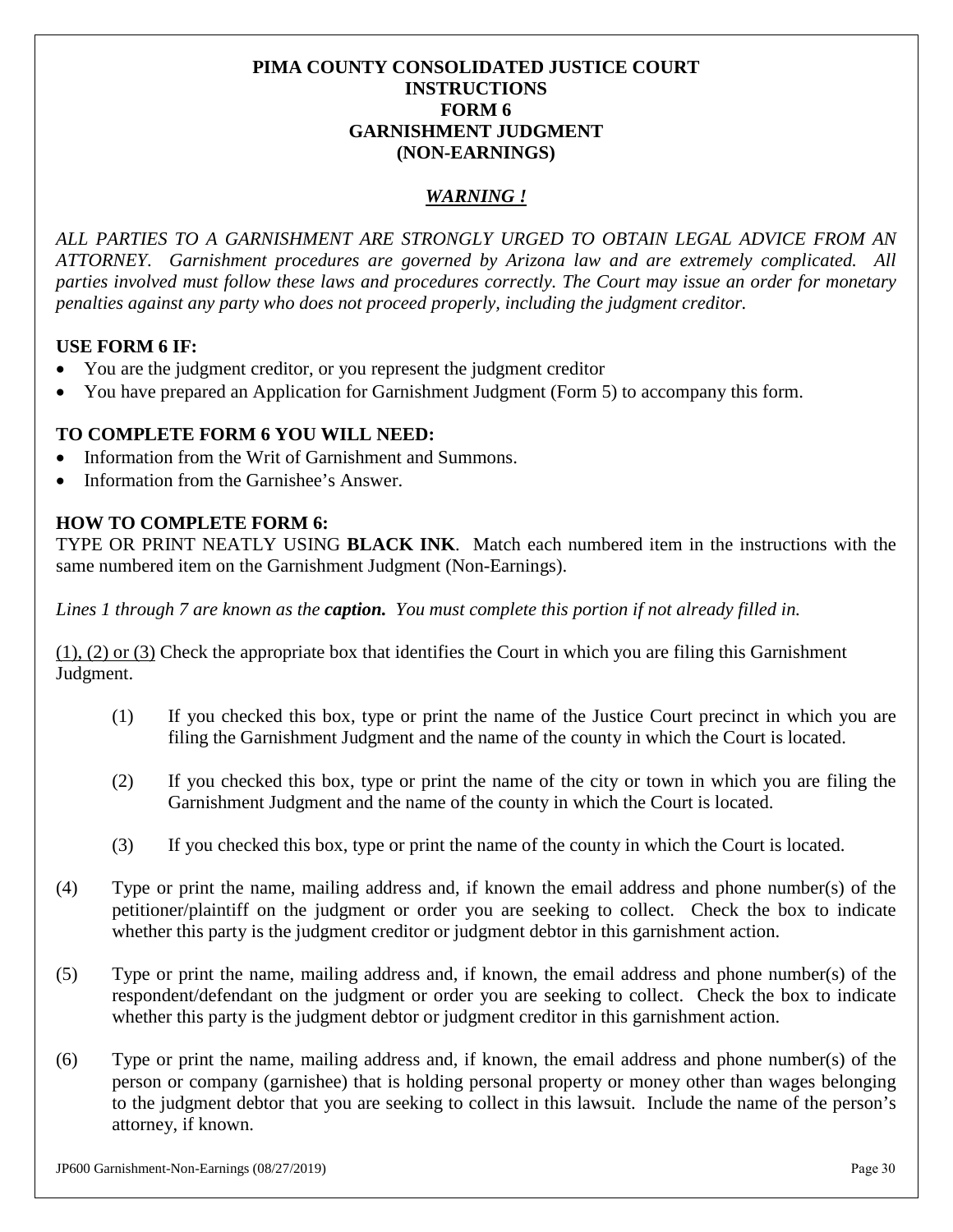- (7) Type or print the case number assigned by the Court to this garnishment action.
- (8) Type or print the amount of money appearing on the Writ of Garnishment as the amount owed to you by the judgment debtor.
- (9) Check all boxes that apply to your situation and fill in the blanks for each box you have checked.
- (10) If you checked this box, type or print the dollar amount of the money owed by the garnishee to the judgment debtor. This amount should be stated in Garnishee's Answer.
- (11), (12)  $\&$  (13) If you checked this box, leave these items blank, the Court will complete them as appropriate.
- (14) If you checked this box, provide a description of the personal property items or groups of items as they appear in the Garnishee's Answer. Attach a separate list if necessary.
- (15) If you checked this box, provide a description of the corporate interest or shares as they appear on the Garnishee's Answer.
- (16) through (22) If you checked this box, leave these lines blank, the Court will complete them as appropriate.
- (23) Type or print the date the Writ of Garnishment was signed by the judicial officer or clerk.

## **WHEN YOU HAVE COMPLETED THIS GARNISHMENT JUDGMENT:**

- $\checkmark$  File this form with the Clerk's filing counter along with your Application for Garnishment Judgment (FORM 5) and deliver a copy to the garnishee and judgment debtor.
- $\checkmark$  Follow the steps on the Process Checklist.

## **WARNING**

**If the garnishee does not receive a signed copy of the Garnishment Judgment within 90 days of filing the Garnishee's Answer, you cannot get your money or property without filing a new Application for Writ of Garnishment and Summons. If you do not receive the signed Garnishment Judgment from the Court within 10 days of filing, contact the Court.**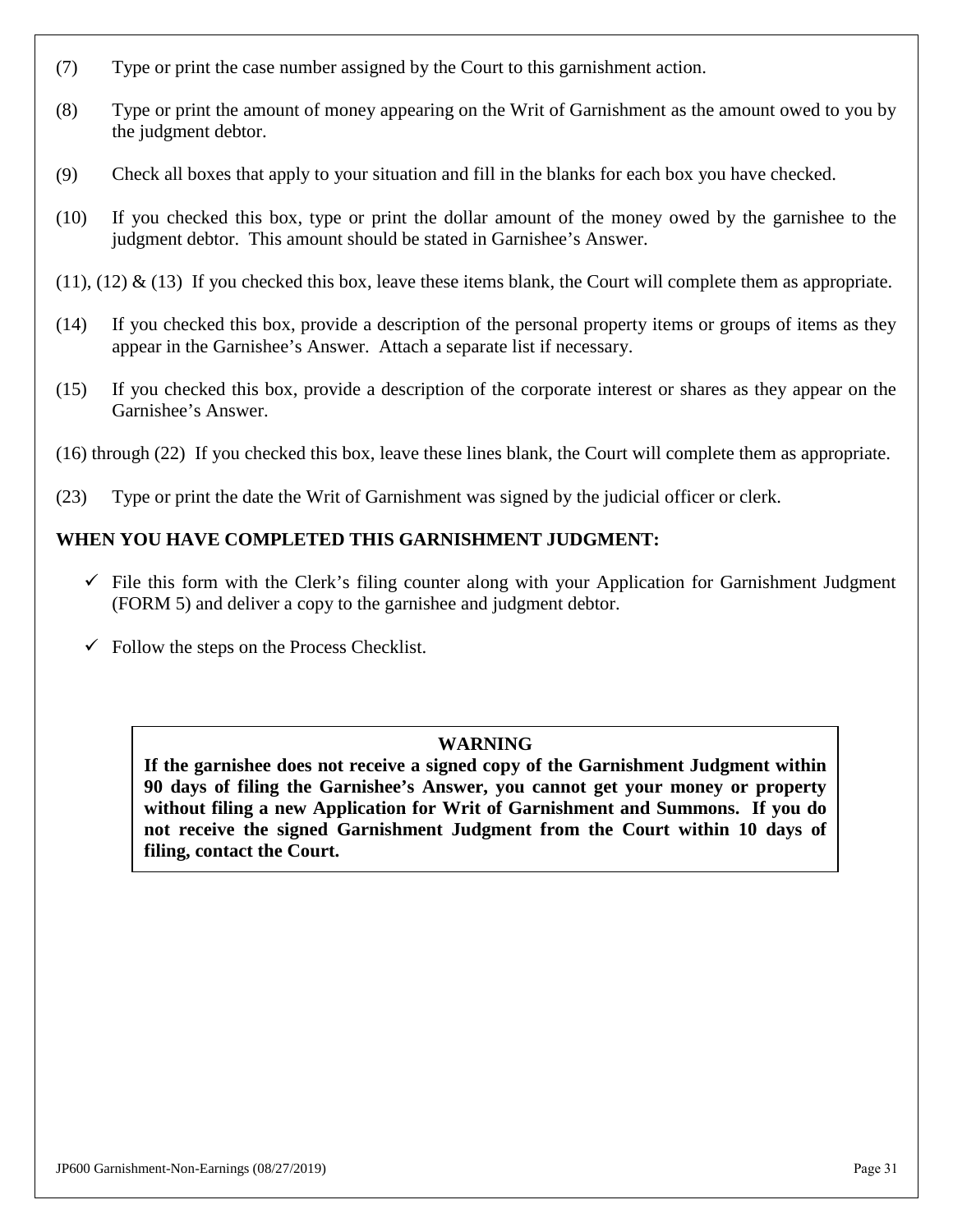# **PIMA COUNTY CONSOLIDATED JUSTICE COURT 240 N. Stone Avenue, Tucson, AZ 85701 (520) 724-3171**

| (4) Petitioner/Plaintiff    | (7) Case Number:            |
|-----------------------------|-----------------------------|
| [ ] Judgment Creditor       |                             |
| [ ] Judgment Debtor         | <b>GARNISHMENT JUDGMENT</b> |
| Name:                       | (NON-EARNINGS)              |
|                             |                             |
|                             |                             |
|                             |                             |
|                             |                             |
| (5) Respondent/Defendant    |                             |
| [ ] Judgment Debtor         |                             |
| [ ] Judgment Creditor       |                             |
|                             |                             |
|                             |                             |
| City, State, Zip Code: 2000 |                             |
|                             |                             |
|                             |                             |
| (6) Garnishee               |                             |
| Name:                       |                             |
|                             |                             |
|                             |                             |
|                             |                             |
|                             |                             |
|                             |                             |
|                             |                             |

This court issued a Writ of Garnishment to garnishee for  $(8)$  \$ following is shown from the Answer: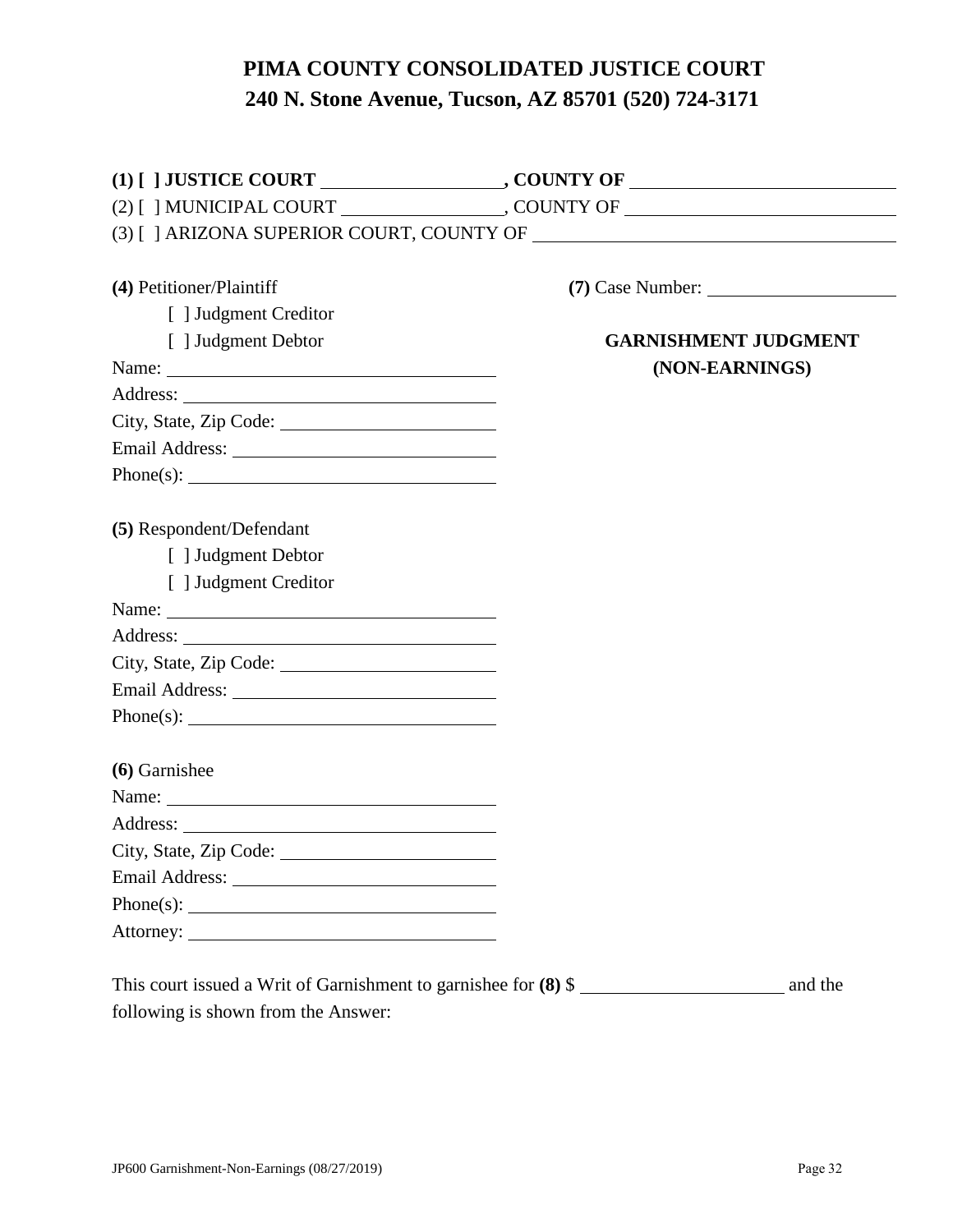**(9)** (Check all boxes that apply and fill in the blanks for each box checked.)

[ ] Garnishee owes judgment debtor **(10)** \$ .

THEREFORE, IT IS ORDERED that judgment creditor has judgment against garnishee for **(11)** \$ **(12)** \$ . Total: **(13)** \$ .

[ ] Garnishee has the following nonexempt property belonging to judgment debtor: **(14)**

(attach list if necessary).

THEREFORE, IT IS ORDERED that this property be sold under a special writ of execution for the benefit of creditor.

[ ] Judgment debtor owns this stock or interest in garnishee corporation: **(15)**

THEREFORE, IT IS ORDERED that said interest be sold under a special writ of execution for the benefit of creditor.

[ ] Garnishee has failed to answer and a default has been entered.

THEREFORE, IT IS ORDERED that creditor have judgment against garnishee for **(16)** \$ and attorney fees of **(17)** \$ .

IT IS FURTHER ORDERED awarding Garnishee the sum of **(18)** \$ for reasonable compensation for answering the Writ, said sum to be paid by **(19)** or withheld by Garnishee from the funds subject to garnishment.

IT IS FURTHER ORDERED taxing the cost of the application for the Writ in the amount of **(20)** \$ against **(22)** .

[ ] Garnishee is not indebted to nor in possession of property of judgment debtor.

THEREFORE, IT IS ORDERED that garnishee is discharged.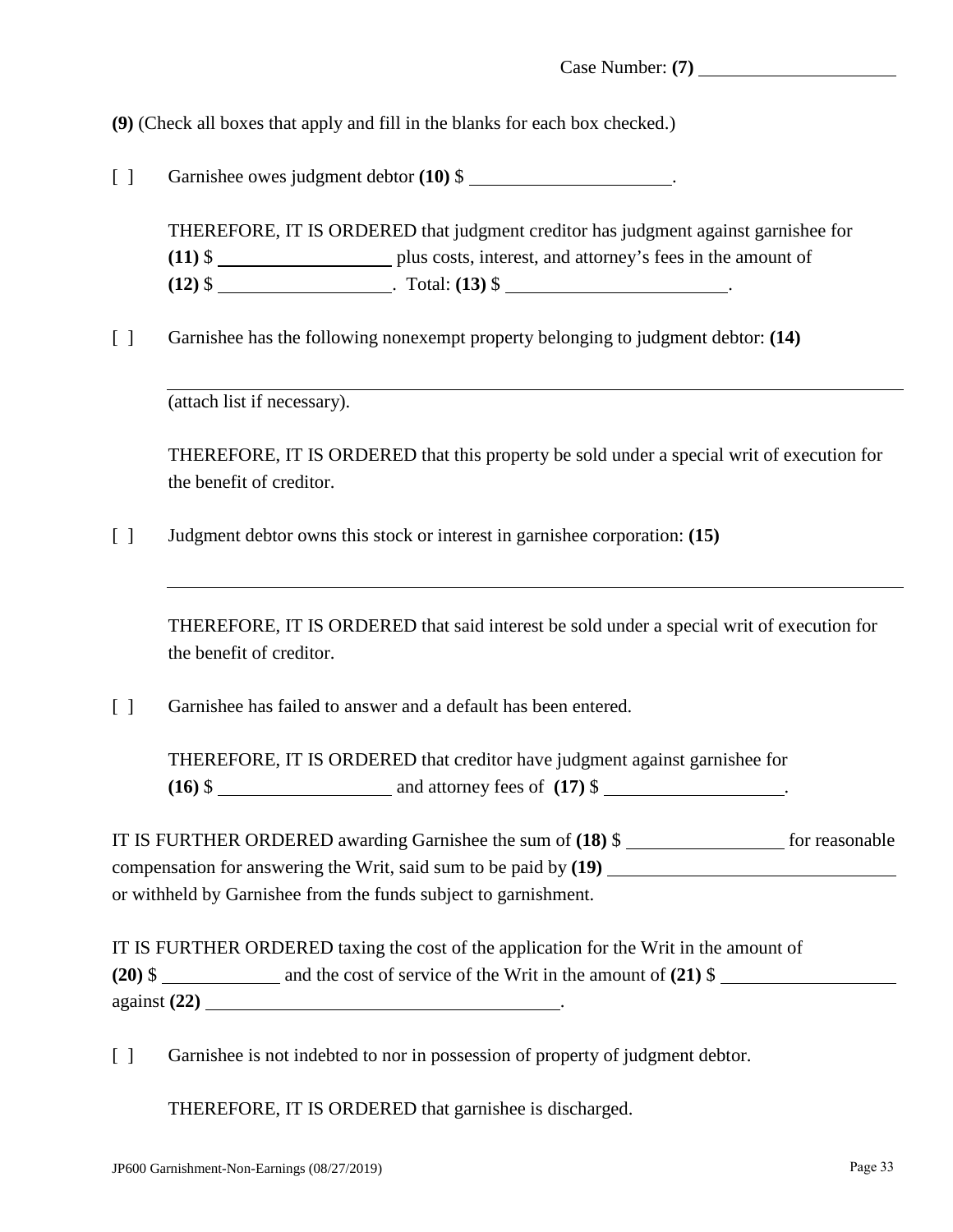Upon filing the satisfaction of this judgment, garnishee is released from the Writ of Garnishment issued **(23)** .

Date Judicial Officer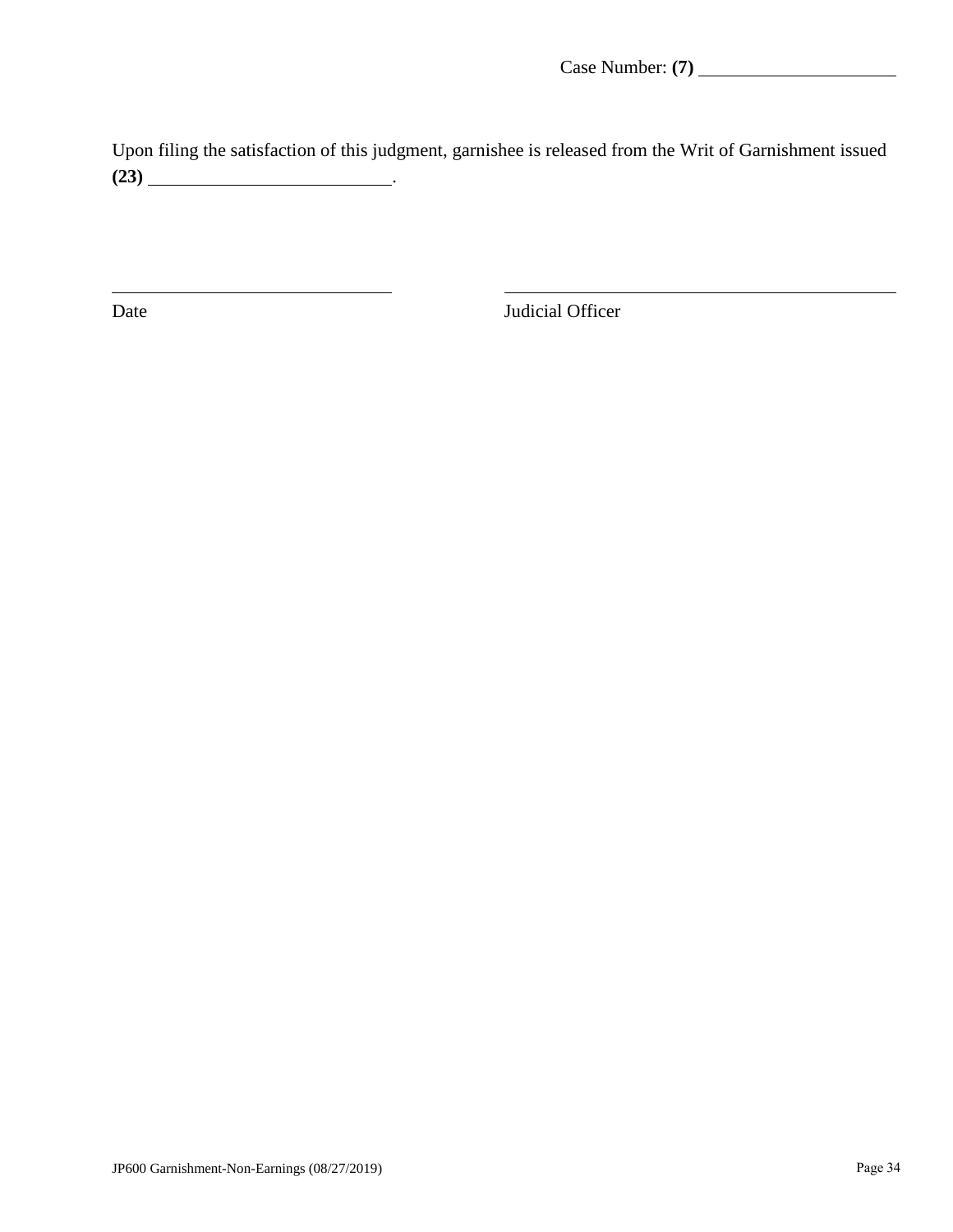#### **PIMA COUNTY CONSOLIDATED JUSTICE COURT INSTRUCTIONS FORM 7 NOTICE TO JUDGMENT DEBTOR OF GARNISHMENT (NON-EARNINGS)**

# *WARNING !*

*ALL PARTIES TO A GARNISHMENT ARE STRONGLY URGED TO OBTAIN LEGAL ADVICE FROM AN ATTORNEY. Garnishment procedures are governed by Arizona law and are extremely complicated. All parties involved must follow these laws and procedures correctly. The Court may issue an order for monetary penalties against any party who does not proceed properly, including the judgment creditor.* 

## **USE FORM 7 IF:**

- You are a judgment creditor, or you represent a judgment creditor
- You are seeking to collect a money judgment from a third party who holds personal property or money, other than wages, belonging to the judgment debtor.
- You have obtained a Writ of Garnishment and Summons from the Court.

### **TO COMPLETE FORM 7 YOU WILL NEED:**

- Information on the Writ of Garnishment and Summons (Non-Earnings) which you obtained from the Court.
- Information on the judgment or order you are seeking to collect.

#### **HOW TO COMPLETE FORM 7:**

TYPE OR PRINT NEATLY USING **BLACK INK**. Match each numbered item in the instructions with the same numbered item on the Notice to Judgment Debtor of Garnishment (Non-Earnings).

(1) Type or print the name, mailing address, telephone number(s) and email address of the person filing this form. If you are representing yourself in this matter, check the box before "Self."

Check the box before "Other" if you represent a judgment creditor but you are not an attorney and you are permitted by law to do so. A party to a garnishment may represent him/herself or be represented by an attorney. A **power of attorney** does not give the person a right to represent another party in a lawsuit. In Justice Courts only, a corporation may be represented not only by an attorney but also by a duly authorized officer of the corporation (if the officer's primary duties are other than representing the corporation in Court). A partnership may be represented by an attorney or one or more partners.

*Lines 2 through 8 are known as the caption. You must complete this portion if not already filled in.* 

 $(2)$ ,  $(3)$  or  $(4)$  Check the appropriate box that identifies the Court in which you filed the garnishment.

- (2) If you checked this box, type or print the name of the Justice Court precinct in which you filed the garnishment and the name of the county in which the Court is located.
- (3) If you checked this box, type or print the name of the city or town in which you filed the garnishment and the name of the county in which the Court is located.
- (4) If you checked this box, type or print the name of the county in which the Court is located.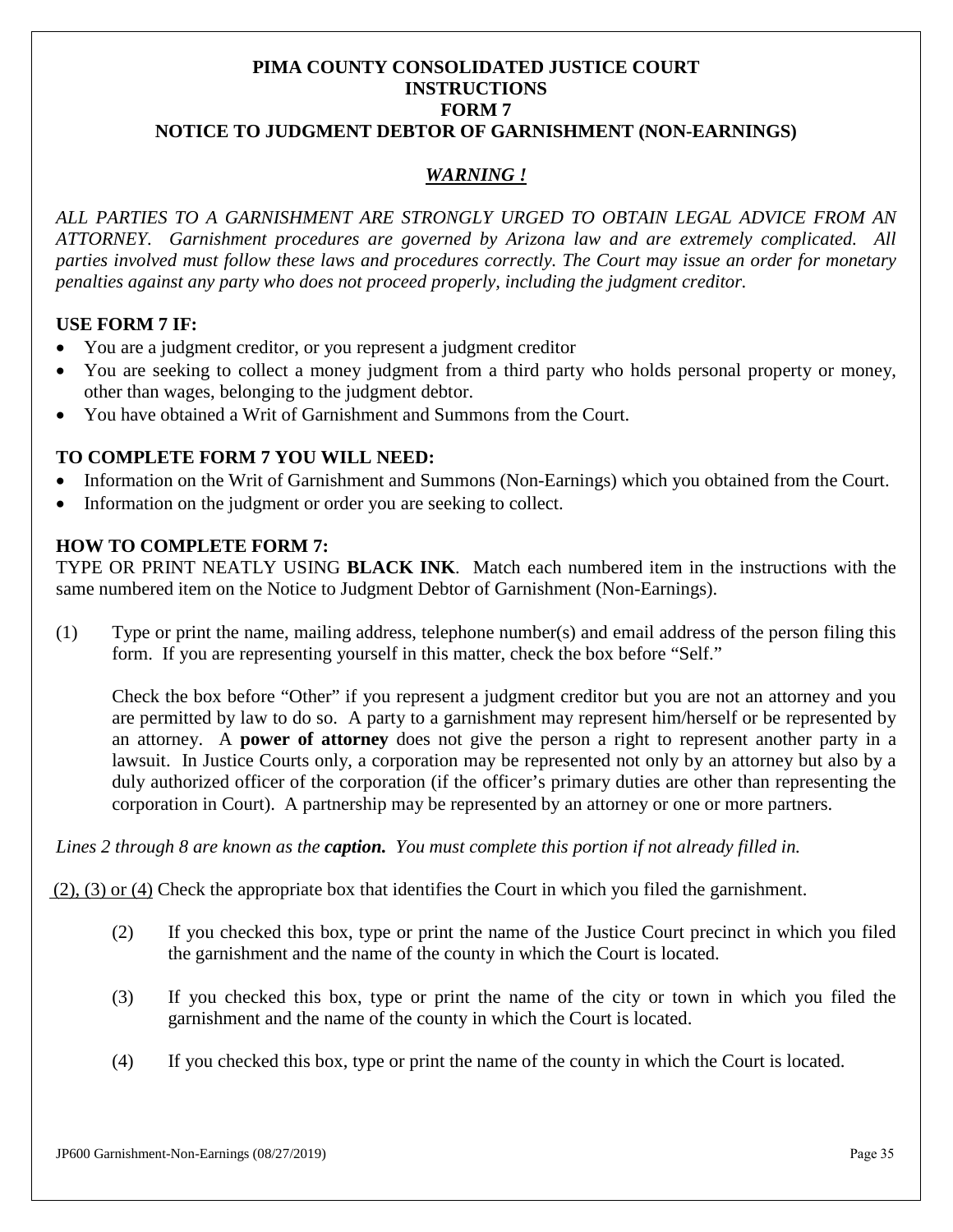- (5) Type or print the name, mailing address and, if known the email address and phone number(s) of the petitioner/plaintiff on the judgment or order you are seeking to collect. Check the box to indicate whether this party is the judgment creditor or judgment debtor in this garnishment action.
- (6) Type or print the name, mailing address and, if known, the email address and phone number(s) of the respondent/defendant on the judgment or order you are seeking to collect. Check the box to indicate whether this party is the judgment debtor or judgment creditor in this garnishment action.
- (7) Type or print the name, mailing address and, if known, the email address and phone number(s) of the person or company (garnishee) that is holding personal property or money other than wages belonging to the judgment debtor that you are seeking to collect in this lawsuit. Include the name of the person's attorney, if known.
- (8) Type or print the case number assigned by the Court to this garnishment action.
- (9) Type or print the name of the Court that issued the judgment or order you are seeking to collect.
- (10) Type or print the date the judge signed the judgment or order you are seeking to collect.

# **WHEN YOU HAVE COMPLETED THE NOTICE TO JUDGMENT DEBTOR (NON-EARNINGS):**

Once you have received the Writ of Garnishment and Summons from the Court, you must promptly deliver *to the garnishee* the following forms and/or documents, some of which are to be filled out by you:

- Two copies of this Notice to Judgment Debtor
- Two copies of the Writ of Garnishment and Summons signed by the Court
- One copy of the Instructions to Garnishee provided for by A.R.S. §12-1596.
- Four copies of a Garnishee's Answer (FORM 4) (to be filled out by the garnishee)
- Two copies of a Request for Hearing on Garnishment (Non-Earnings) (FORM 8)
- Two copies of a Notice of Hearing on Garnishment (Non-Earnings) (FORM 9) (to be filled out by the judgment debtor)
- One copy of the original judgment or order you are seeking to collect.

Follow the other steps on the Process Checklist.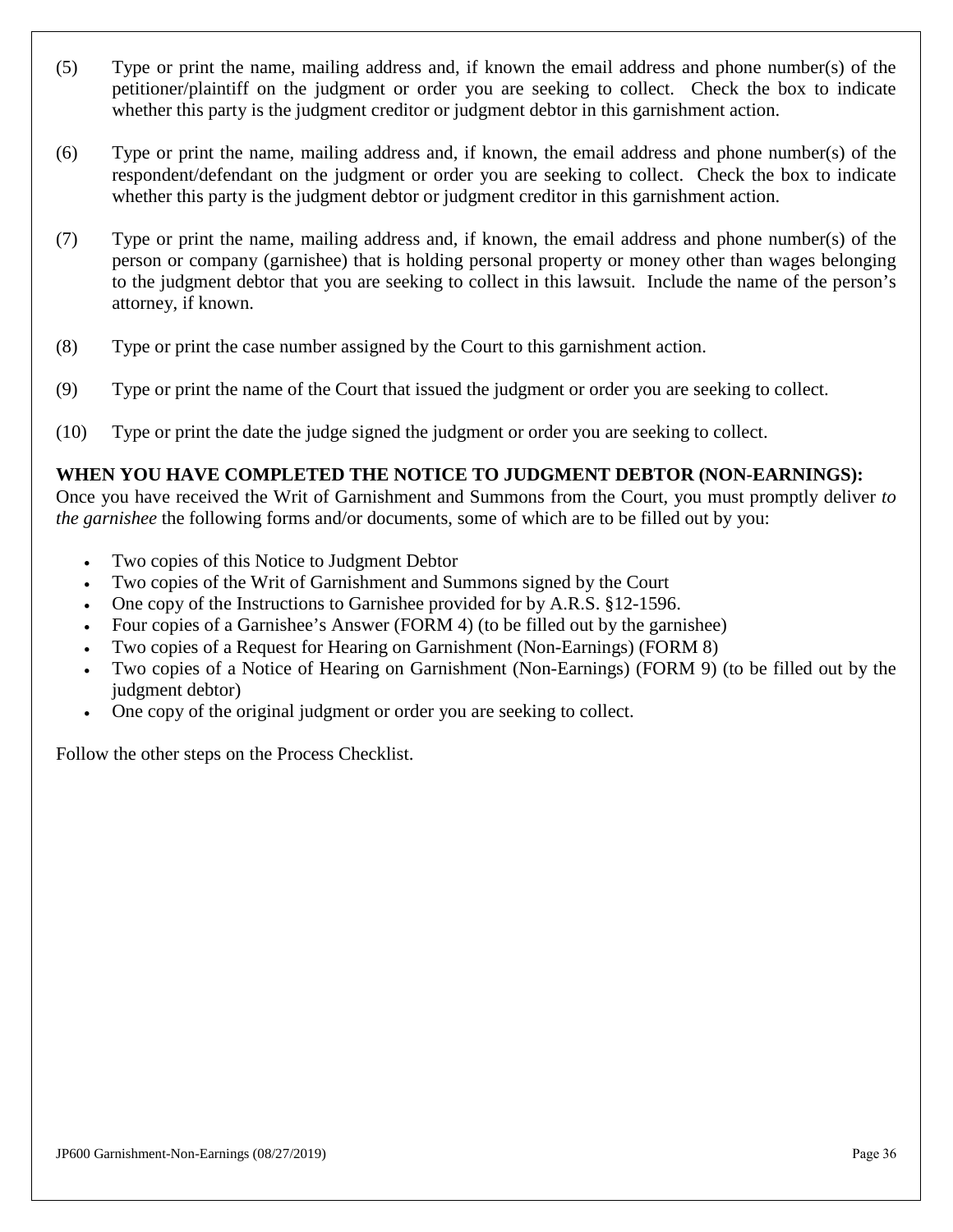| Representing: [ ] Self [ ] Attorney [ ] Other |                              |
|-----------------------------------------------|------------------------------|
|                                               |                              |
|                                               |                              |
|                                               |                              |
|                                               |                              |
| (5) Petitioner/Plaintiff                      | $(8)$ Case Number: $\_\_$    |
| [ ] Judgment Creditor                         |                              |
| [ ] Judgment Debtor                           | <b>NOTICE TO JUDGMENT</b>    |
|                                               | <b>DEBTOR OF GARNISHMENT</b> |
|                                               | (NON-EARNINGS)               |
|                                               |                              |
|                                               |                              |
|                                               |                              |
| (6) Respondent/Defendant                      |                              |
| [ ] Judgment Debtor                           |                              |
| [ ] Judgment Creditor                         |                              |
|                                               |                              |
|                                               |                              |
| City, State, Zip Code:                        |                              |
|                                               |                              |
|                                               |                              |
| (7) Garnishee                                 |                              |
| Name:                                         |                              |
|                                               |                              |
|                                               |                              |
|                                               |                              |
|                                               |                              |
|                                               |                              |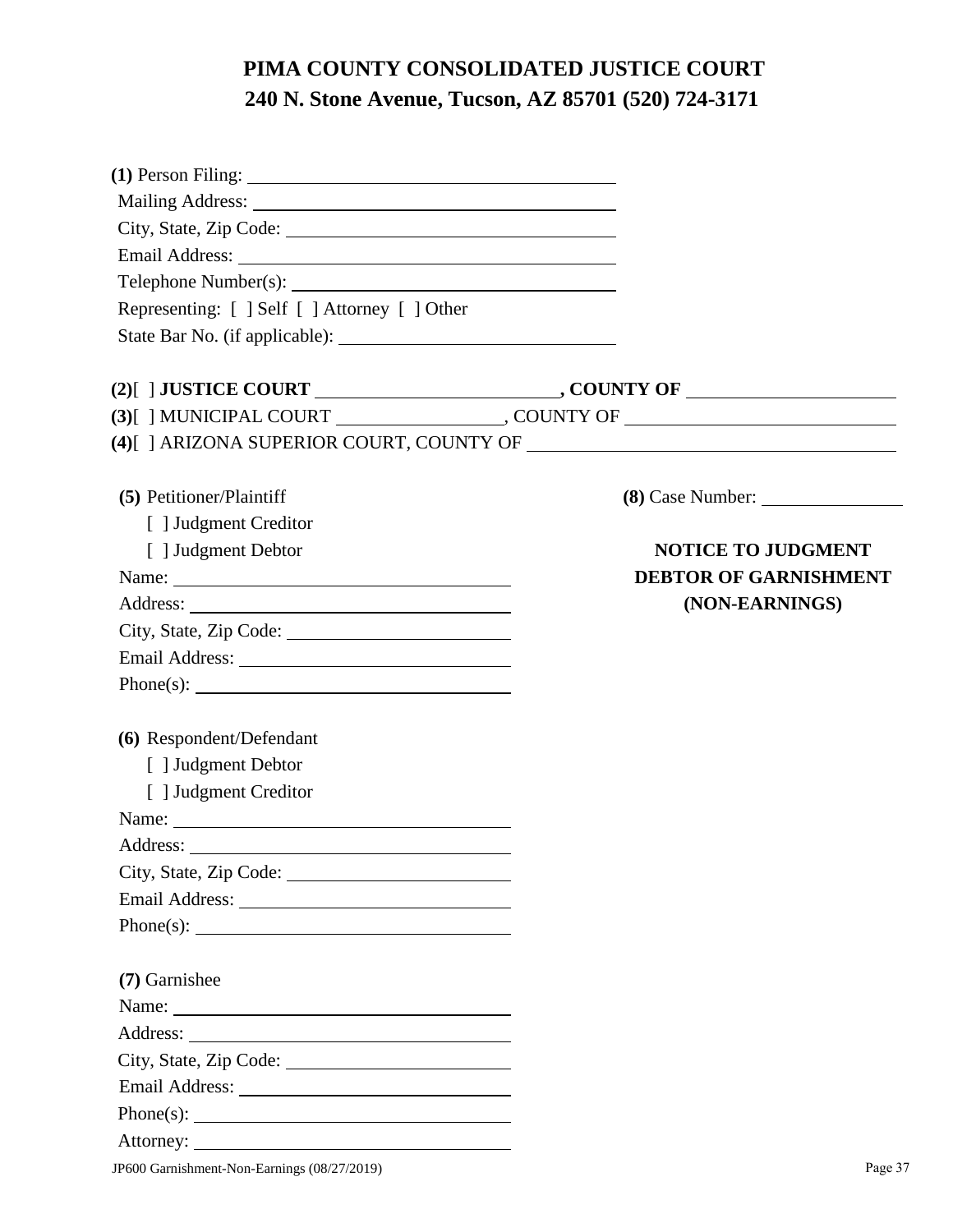**El tribunal ha expedido una orden que obliga a la persona o entidad contra la cual se decretó un embargo que le entregue el dinero o bien que le debe a usted al acreedor por adeudo debido a la sentencia que este último tiene en contra de usted. En algunas circunstancias, la ley no permite quitarle a usted su dinero o sus bienes, lo cual se explica en la notificación. Se puede conseguir una traducción al español de dicha notificación del tribunal.** 

## **NOTICE TO JUDGMENT DEBTOR OR DEFENDANT**

You are hereby notified that this Court has issued an order in the above case in favor of the judgment creditor in this proceeding, directing that some of your money, property or corporate shares or interest be used to satisfy some of your debt to the judgment creditor. The order was issued to enforce the judgment creditor's judgment, support order or provisional remedy order against you that was obtained:

**(9)** Name of Court:

**(10)** Date of Judgment or Order

A copy of the judgment or order is attached.

The law provides that monies from certain benefits or in certain amounts are free from the claims of creditors even if deposited in a bank, savings and loan association or credit union. Some examples of exempt monies appear later in this notice. The law also provides that certain personal property is exempt from the claims of creditors. Some examples of exempt property appear later in this notice.

The creditor named above says you haven't paid what you owe on the attached judgment or order. At the creditor's request, this Court issued a Writ of Garnishment (attached) to the garnishee named above. The writ says that some of your money or property now held by the garnishee will be withheld and may be turned over to the creditor to satisfy your debt.

Within ten days after being served with the Writ of Garnishment the garnishee who is holding your money or personal property is required to mail or deliver to you his answer stating what money or personal property he is withholding from you for the judgment creditor pursuant to the Writ.

You may object to the garnishment or file a claim of exemption by requesting a hearing with this Court, if you believe any of the following is true:

1. The judgment creditor does not have a valid provisional remedy order or support order or judgment against you or that the debt or judgment has been paid in full.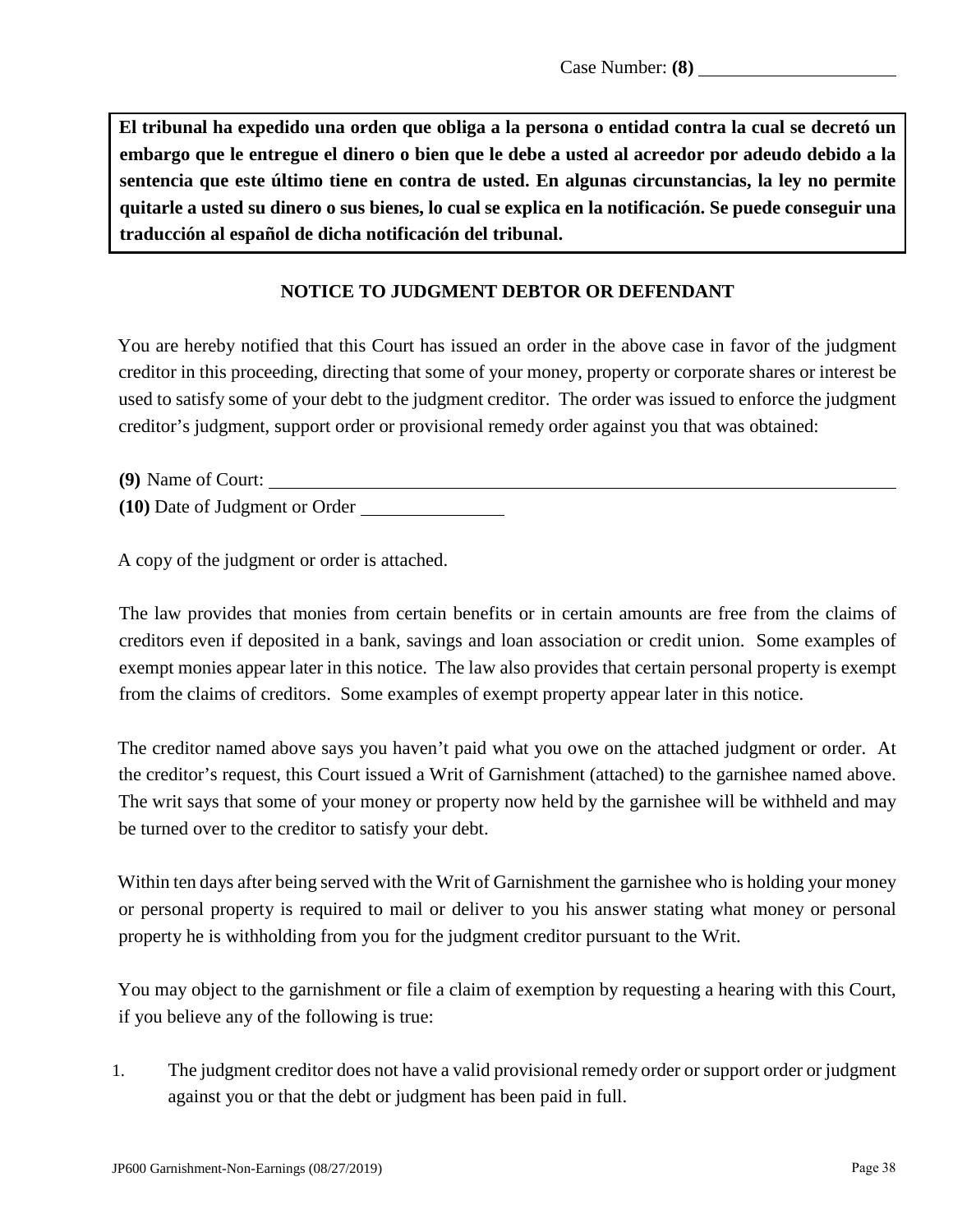- 2. Some or all of the monies that are being withheld by the garnishee may be exempt monies. The following are examples that *may* be exempt monies:
	- (a) Three hundred dollars in a bank, savings and loan association or credit union account. (Six hundred dollars for married account holders.)
	- (b) Temporary assistance for needy families.
	- (c) Supplemental security income (SSI).
	- (d) Social security benefits (SSA).
	- (e) United States department of veterans affairs benefits. (VA).
	- (f) Certain pension benefits and retirement funds.
	- (g) Workers' compensation benefits.
	- (h) Some insurance proceeds.

# **Other state and federal exemptions may apply. Certain exemptions may not apply to support orders or to the collection of taxes. An attorney can assist you in determining what monies are exempt.**

Some or all of the personal property being withheld by the garnishee may be exempt property. Examples of exempt personal property are:

- (a) Household goods, furniture, and appliances.
- (b) Up to \$6,000 equity value for each owner of a car or truck. (\$12,000 equity value if the owner is physically disabled).
- (c) Wearing apparel, musical instruments, televisions or stereos and other personal items.
- (d) Tools and equipment used in a commercial activity, trade, business, or profession.

**These exemptions are limited in statute by description and dollar value. An attorney can assist you in determining what personal property is exempt.** A comprehensive listing of exemptions is available from the website for the U.S. Bankruptcy Court for the District of Arizona: http://www.azb.uscourts.gov/Documents/arizona\_exemptions.pdf

- 3. More than fifteen days have passed since the garnishee was served with the Writ and you have not yet received the Garnishee's Answer.
- 4. You otherwise disagree with the Answer of the garnishee. To request a hearing, deliver the request for hearing form enclosed, or a substantially similar form to the Court Clerk's office. At the same time, you must mail or deliver a copy (photocopy or handwritten copy) of the request for hearing to the judgment creditor and the garnishee at the address stated in the Writ. If you do not deliver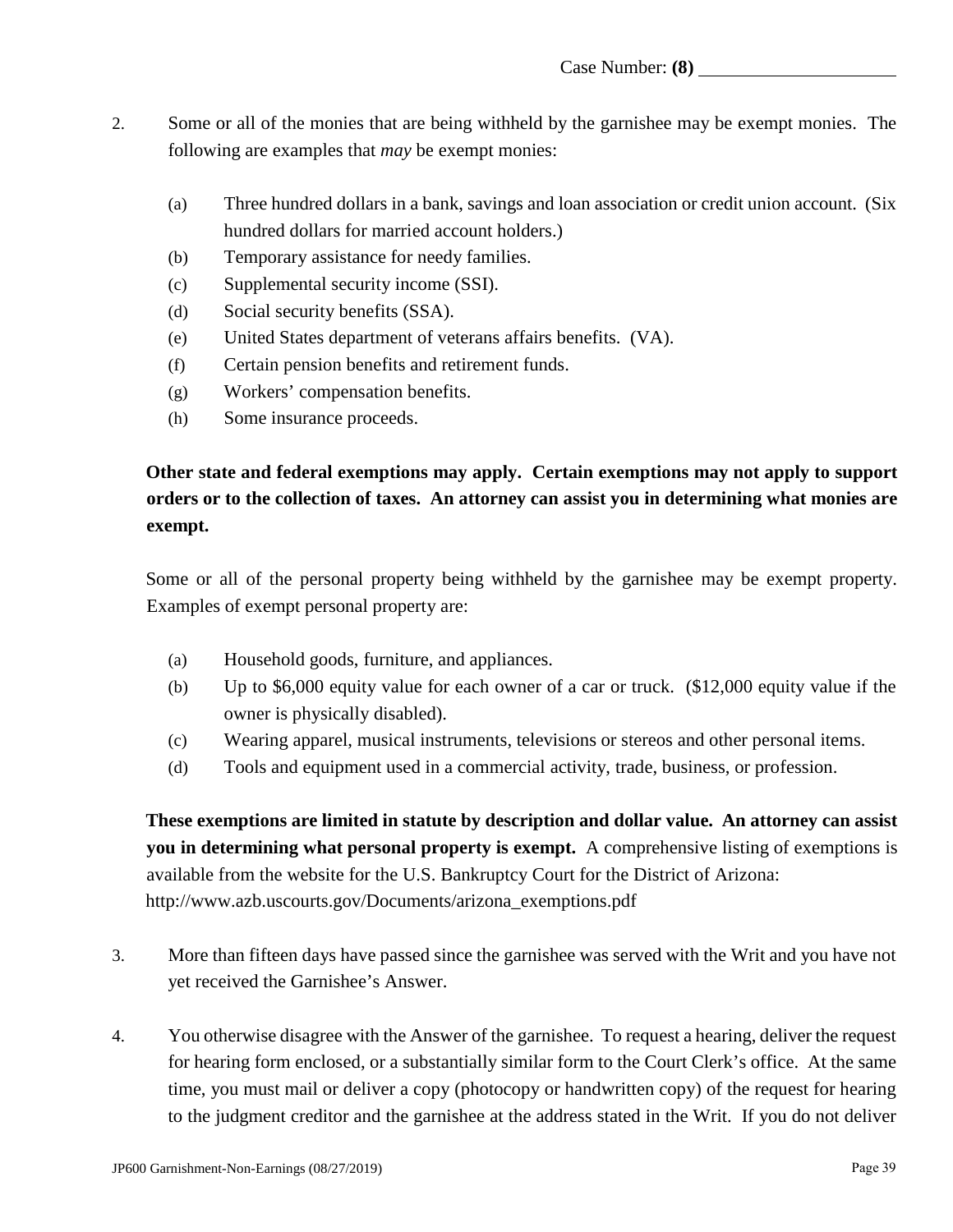the request for hearing form to this Court within ten days after the date you receive the Answer of garnishee, your request for hearing will be denied, unless a good reason for the delay, acceptable to the Court, is shown.

If you request a hearing it will be held no later than five days, not including weekends and holidays, after your request is received by the Court. If appropriate, you may request a hearing before the garnishee files his Answer.

The Court will notify you and the other parties of the time and date of the hearing. You may attend the hearing with or without an attorney.

*WARNING: If you want a hearing, the Court must receive the hearing request form within ten (10) days after you get Garnishee's Answer. If you don't get the request in on time, you won't get a hearing unless there is a very good reason why you're late.*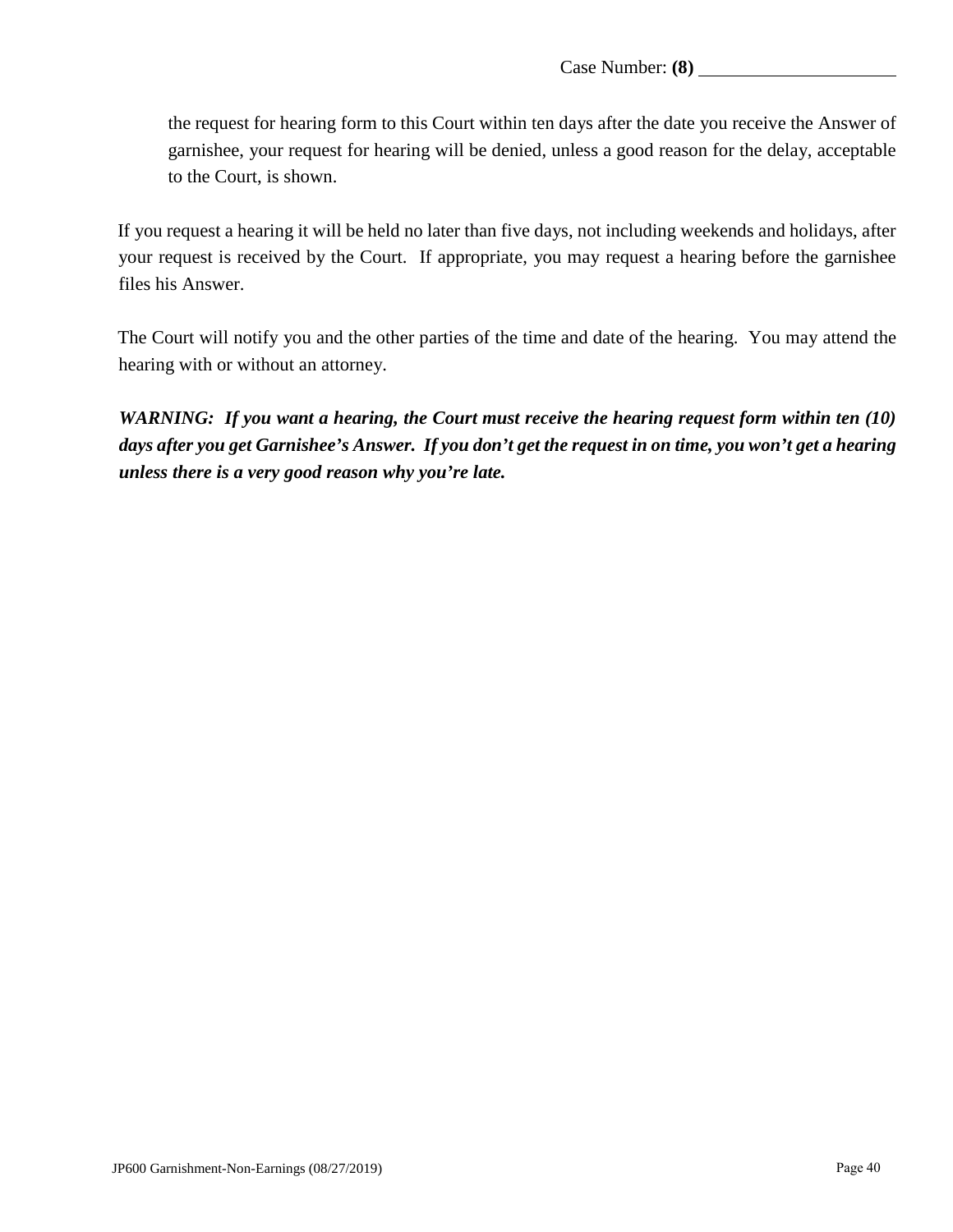## **PIMA COUNTY CONSOLIDATED JUSTICE COURT INSTRUCTIONS FORM 8 REQUEST FOR HEARING ON GARNISHMENT (NON-EARNINGS)**

## *WARNING!*

*ALL PARTIES TO A GARNISHMENT ARE STRONGLY URGED TO OBTAIN LEGAL ADVICE FROM AN ATTORNEY. Garnishment procedures are governed by Arizona law and are extremely complicated. All parties involved must follow these laws and procedures correctly. The Court may issue an order for monetary penalties against any party who does not proceed properly, including the judgment creditor.* 

# **USE FORM 8 IF:**

- You are a judgment debtor, or you represent a judgment debtor.
- You wish to request a hearing for one of the reasons listed on FORM 8.

### **TO COMPLETE FORM 8 YOU WILL NEED:**

- Information on the Writ of Garnishment and Summons (Non-Earnings).
- Information on the Garnishee's Answer.

### **HOW TO COMPLETE FORM 8:**

TYPE OR PRINT NEATLY USING **BLACK INK**. Match each numbered item in the instructions with the same numbered item on the Request for Hearing on Garnishment (Non-Earnings).

(1) Type or print the name, mailing address, email address, and telephone number(s) of the person filing this form. If you are representing yourself in this matter, check the box before "Self."

Check the box before "Other" if you represent a judgment debtor but you are not an attorney and you are permitted by law to do so. A party to a garnishment may represent him/herself or be represented by an attorney. A **power of attorney** does not give the person a right to represent another party in a lawsuit. In Justice Courts only, a corporation may be represented not only by an attorney but also by a duly authorized officer of the corporation (if the officer's primary duties are other than representing the corporation in Court). A partnership may be represented by an attorney or one or more partners.

*Lines 2 through 8 are known as the caption. You must complete this portion if not already filled in.* 

(2), (3) & (4) Check the appropriate box that identifies the Court in which you are filing this Request for Hearing, which will be the same Court in which the other documents for this garnishment have previously been filed.

- (2) If you checked this box, type or print the name of the Justice Court precinct in which you are filing this Request for Hearing and the name of the county in which the Court is located.
- (3) If you checked this box, type or print the name of the city or town in which you are filing this Request for Hearing and the name of the county in which the Court is located.
- (4) If you checked this box, type or print the name of the county in which the Court is located.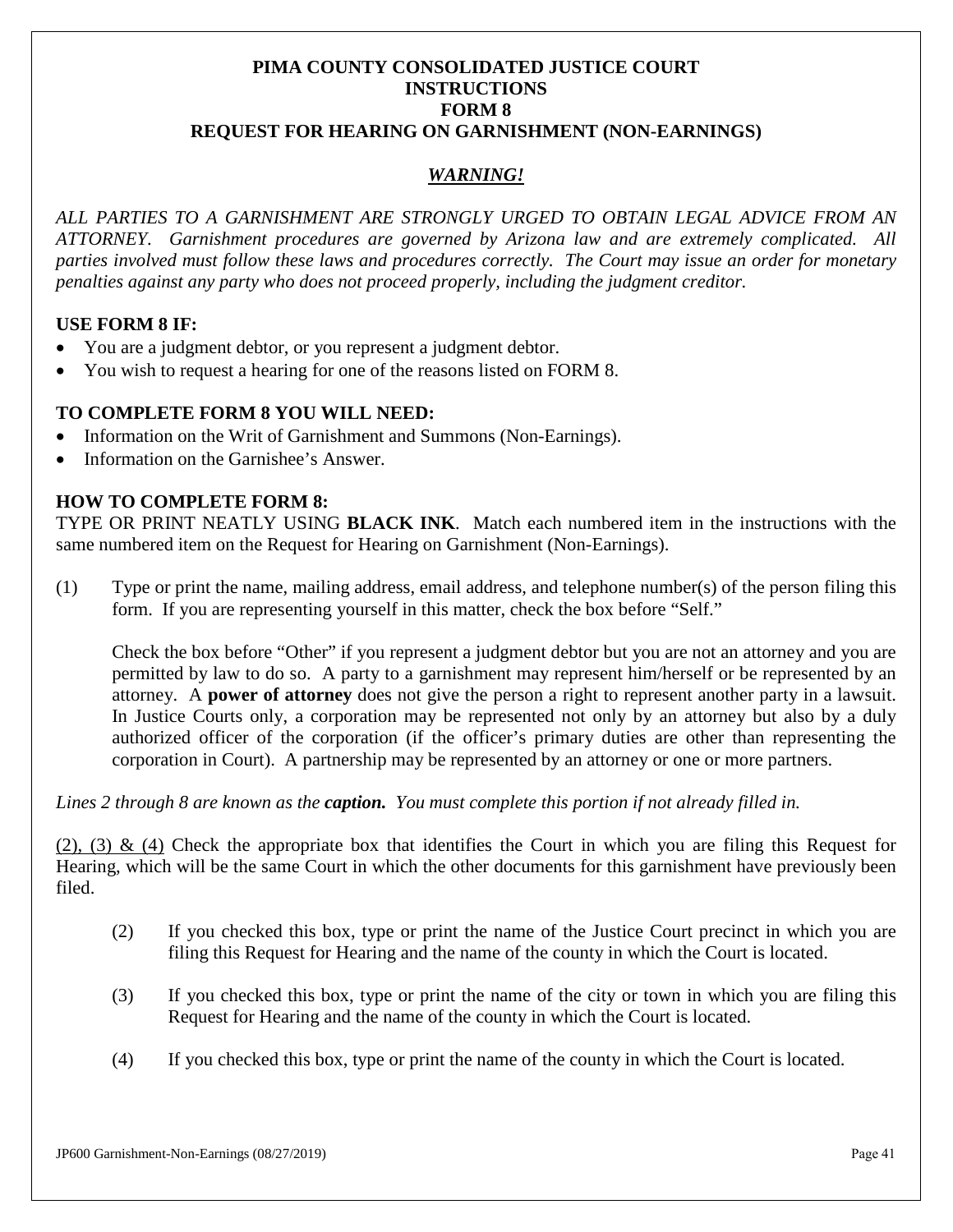- (5) Type or print the petitioner/plaintiff's name as it appears on the Writ, mailing address, email address, and phone number(s). Check the box indicating whether this party is the judgment creditor or judgment debtor, as shown on the Writ.
- (6) Type or print the respondent/defendant's name as it appears on the Writ, mailing address, email address, and phone number(s). Check the box indicating whether this party is the judgment debtor or judgment creditor, as shown on the Writ.
- (7) Type or print the garnishee's name as it appears on the Writ, mailing address, email address, phone number(s), and attorney (if known).
- (8) Type or print the case number appearing on the Writ.
- (9) Check all boxes that apply and fill in the blanks for each box checked.
	- (A) If you checked this box, type or print the reason you believe that the judgment creditor does not have a valid judgment against you.
	- (B) If you checked this box, type or print the reason you believe exempt money is being garnished.
	- (C) If you checked this box, type or print the reason you believe exempt personal property is being garnished.
	- (D) If you checked this box, type or print the reason you believe Garnishee's Answer is incorrect.
	- (E) If you checked this box, type or print the reason you want a hearing.
- (10) Complete the information under this box indicating the date and manner in which you will provide a copy of your Request for Hearing to the judgment creditor.
- (11) Complete the information under this box indicating the date and manner in which you will provide a copy of your Request for Hearing to the garnishee.
- (12) Complete the information under this box indicating the date and manner in which you will provide a copy of your Request for Hearing to the judicial officer assigned to your case.
- (13) The court may need to contact you regarding your hearing. Provide a phone number where you can be contacted between 8 a.m. and 5 p.m.
- (14) Date and sign the Request for Hearing form.

## **WHEN YOU HAVE COMPLETED THE REQUEST FOR HEARING:**

- $\checkmark$  File this form with the Clerk's filing counter along with a Notice of Hearing on Garnishment (Non-Earnings) (FORM 9).
- $\checkmark$  At the same time, you must mail or deliver a copy of the Request for Hearing (FORM 8) to the judgment creditor and the garnishee.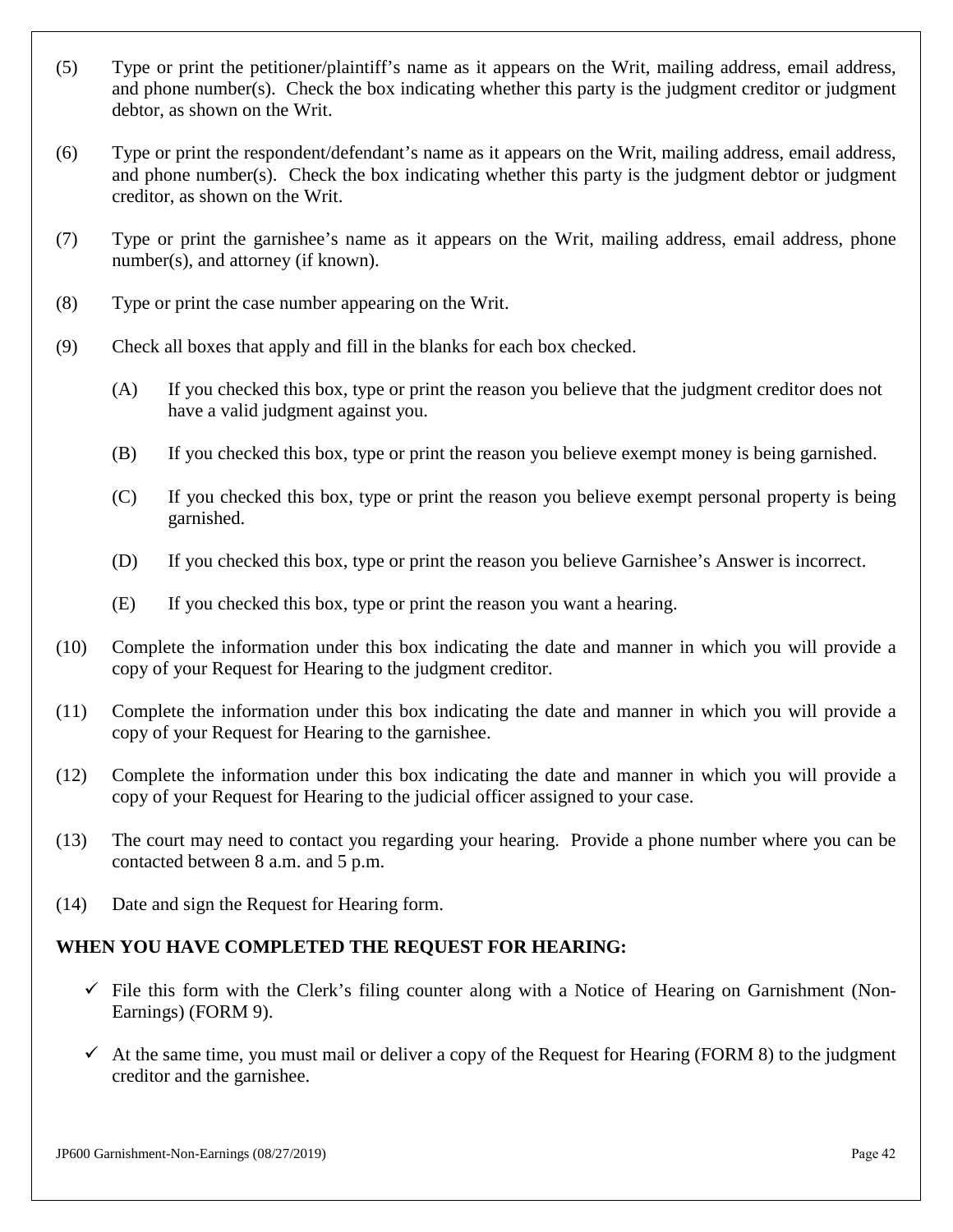| $\text{Telephone Number}(s):$                                                                                                                                                                                                                                                                                                                                                                                          |                            |
|------------------------------------------------------------------------------------------------------------------------------------------------------------------------------------------------------------------------------------------------------------------------------------------------------------------------------------------------------------------------------------------------------------------------|----------------------------|
| Representing: [ ] Self [ ] Attorney [ ] Other                                                                                                                                                                                                                                                                                                                                                                          |                            |
|                                                                                                                                                                                                                                                                                                                                                                                                                        |                            |
|                                                                                                                                                                                                                                                                                                                                                                                                                        |                            |
|                                                                                                                                                                                                                                                                                                                                                                                                                        |                            |
|                                                                                                                                                                                                                                                                                                                                                                                                                        |                            |
|                                                                                                                                                                                                                                                                                                                                                                                                                        |                            |
| (5) Petitioner/Plaintiff                                                                                                                                                                                                                                                                                                                                                                                               |                            |
| [ ] Judgment Creditor                                                                                                                                                                                                                                                                                                                                                                                                  |                            |
| [ ] Judgment Debtor                                                                                                                                                                                                                                                                                                                                                                                                    | <b>REQUEST FOR HEARING</b> |
|                                                                                                                                                                                                                                                                                                                                                                                                                        | <b>ON GARNISHMENT</b>      |
|                                                                                                                                                                                                                                                                                                                                                                                                                        | (NON-EARNINGS)             |
|                                                                                                                                                                                                                                                                                                                                                                                                                        |                            |
|                                                                                                                                                                                                                                                                                                                                                                                                                        |                            |
|                                                                                                                                                                                                                                                                                                                                                                                                                        |                            |
| (6) Respondent/Defendant                                                                                                                                                                                                                                                                                                                                                                                               |                            |
| [ ] Judgment Debtor                                                                                                                                                                                                                                                                                                                                                                                                    |                            |
| [ ] Judgment Creditor                                                                                                                                                                                                                                                                                                                                                                                                  |                            |
| Name:                                                                                                                                                                                                                                                                                                                                                                                                                  |                            |
|                                                                                                                                                                                                                                                                                                                                                                                                                        |                            |
|                                                                                                                                                                                                                                                                                                                                                                                                                        |                            |
|                                                                                                                                                                                                                                                                                                                                                                                                                        |                            |
|                                                                                                                                                                                                                                                                                                                                                                                                                        |                            |
| (7) Garnishee                                                                                                                                                                                                                                                                                                                                                                                                          |                            |
| Name: $\frac{1}{\sqrt{1-\frac{1}{2}}}\left\{ \frac{1}{2}, \frac{1}{2}, \frac{1}{2}, \frac{1}{2}, \frac{1}{2}, \frac{1}{2}, \frac{1}{2}, \frac{1}{2}, \frac{1}{2}, \frac{1}{2}, \frac{1}{2}, \frac{1}{2}, \frac{1}{2}, \frac{1}{2}, \frac{1}{2}, \frac{1}{2}, \frac{1}{2}, \frac{1}{2}, \frac{1}{2}, \frac{1}{2}, \frac{1}{2}, \frac{1}{2}, \frac{1}{2}, \frac{1}{2}, \frac{1}{2}, \frac{1}{2}, \frac{1}{2}, \frac{1}{$ |                            |
|                                                                                                                                                                                                                                                                                                                                                                                                                        |                            |
|                                                                                                                                                                                                                                                                                                                                                                                                                        |                            |
|                                                                                                                                                                                                                                                                                                                                                                                                                        |                            |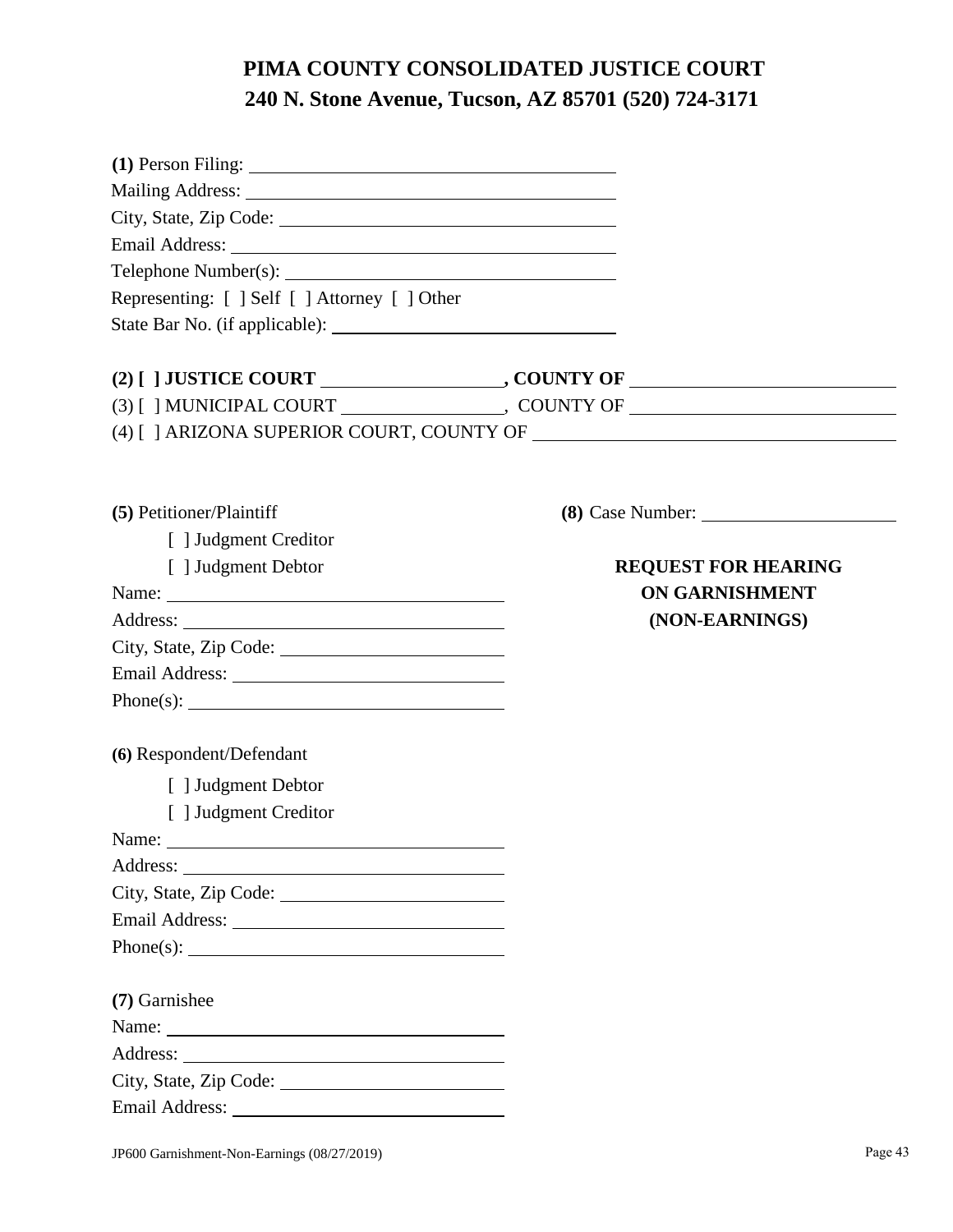Case Number: **(8)**

| $Phone(s)$ : |  |
|--------------|--|
| Attorney:    |  |

**El tribunal ha expedido una orden que obliga a la persona o entidad contra la cual se decretó un embargo que le entregue el dinero o bien que le debe a usted al acreedor por adeudo debido a la sentencia que este último tiene en contra de usted. En algunas circunstancias, la ley no permite quitarle a usted su dinero o sus bienes, lo cual se explica en la notificación. Se puede conseguir una traducción al español de dicha notificación del tribunal.** 

**ATTENTION:** DEFENDANT A/K/A JUDGMENT DEBTOR: YOU WILL NOT BE ABLE TO CHALLENGE THE FACTUAL BASIS FOR THE JUDGMENT AT THE GARNISHMENT HEARING. For example, if you believe that the evidence was insufficient, or if you believe that the service was not done correctly, then you should file an appropriate motion with the Court that entered the judgment. (ARCP Rule 60 and JCRP Rule 141)

I am the judgment debtor, or I represent the judgment debtor in this action. I want a hearing on this garnishment because:

**(9)** (Check all that apply.)

[ ] Creditor doesn't have a valid judgment against me because **(A)** 

[ ] The judgment has been paid.

## [ ] Exempt money is being garnished:

- [ ] \$300 (\$600/married) in a bank, savings and loan or credit union.
- [ ] Temporary assistance for needy families, social security, supplemental security income or United States department of veterans affairs benefits.
- [ ] Other pension or retirement benefits.
- [ ] Workers' compensation or other insurance benefits.
- [ ] **(B)** Other:
- [ ] Exempt personal property is being garnished:
	- [ ] Household goods, furnishings or appliances.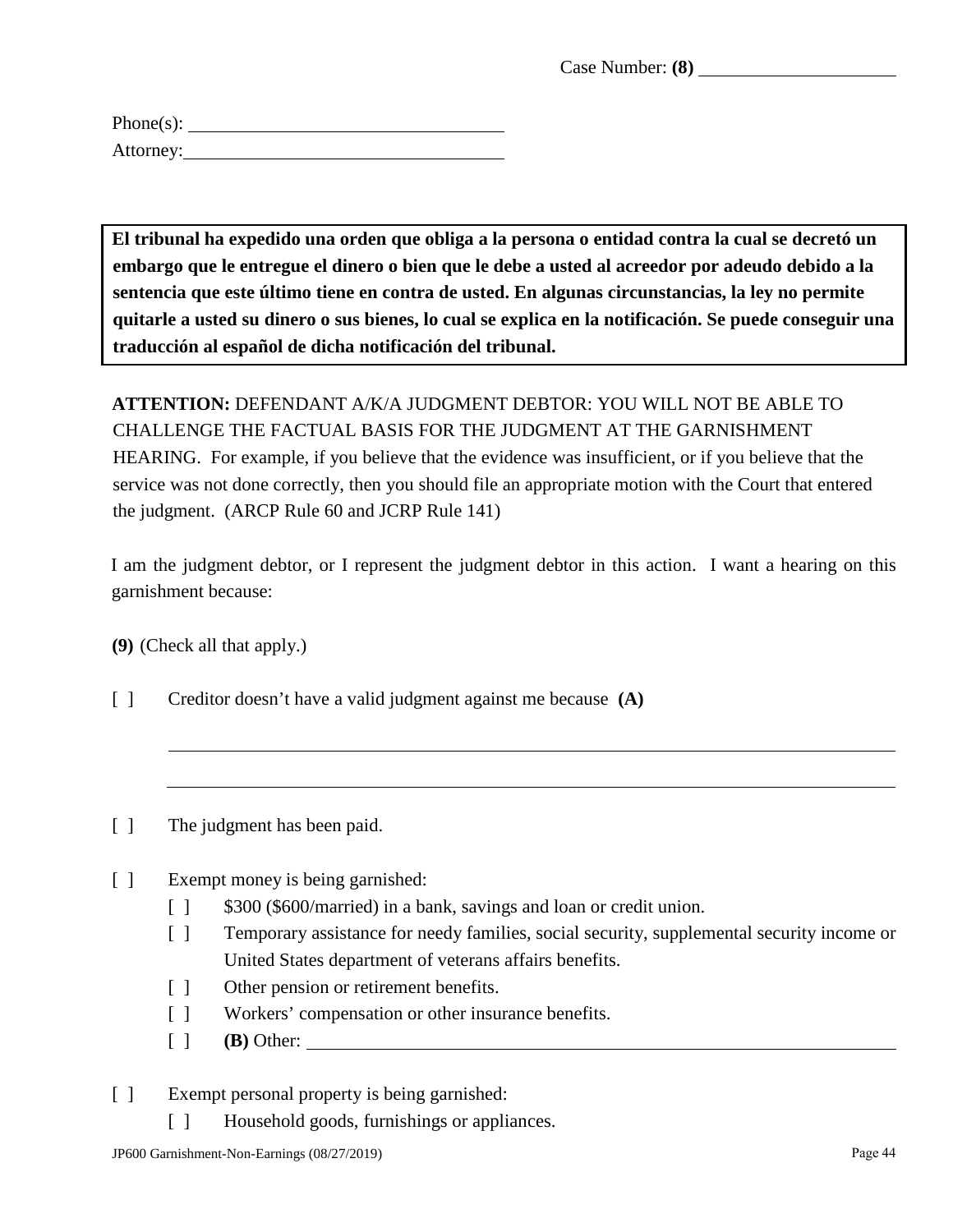- [ ] Motor vehicle equity worth up to \$6,000 (\$12,000, if owner is physically disabled).
- [ ] Personal items.
- [ ] Tools and equipment of a trade.
- [ ] **(C)** Other:
- [ ] Garnishee's Answer is not correct because **(D)**
- [ ] No answer was received within 15 days.
- [ ] **(E)** Other:

| (10)                      | (11)                       | (12)                      |
|---------------------------|----------------------------|---------------------------|
| Copy provided to judgment | Copy provided to garnishee | Copy provided to judicial |
| creditor on:              | on:                        | officer on:               |
|                           |                            |                           |
| Date:                     | Date:                      | Date:                     |
|                           |                            |                           |
| By:<br>  Mail             | By:<br>$\lceil$   Mail     | By:<br>$\lceil$   Mail    |
| [ ] Hand delivery         | [ ] Hand delivery          | [ ] Hand delivery         |

The Court can call me at **(13)** (phone) between 8 a.m. and 5 p.m. regarding the hearing, if necessary.

| (14) |  |  |
|------|--|--|
|      |  |  |

Date Judgment Debtor or Authorized Agent

**WARNING: To request a hearing, this document, or one similar, must be received by the Court within 10 business days after your receipt of the Garnishee's Answer unless good reason for the delay is shown.**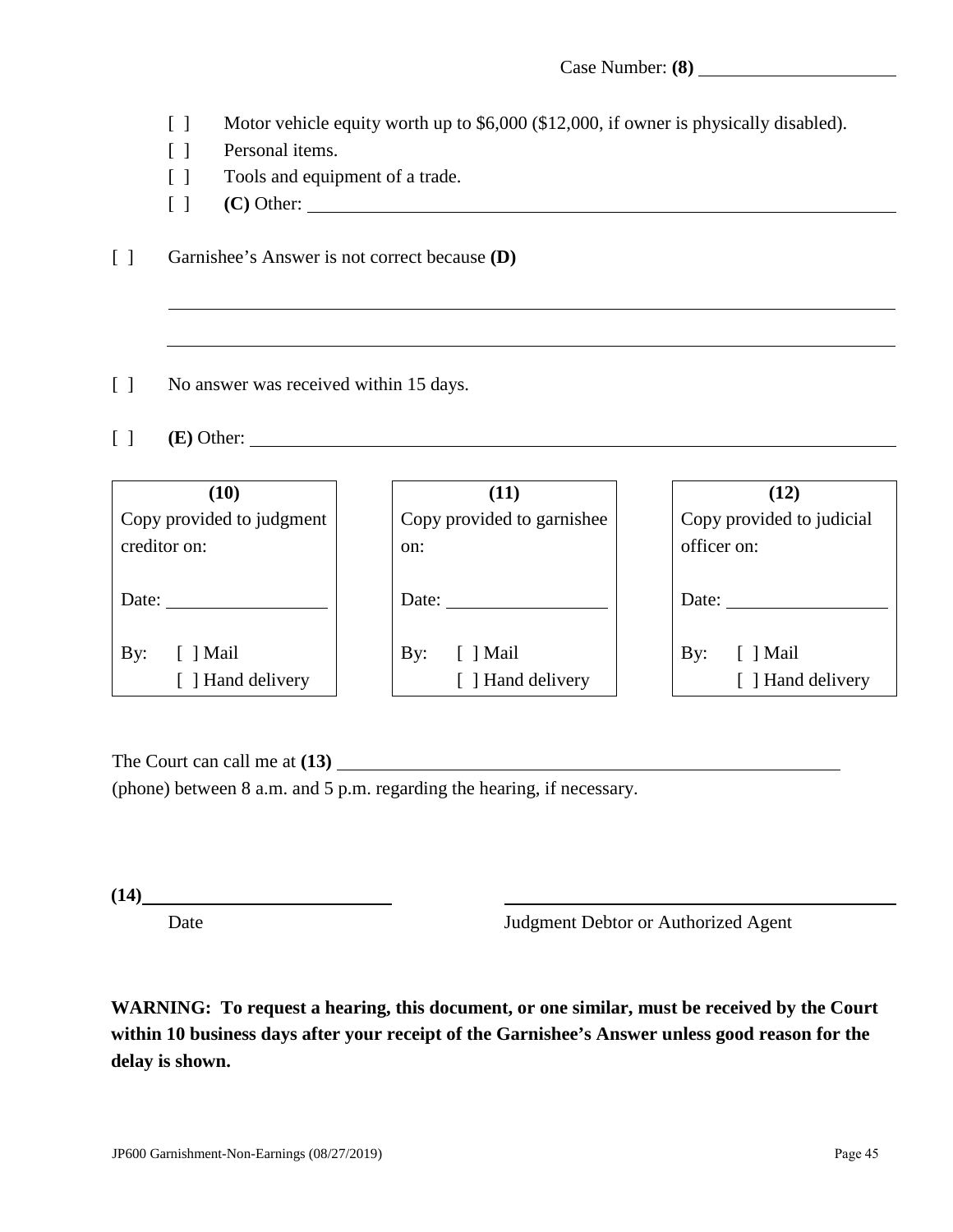## **PIMA COUNTY CONSOLIDATED JUSTICE COURT INSTRUCTIONS FORM 9 NOTICE OF HEARING ON GARNISHMENT (NON-EARNINGS)**

# *WARNING !*

*ALL PARTIES TO A GARNISHMENT ARE STRONGLY URGED TO OBTAIN LEGAL ADVICE FROM AN ATTORNEY. Garnishment procedures are governed by Arizona law and are extremely complicated. All parties involved must follow these laws and procedures correctly. The Court may issue an order for monetary penalties against any party who does not proceed properly, including the judgment creditor.* 

## **USE FORM 9 IF:**

• You are a judgment debtor or represent the judgment debtor and you have prepared a Request for Hearing (FORM 8).

### **TO COMPLETE FORM 9 YOU WILL NEED:**

• Information on the Writ of Garnishment and Summons (Non-Earnings).

### **HOW TO COMPLETE FORM 9:**

TYPE OR PRINT NEATLY USING **BLACK INK**. Match each numbered item in the instructions with the same numbered item on the Notice of Hearing on Garnishment (Non-Earnings).

*Lines 1 through 7 are known as the caption. You must complete this portion if not already filled in.* 

(1), (2)  $\&$  (3) Check the appropriate box that identifies the Court in which you are filing your Request for Hearing, which will be the same Court in which the other documents for this garnishment have previously been filed.

- (1) If you checked this box, type or print the name of the Justice Court precinct in which you are filing your Request for Hearing and the name of the county in which the Court is located.
- (2) If you checked this box, type or print the name of the city or town in which you are filing your Request for Hearing and the name of the county in which the Court is located.
- (3) If you checked this box, type or print the name of the county in which the Court is located.
- (4) Type or print the petitioner/plaintiff's name as it appears on the Writ, mailing address, email address, and phone number(s). Check the box to indicate whether this party is the judgment creditor or judgment debtor as shown on the Writ.
- (5) Type or print the respondent/defendant's name as it appears on the Writ, mailing address, email address, and phone number(s). Check the box to indicate whether this party is the judgment debtor or judgment creditor as shown on the Writ.
- (6) Type or print the garnishee's name as it appears on the Writ, mailing address, email address, phone number(s), and attorney (if known).
- (7) Type or print the case number appearing on the Writ.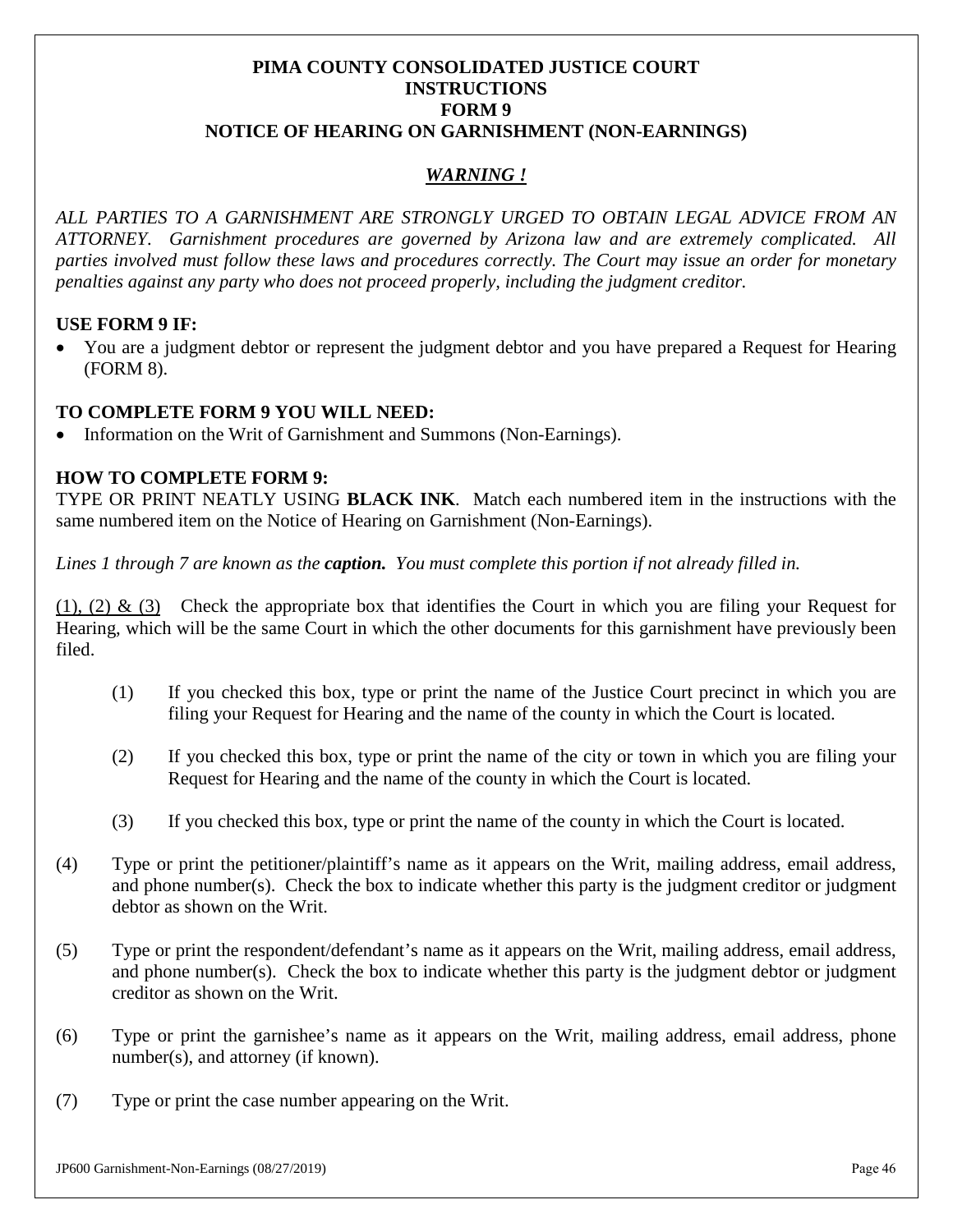# **LEAVE THE REST OF THE FORM BLANK. THE JUDICIAL OFFICER OR CLERK OF THE COURT WILL SET THE HEARING AND COMPLETE THE REMAINING ITEMS. WHEN YOU HAVE COMPLETED THE NOTICE OF HEARING:**

- $\checkmark$  File this form with the Clerk's filing counter along with your Request for Hearing on Garnishment (Non-Earnings) (FORM 8).
- $\checkmark$  The Court will notify the parties of the hearing date.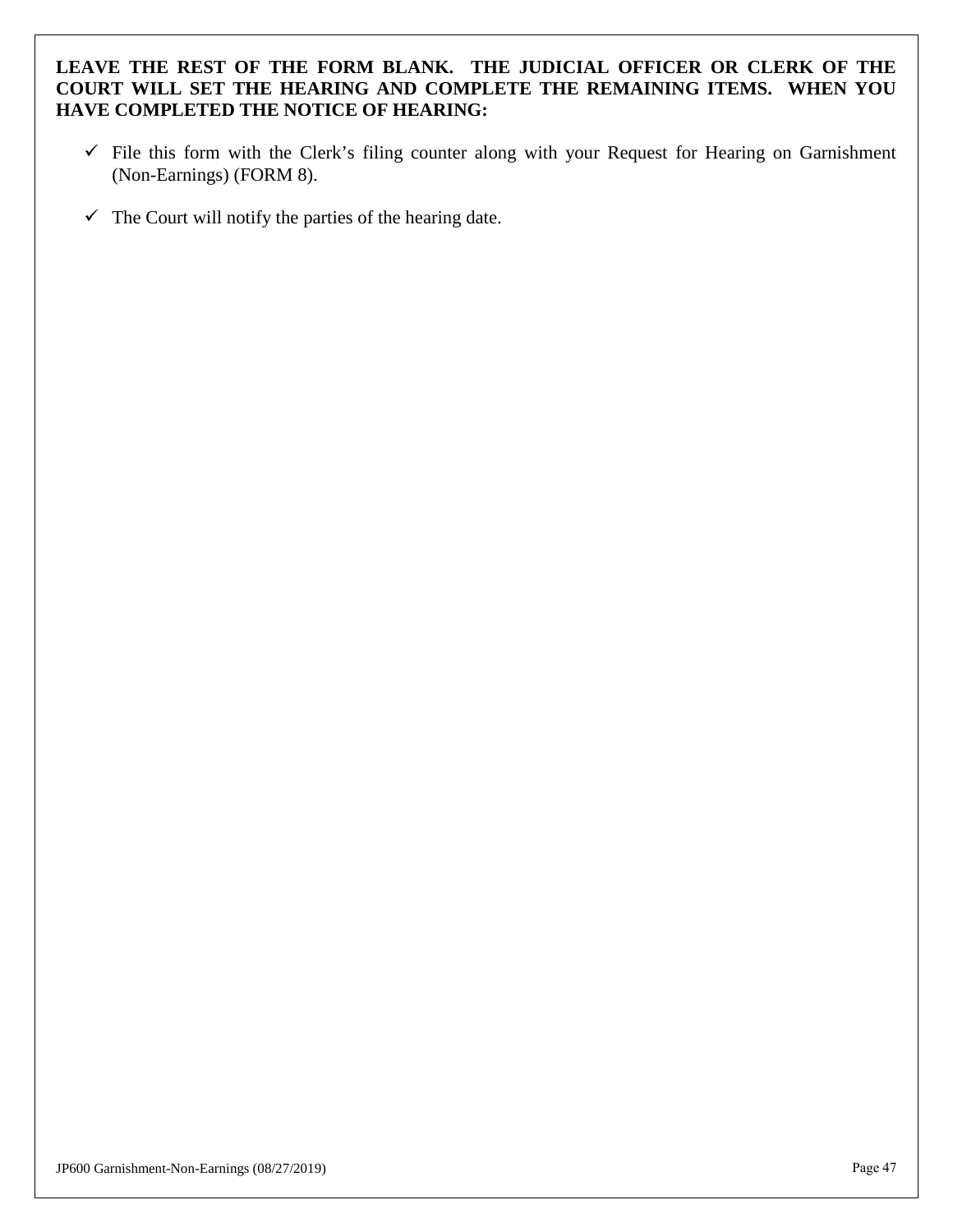| (4) Petitioner/Plaintiff                                                                                                                                                                                                       | $(7)$ Case Number: $\_\_$ |
|--------------------------------------------------------------------------------------------------------------------------------------------------------------------------------------------------------------------------------|---------------------------|
| [ ] Judgment Creditor [ ] Judgment Debtor                                                                                                                                                                                      |                           |
|                                                                                                                                                                                                                                | <b>NOTICE OF HEARING</b>  |
|                                                                                                                                                                                                                                | <b>ON GARNISHMENT</b>     |
|                                                                                                                                                                                                                                | (NON-EARNINGS)            |
| Email Address: New York Changes and School and School and School and School and School and School and School and School and School and School and School and School and School and School and School and School and School and |                           |
|                                                                                                                                                                                                                                |                           |
|                                                                                                                                                                                                                                |                           |
| (5) Respondent/Defendant                                                                                                                                                                                                       |                           |
| [ ] Judgment Debtor [ ] Judgment Creditor                                                                                                                                                                                      |                           |
|                                                                                                                                                                                                                                |                           |
|                                                                                                                                                                                                                                |                           |
| City, State, Zip Code:                                                                                                                                                                                                         |                           |
|                                                                                                                                                                                                                                |                           |
|                                                                                                                                                                                                                                |                           |
| (6) Garnishee                                                                                                                                                                                                                  |                           |
|                                                                                                                                                                                                                                |                           |
|                                                                                                                                                                                                                                |                           |
| City, State, Zip Code: 2000                                                                                                                                                                                                    |                           |
|                                                                                                                                                                                                                                |                           |
|                                                                                                                                                                                                                                |                           |
|                                                                                                                                                                                                                                |                           |

|            | A Request for Hearing has been filed. |  |  | This matter is set for a hearing before        |  |  |  |  |
|------------|---------------------------------------|--|--|------------------------------------------------|--|--|--|--|
|            |                                       |  |  | (Judicial Officer) at the following date, time |  |  |  |  |
| and place: |                                       |  |  |                                                |  |  |  |  |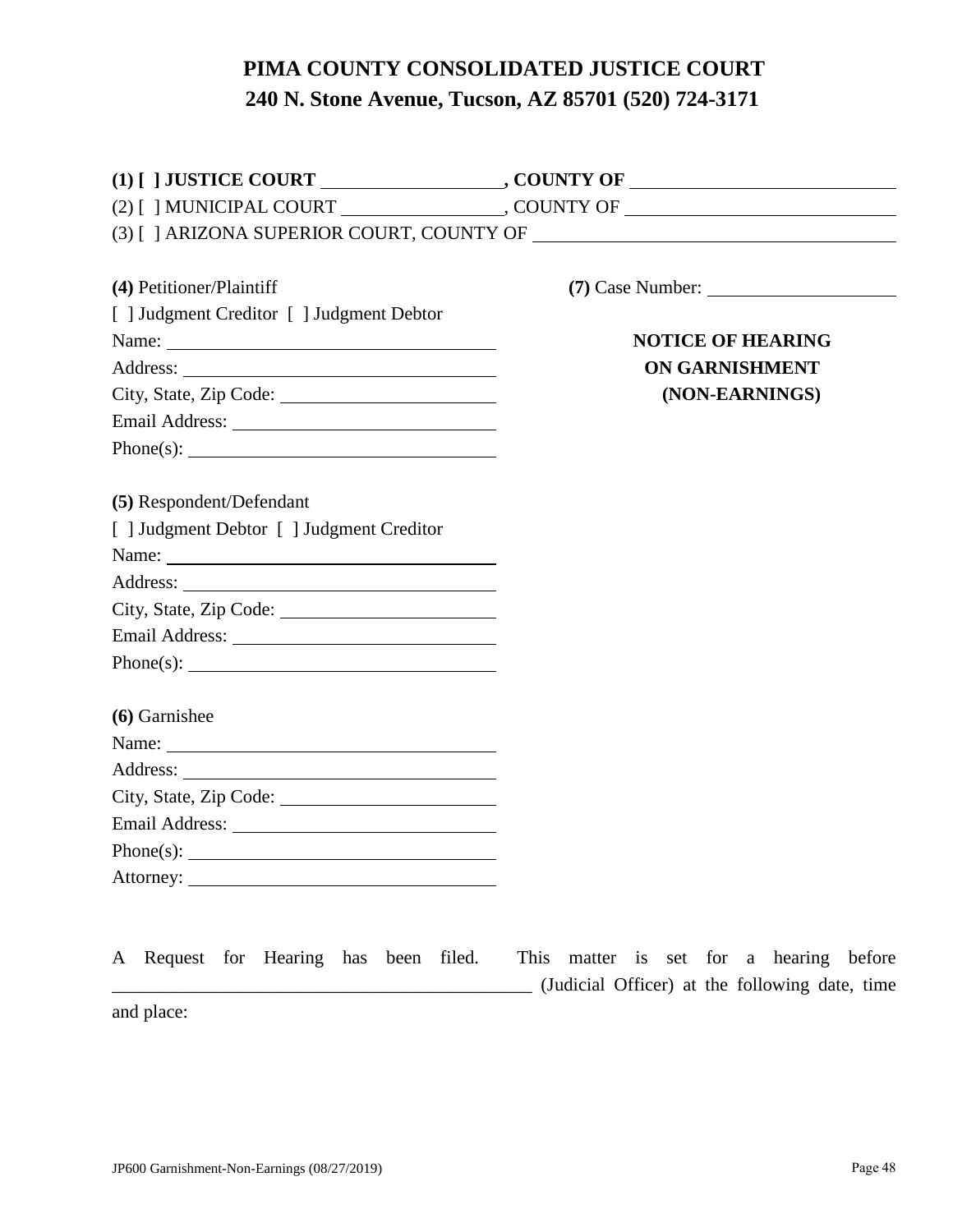Case Number: **(7)**

| Date:         |  |
|---------------|--|
| Time:         |  |
| <b>Place:</b> |  |
|               |  |

**Bring to the Court hearing any documents or exhibits you want to use as proof in your case.** 

**If any party fails to appear at the hearing after proper notice, the Court may:** 

- **Take evidence and/or oral testimony from any parties who do appear**
- **Make a decision based on the information provided in the documents filed and at the hearing**
- **Inform the parties who are present of the decision and sign appropriate orders.**

Requests for reasonable accommodation for persons with disabilities must be made to the division assigned to the case in advance of a scheduled Court proceeding.

If you require the services of an interpreter for a foreign language or for the hearing impaired, contact the Court immediately to determine whether accommodations can be made to assist you or to receive further information.

Date Judicial Officer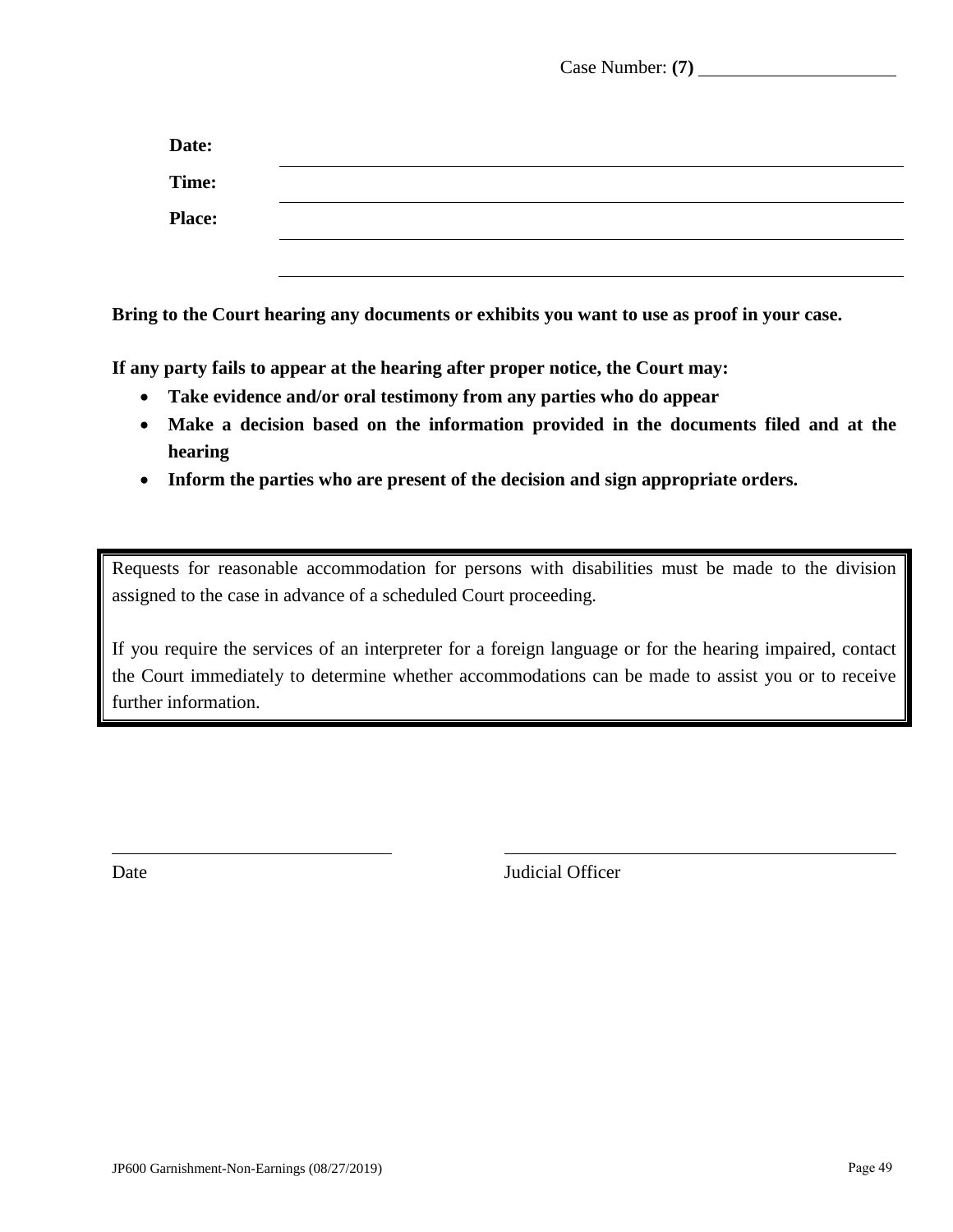## **PIMA COUNTY CONSOLIDATED JUSTICE COURT INSTRUCTIONS FORM 10 PETITION FOR ORDER TO SHOW CAUSE (NON-EARNINGS)**

# *WARNING !*

*ALL PARTIES TO A GARNISHMENT ARE STRONGLY URGED TO OBTAIN LEGAL ADVICE FROM AN ATTORNEY. Garnishment procedures are governed by Arizona law and are extremely complicated. All parties involved must follow these laws and procedures correctly. The Court may issue an order for monetary penalties against any party who does not proceed properly, including the judgment creditor.* 

## **USE FORM 10 IF:**

- You are the judgment creditor, or you represent the judgment creditor.
- The garnishee has failed to file a Garnishee's Answer with the Court within 10 business days after receiving the Writ of Garnishment and Summons.

### **TO COMPLETE FORM 10 YOU WILL NEED:**

- Information from the judgment or order that awarded you the money you want to collect in this action.
- Information from the affidavit of service by the sheriff, constable or private process server you paid to serve the Writ of Garnishment and Summons on the garnishee.

#### **HOW TO COMPLETE FORM 10:**

TYPE OR PRINT NEATLY USING **BLACK INK**. Match each numbered item in the instructions with the same numbered item on the Petition for Order to Show Cause Regarding Garnishee's Default.

(1) Type or print the name, mailing address, email address, and phone numbers of the person filing this form. If you are representing yourself in this matter, check the box before "Self." If you are representing a judgment creditor but you are not an attorney and you are permitted by law to do so, check the box before "Other."

*Lines 2 through 8 are known as the caption. You must complete this portion if not already filled in.*

(2), (3) or (4) Check the appropriate box that identifies the Court in which you are filing this Petition, which will be the same Court in which the other documents for this garnishment have previously been filed.

- (2) If you checked this box, type or print the name of the Justice Court precinct in which you are filing this Petition and the name of the county in which the Court is located.
- (3) If you checked this box, type or print the name of the city or town in which you are filing this Petition and the name of the county in which the Court is located.
- (4) If you checked this box, type or print the name of the county in which the Court is located.
- (5) Type or print the petitioner/plaintiff's name as it appears on the Writ, mailing address, email address, and phone number(s). Check the box indicating whether this party is the judgment creditor or judgment debtor, as shown on the Writ.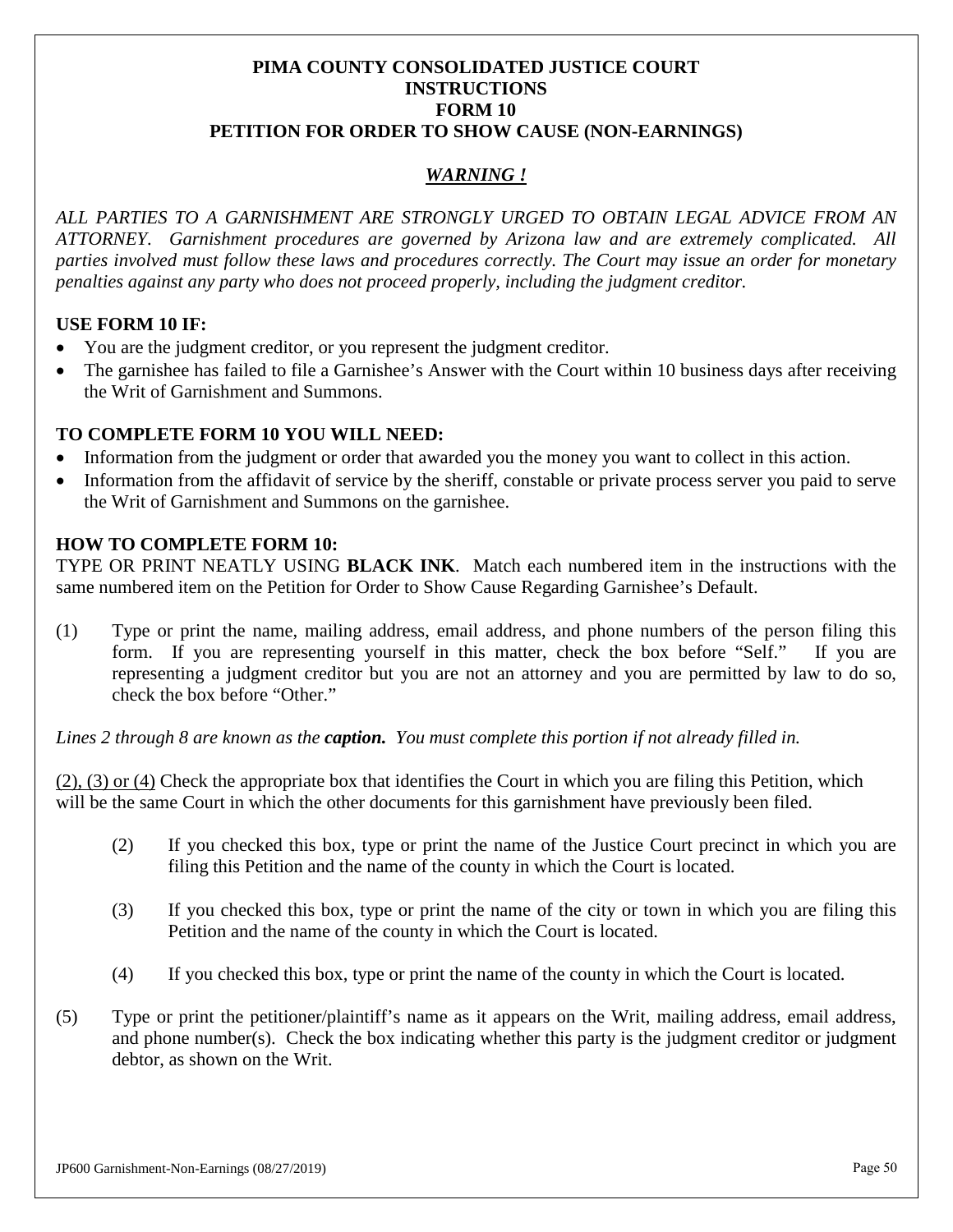- (6) Type or print the respondent/defendant's name as it appears on the Writ, mailing address, email address, and phone number(s). Check the box indicating whether this party is the judgment debtor or judgment creditor, as shown on the Writ.
- (7) Type or print the garnishee's name as it appears on the Writ, mailing address, email address, phone number(s), and attorney (if known).
- (8) Type or print the case number assigned to this garnishment.
- (9) Type or print the date on which the Writ of Garnishment was signed by the Court.
- (10) Type or print the date garnishee was served with the Writ.
- (11) Type or print the date the Garnishee's Answer was due to be filed in Court (10 days after garnishee was served).
- (12) Type or print the amount of money you are owed by the judgment debtor.
- (13) Date and sign your name where indicated.

# **WHEN YOU HAVE COMPLETED THIS PETITION FOR ORDER TO SHOW CAUSE (NON-EARNINGS):**

- $\checkmark$  File this form with the Clerk's filing counter along with an Order to Show Cause Regarding Garnishee's Default (FORM 11).
- $\checkmark$  Follow the steps on the Process Check List.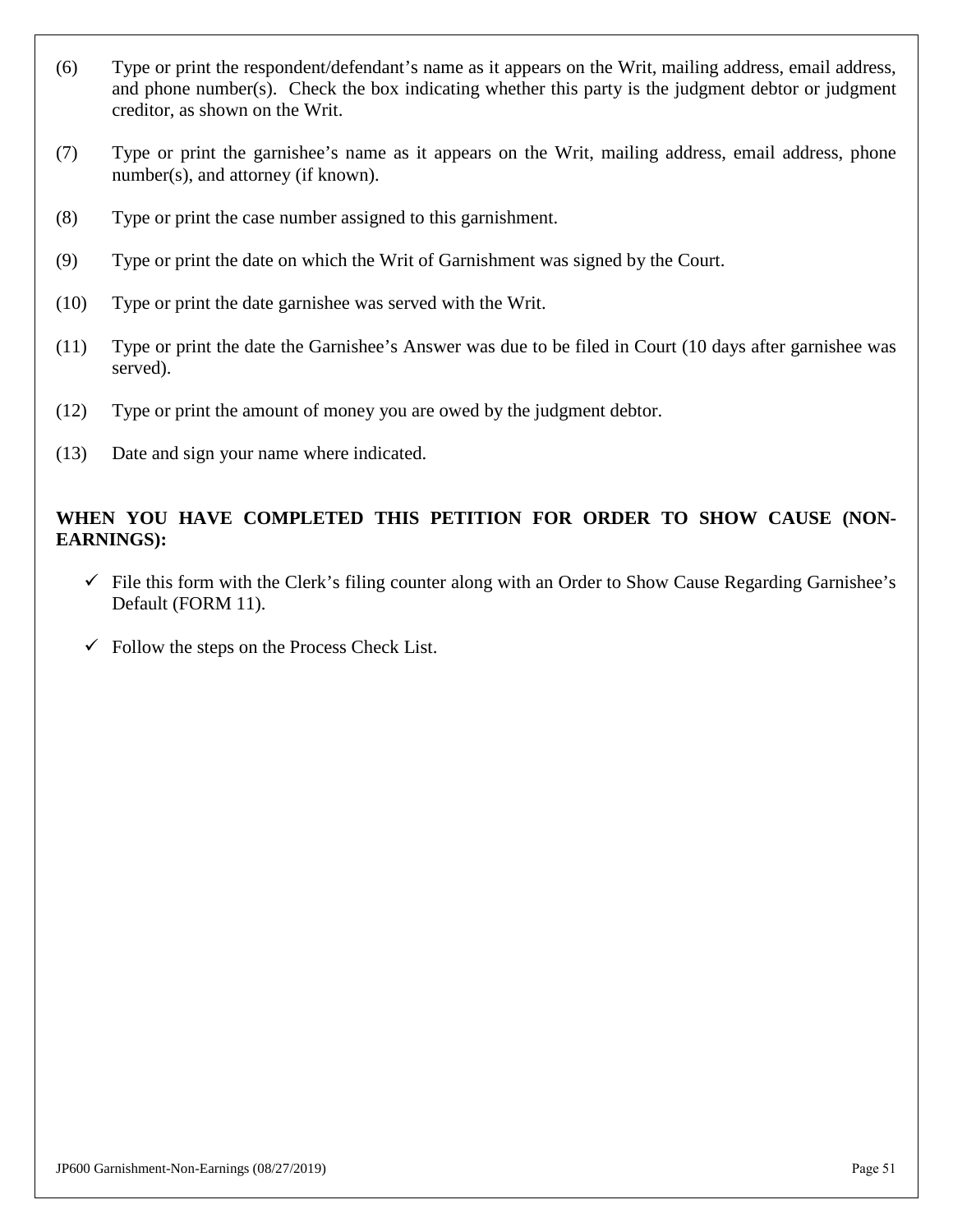| $(1)$ Person Filing: $\qquad \qquad$          |                                    |
|-----------------------------------------------|------------------------------------|
|                                               |                                    |
|                                               |                                    |
|                                               |                                    |
|                                               |                                    |
| Representing: [ ] Self [ ] Attorney [ ] Other |                                    |
|                                               |                                    |
|                                               |                                    |
|                                               |                                    |
|                                               |                                    |
| (5) Petitioner/Plaintiff                      | (8) Case Number:                   |
| [ ] Judgment Creditor                         |                                    |
| [ ] Judgment Debtor                           | PETITION FOR ORDER TO SHOW         |
| Name:                                         | <b>CAUSE REGARDING GARNISHEE'S</b> |
|                                               | <b>DEFAULT</b>                     |
|                                               | (NON-EARNINGS)                     |
|                                               |                                    |
|                                               |                                    |
| (6) Respondent/Defendant                      |                                    |
| [ ] Judgment Debtor                           |                                    |
| [ ] Judgment Creditor                         |                                    |
|                                               |                                    |
|                                               |                                    |
|                                               |                                    |
|                                               |                                    |
|                                               |                                    |
| (7) Garnishee:                                |                                    |
|                                               |                                    |
|                                               |                                    |
|                                               |                                    |
|                                               |                                    |
|                                               |                                    |
|                                               |                                    |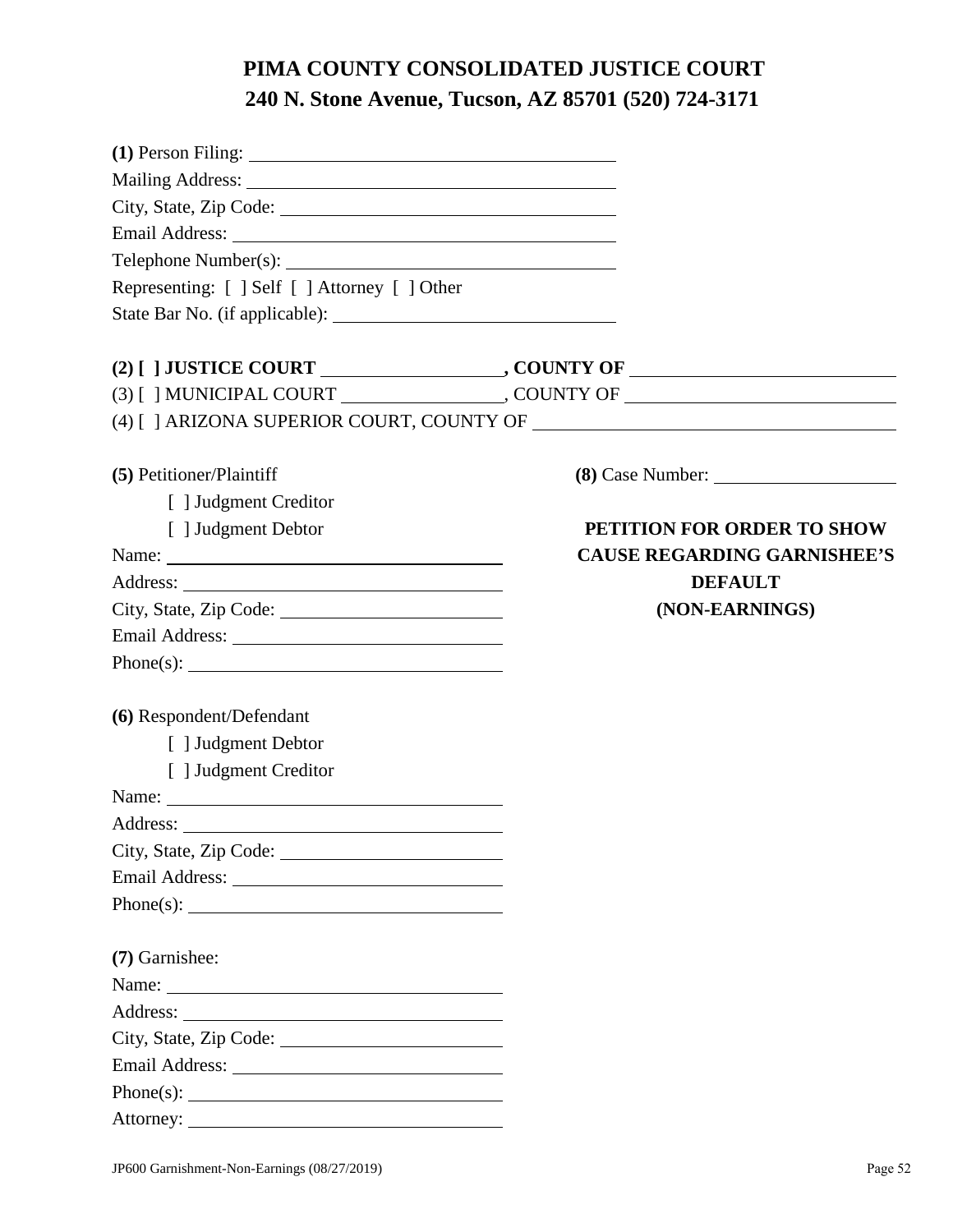I am the judgment creditor, or authorized agent of the judgment creditor in this action. I want the Court to order the garnishee to appear and show cause why judgment should not be entered against the garnishee in the full amount of the judgment against the judgment debtor and why the garnishee should not pay costs of this Petition and attorney's fees. The Petition is based on the following facts:

1. The Court issued a Writ of Garnishment to garnishee on **(9)** .

- 2. Garnishee was served on (10) \_\_\_\_\_\_\_\_\_\_\_\_\_\_\_\_\_\_\_\_\_\_\_, and Garnishee's Answer was due on **(11)** .
- 3. Garnishee's Answer has not been filed with the Court or received by the judgment creditor.
- 4. Judgment debtor owes judgment creditor **(12)** \$ .

**(13)** 

Date Signature of Judgment Creditor or Authorized Agent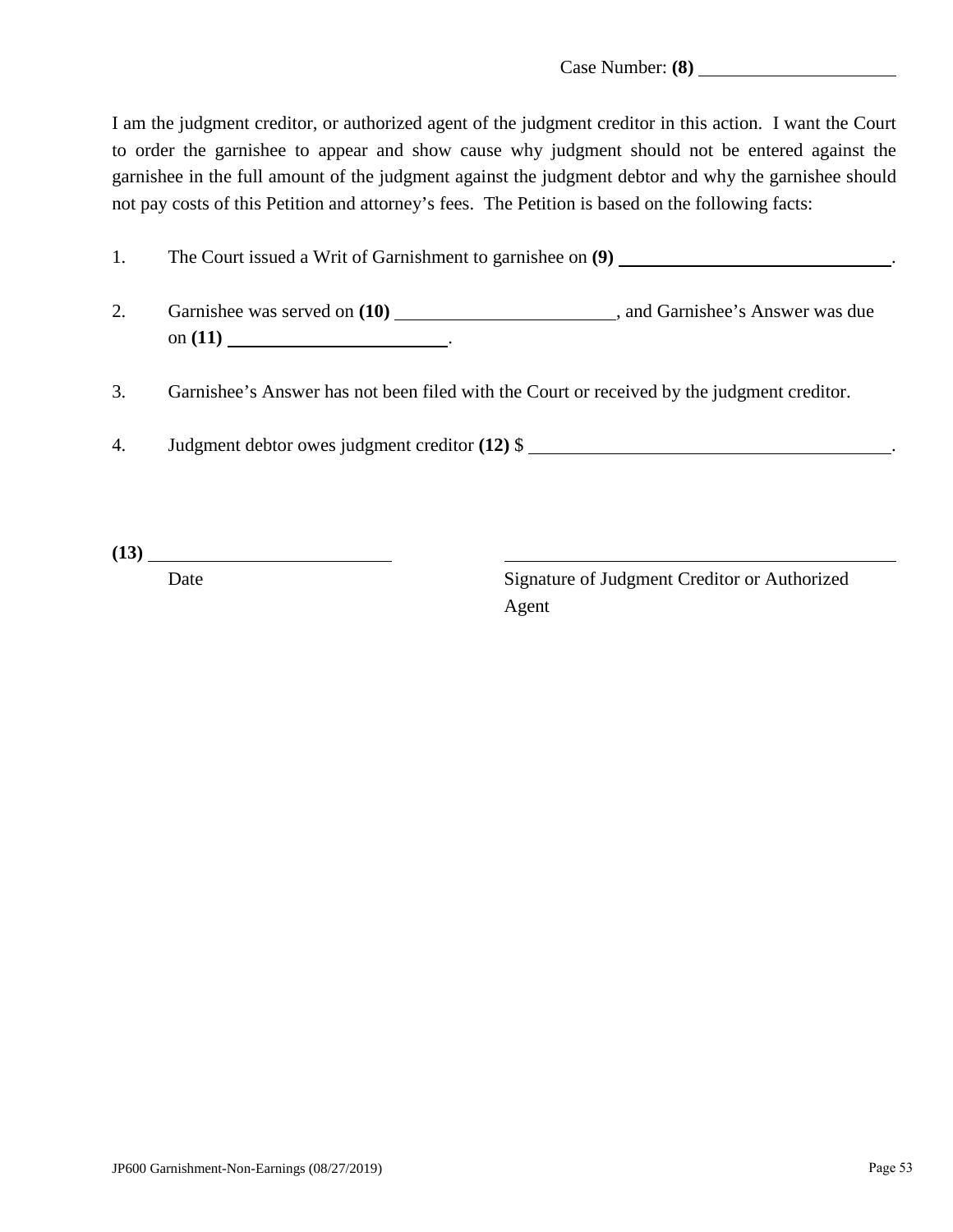## **PIMA COUNTY CONSOLIDATED JUSTICE COURT INSTRUCTIONS FORM 11 ORDER TO SHOW CAUSE REGARDING GARNISHEE'S DEFAULT (NON-EARNINGS)**

## *WARNING !*

*ALL PARTIES TO A GARNISHMENT ARE STRONGLY URGED TO OBTAIN LEGAL ADVICE FROM AN ATTORNEY. Garnishment procedures are governed by Arizona law and are extremely complicated. All parties involved must follow these laws and procedures correctly. The Court may issue an order for monetary penalties against any party who does not proceed properly, including the judgment creditor.* 

## **USE FORM 11 IF:**

- You are the judgment creditor, or you represent the judgment creditor.
- You wish to object to the garnishee's failure to file an Answer in this proceeding.

### **TO COMPLETE FORM 11 YOU WILL NEED:**

• Information on the Writ of Garnishment and Summons (Non-Earnings).

## **HOW TO COMPLETE FORM 11:**

TYPE OR PRINT NEATLY USING **BLACK INK**. Match each numbered item in the instructions with the same numbered item on the Order to Show Cause Regarding Garnishee's Default (Non-Earnings).

*Lines 1 through 7 are known as the caption. You must complete this portion if not already filled in.* 

(1), (2)  $\&$  (3) Check the appropriate box that identifies the Court in which you are filing your Petition for Order to Show Cause, which will be the same Court in which the other documents for this garnishment have previously been filed.

- (1) If you checked this box, type or print the name of the Justice Court precinct in which you are filing your Petition for Order to Show Cause and the name of the county in which the Court is located.
- (2) If you checked this box, type or print the name of the city or town in which you are filing your Petition for Order to Show Cause and the name of the county in which the Court is located.
- (3) If you checked this box, type or print the name of the county in which the Court is located.
- (4) Type or print the petitioner/plaintiff's name as it appears on the Writ, mailing address, email address, and phone number(s). Check the box to indicate whether this party is the judgment creditor or judgment debtor, as shown on the Writ.
- (5) Type or print the respondent/defendant's name as it appears on the Writ, mailing address, email address, and phone number(s). Check the box to indicate whether this party is the judgment creditor or judgment debtor, as shown on the Writ.
- (6) Type or print the garnishee's name as it appears on the Writ, mailing address, email address, phone number(s), and attorney (if known).
- (7) Type or print the case number appearing on the Writ.

JP600 Garnishment-Non-Earnings (08/27/2019)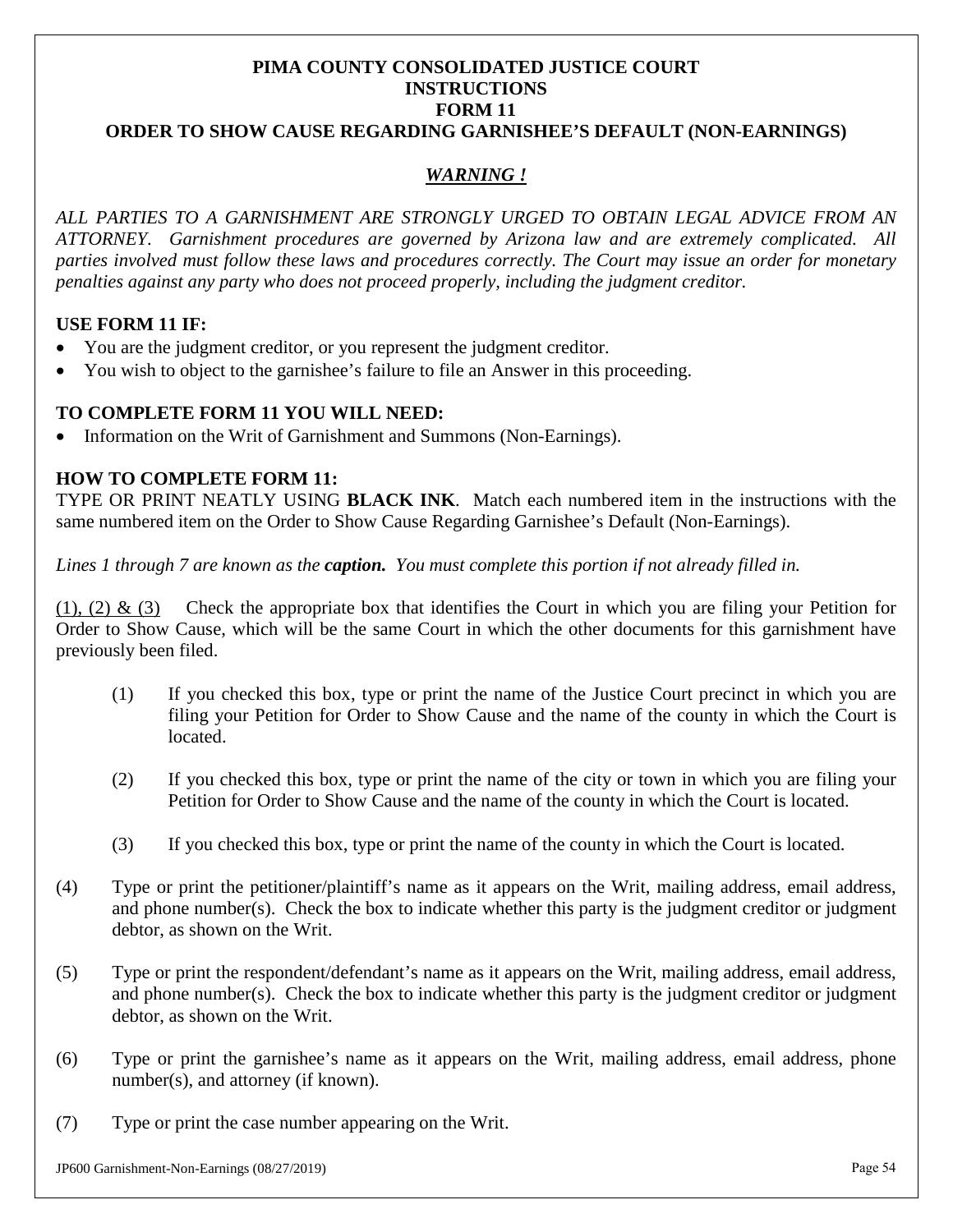## **LEAVE THE REST OF THE FORM BLANK. THE JUDICIAL OFFICER OR CLERK OF COURT WILL SET THE HEARING DATE AND COMPLETE THE REMAINING ITEMS.**

## **WHEN YOU HAVE COMPLETED THE ORDER TO SHOW CAUSE REGARDING GARNISHEE'S DEFAULT:**

- $\checkmark$  File this form with the Clerk's filing counter along with a copy of the Petition for Order to Show Cause Regarding Garnishee's Default (Non-Earnings) (FORM 10).
- $\checkmark$  You must promptly serve both the Petition and the signed Order to Show Cause on the garnishee by process server, constable or deputy sheriff.
- $\checkmark$  You should also deliver copies of these documents to the judgment debtor by first class mail or personal delivery.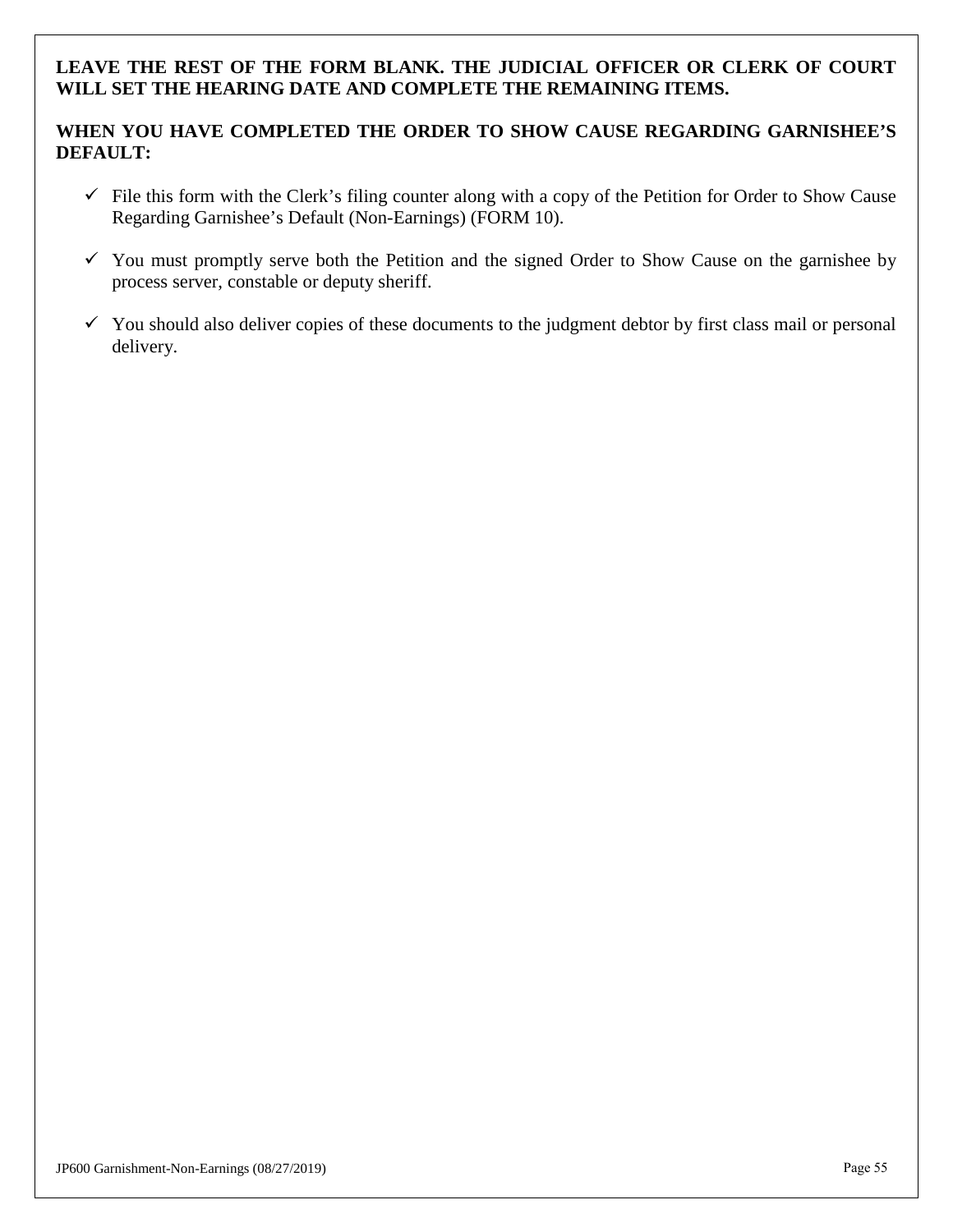| (4) Petitioner/Plaintiff |                              |
|--------------------------|------------------------------|
| [ ] Judgment Creditor    |                              |
| [ ] Judgment Debtor      | <b>ORDER TO SHOW CAUSE</b>   |
| Name:                    | <b>REGARDING GARNISHEE'S</b> |
|                          | <b>DEFAULT</b>               |
|                          | (NON-EARNINGS)               |
|                          |                              |
|                          |                              |
|                          |                              |
| (5) Respondent/Defendant |                              |
| [ ] Judgment Debtor      |                              |
| [ ] Judgment Creditor    |                              |
|                          |                              |
|                          |                              |
| City, State, Zip Code:   |                              |
|                          |                              |
|                          |                              |
| (6) Garnishee            |                              |
|                          |                              |
|                          |                              |
|                          |                              |
|                          |                              |
|                          |                              |
|                          |                              |
|                          |                              |

This matter is set for a hearing before (Judicial Officer).

Garnishee is ordered to appear at the following date, time, and place to show cause why judgment should not be entered as shown in the Petition for Order to Show Cause or to file an Answer with the Court. The garnishee must serve a copy of the filed Answer on the judgment creditor no later than 5 business days before the hearing date set by this Order. If an Answer is filed, check with the Court to confirm the hearing date.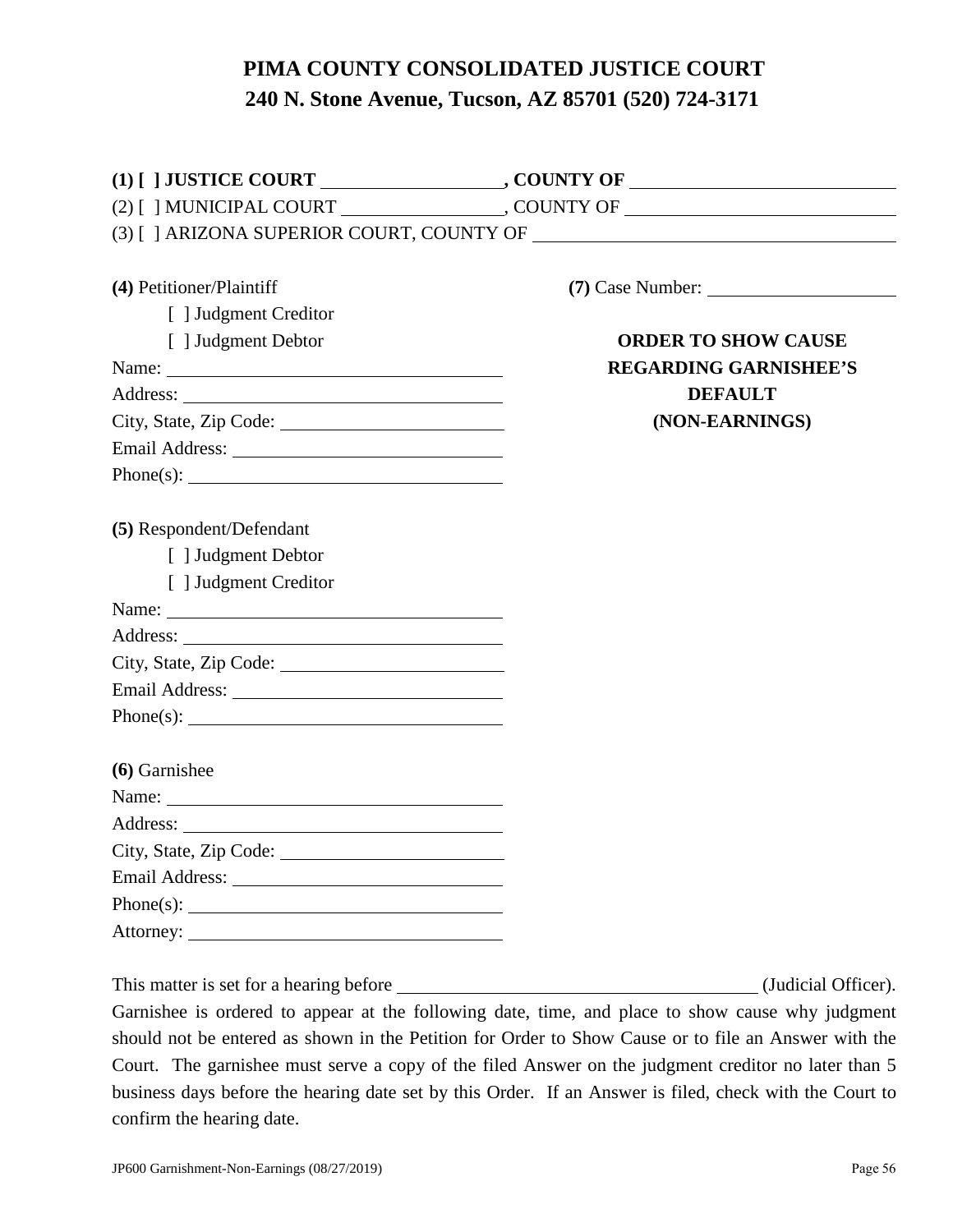Case Number: **(7)**

| Date:         |  |
|---------------|--|
| Time:         |  |
| <b>Place:</b> |  |
|               |  |

**Bring to the Court hearing any documents or exhibits you want to use as proof in your case.** 

**If any party fails to appear at the hearing after proper notice, the Court may:** 

- **Take evidence and/or oral testimony from any parties who do appear**
- **Make a decision based on the information provided in the documents filed and at the hearing**
- **Inform the parties who are present of the decision and sign appropriate orders.**

Requests for reasonable accommodation for persons with disabilities must be made to the division assigned to the case in advance of a scheduled Court proceeding.

If you require the services of an interpreter for a foreign language or for the hearing impaired, contact the Court immediately to determine whether accommodations can be made to assist you or to receive further information.

Date Judicial Officer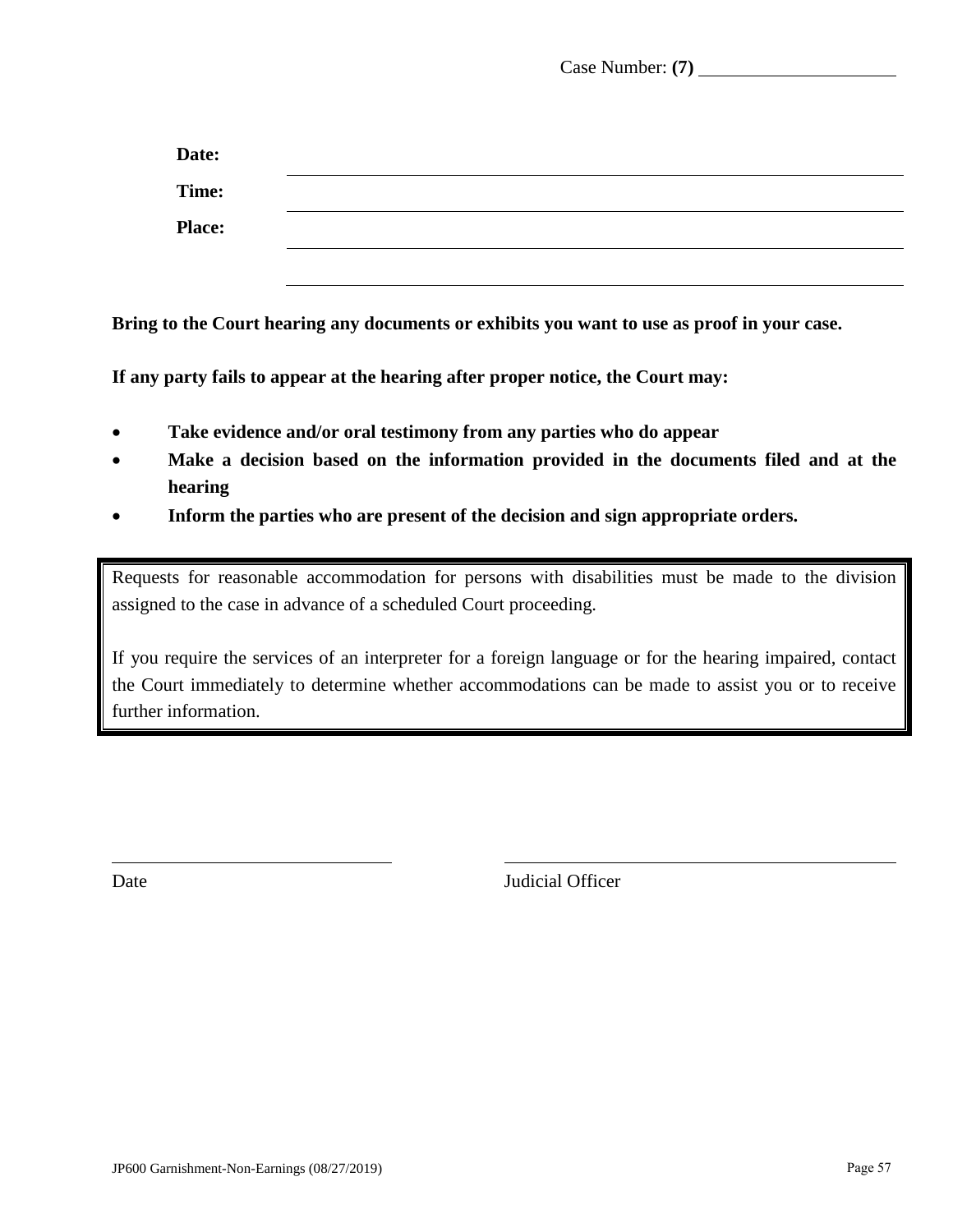## **PIMA COUNTY CONSOLIDATED JUSTICE COURT INSTRUCTIONS FORM 12 PETITION FOR ORDER DISCHARGING GARNISHEE**

# *WARNING !*

*ALL PARTIES TO A GARNISHMENT ARE STRONGLY URGED TO OBTAIN LEGAL ADVICE FROM AN ATTORNEY. Garnishment procedures are governed by Arizona law and are extremely complicated. All parties involved must follow these laws and procedures correctly. The Court may issue an order for monetary penalties against any party who does not proceed properly, including the judgment creditor.* 

# **USE FORM 12 IF:**

- You are the judgment creditor, or you represent the judgment creditor.
- You want to terminate your garnishment action against a particular garnishee.

## **TO COMPLETE FORM 12 YOU WILL NEED:**

• Information from the Writ of Garnishment and Summons.

# **HOW TO COMPLETE FORM 12:**

TYPE OR PRINT NEATLY USING **BLACK INK**. Match each numbered item in the instructions with the same numbered item on the Petition for Order Discharging Garnishee.

(1) Type or print the name, mailing address, email address, and phone number(s) of the person filing this form. If you are representing yourself in this matter, check the box before "Self." If you are representing a judgment creditor but you are not an attorney and you are permitted by law to do so, check the box before "Other."

*Lines 2 through 8 are known as the caption. You must complete this portion if not already filled in.* 

(2), (3) or (4) Check the appropriate box that identifies the Court in which you are filing this Petition for Order Discharging Garnishee, which will be the same Court in which the other documents in this garnishment have previously been filed.

- (2) If you checked this box, type or print the name of the Justice Court precinct in which you are filing the Petition for Order Discharging Garnishee and the name of the county in which the Court is located.
- (3) If you checked this box, type or print the name of the city or town in which you are filing the Petition for Order Discharging Garnishee and the name of the county in which the Court is located.
- (4) If you checked this box, type or print the name of the county in which the Court is located.
- (5) Type or print the petitioner/plaintiff's name as it appears on the Writ, mailing address, email address, and phone number(s). Check the box to indicate whether this party is the judgment creditor or judgment debtor, as shown on the Writ.
- (6) Type or print the respondent/defendant's name as it appears on the Writ, mailing address, email address, and phone number(s). Check the box to indicate whether this party is the judgment debtor or judgment creditor, as shown on the Writ.

JP600 Garnishment-Non-Earnings (08/27/2019)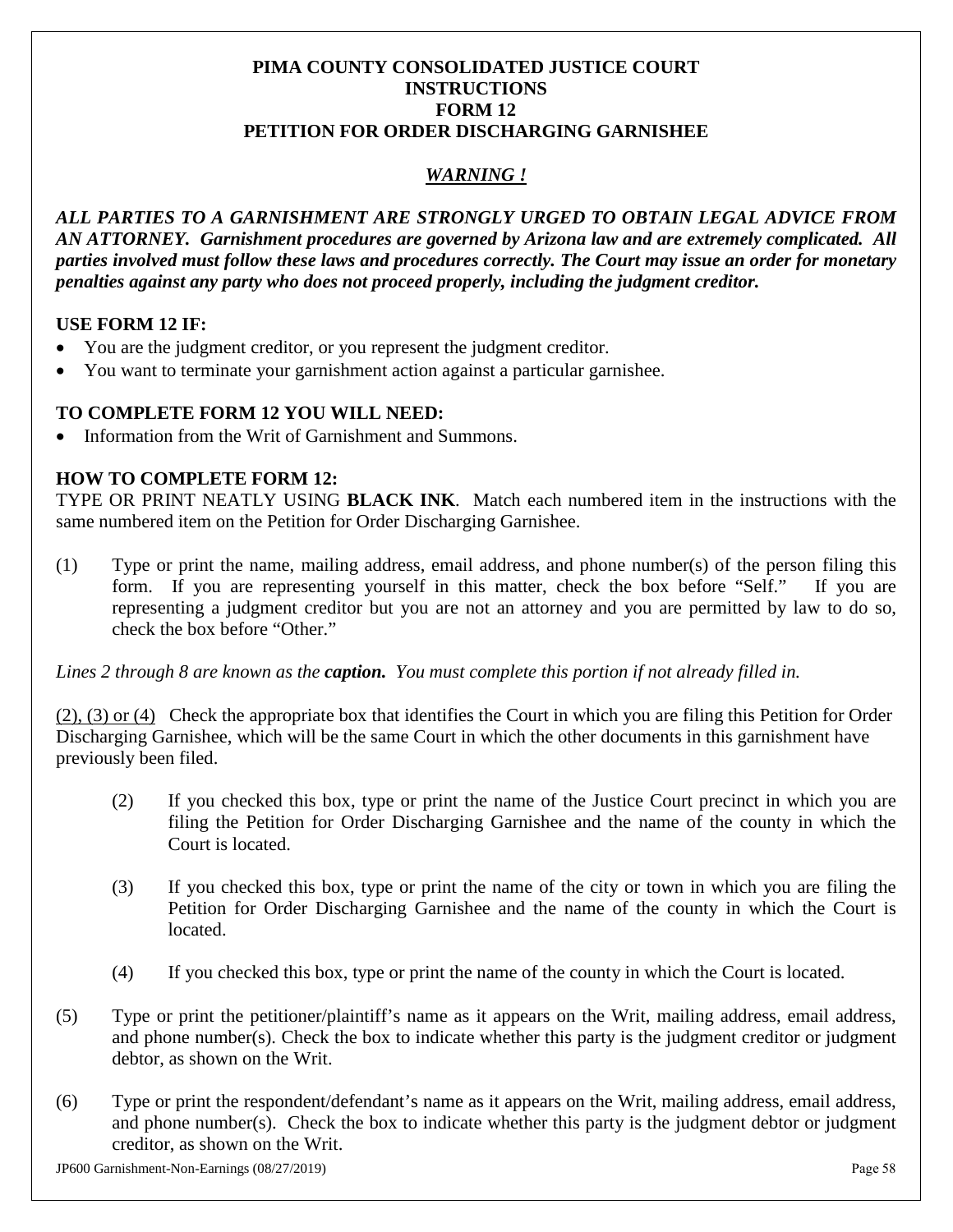- (7) Type or print the garnishee's name as it appears on the Writ, mailing address, email address, phone number(s), and attorney (if known).
- (8) Type or print the case number appearing on the Writ.
- (9) Complete the information in this box indicating the date and manner in which you will provide a copy of your Petition to the judgment debtor.
- (10) Complete the information in this box indicating the date and manner in which you will provide a copy of your Petition to the garnishee.
- (11) Date and sign the Petition for Order Discharging Garnishee where indicated.

## **WHEN YOU HAVE COMPLETED THE PETITION:**

- $\checkmark$  File this form with the Clerk's filing counter along with the Order Discharging Garnishee (FORM 13).
- $\checkmark$  Follow the steps on the Process Checklist.

.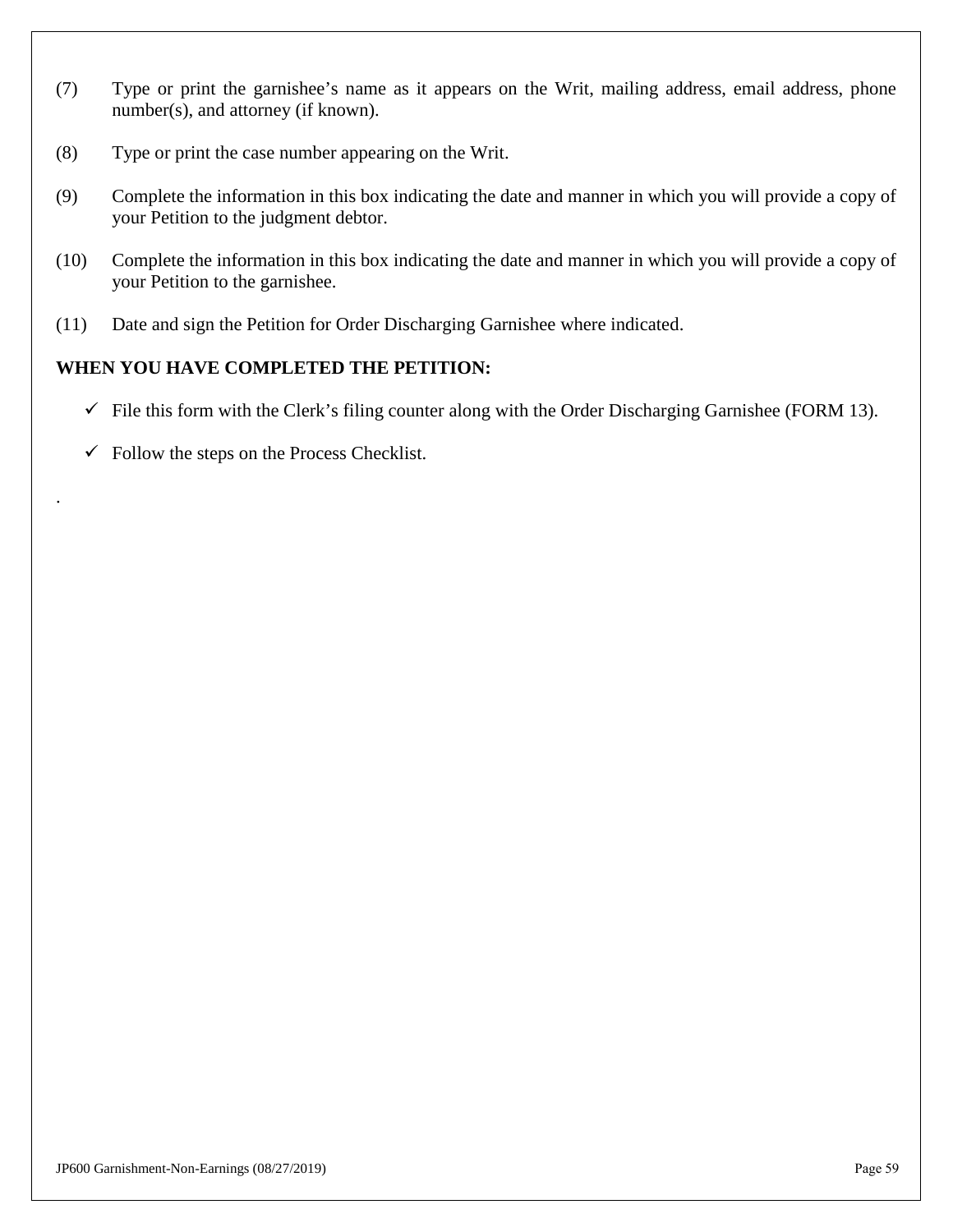| Representing: [ ] Self [ ] Attorney [ ] Other                                                                                                                                                                                  |                              |
|--------------------------------------------------------------------------------------------------------------------------------------------------------------------------------------------------------------------------------|------------------------------|
|                                                                                                                                                                                                                                |                              |
|                                                                                                                                                                                                                                |                              |
|                                                                                                                                                                                                                                |                              |
|                                                                                                                                                                                                                                |                              |
| (5) Petitioner/Plaintiff                                                                                                                                                                                                       |                              |
| [ ] Judgment Creditor                                                                                                                                                                                                          |                              |
| [ ] Judgment Debtor                                                                                                                                                                                                            | <b>PETITION FOR ORDER</b>    |
|                                                                                                                                                                                                                                | <b>DISCHARGING GARNISHEE</b> |
|                                                                                                                                                                                                                                | (NON-EARNINGS)               |
| City, State, Zip Code:                                                                                                                                                                                                         |                              |
|                                                                                                                                                                                                                                |                              |
|                                                                                                                                                                                                                                |                              |
| (6) Respondent/Defendant                                                                                                                                                                                                       |                              |
| [ ] Judgment Debtor                                                                                                                                                                                                            |                              |
| [ ] Judgment Creditor                                                                                                                                                                                                          |                              |
|                                                                                                                                                                                                                                |                              |
|                                                                                                                                                                                                                                |                              |
|                                                                                                                                                                                                                                |                              |
|                                                                                                                                                                                                                                |                              |
|                                                                                                                                                                                                                                |                              |
| (7) Garnishee                                                                                                                                                                                                                  |                              |
| Name:                                                                                                                                                                                                                          |                              |
|                                                                                                                                                                                                                                |                              |
|                                                                                                                                                                                                                                |                              |
| Email Address: New York Changes and School and School and School and School and School and School and School and School and School and School and School and School and School and School and School and School and School and |                              |
|                                                                                                                                                                                                                                |                              |
|                                                                                                                                                                                                                                |                              |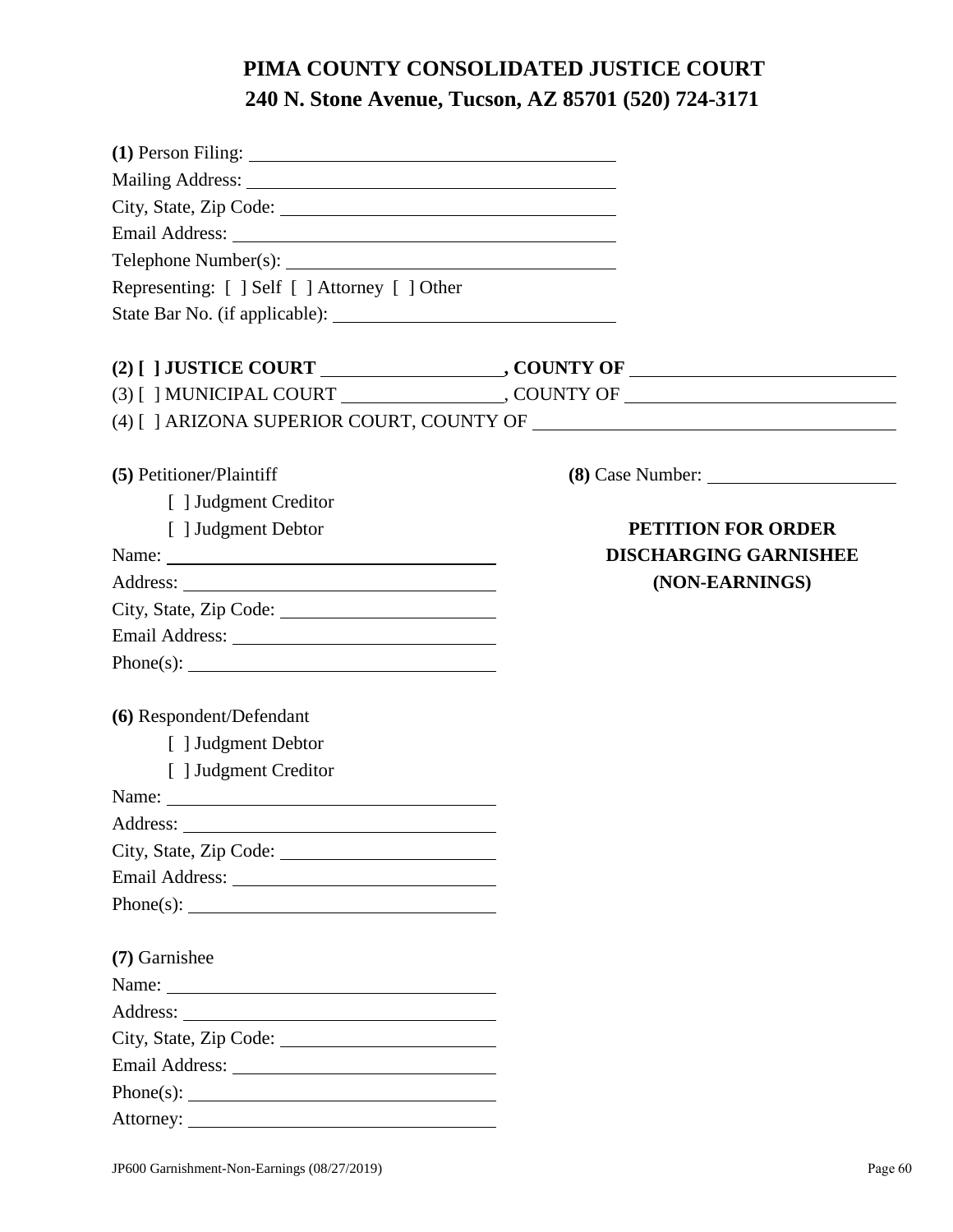I am the judgment creditor, or authorized agent of the judgment creditor in this action. I request that the garnishee be discharged.

| (9)                                  |  |  |  |  |  |  |
|--------------------------------------|--|--|--|--|--|--|
| Copy provided to judgment debtor on: |  |  |  |  |  |  |
|                                      |  |  |  |  |  |  |
| Date:                                |  |  |  |  |  |  |
| By: $\lceil \cdot \rceil$ Mail       |  |  |  |  |  |  |

Hand delivery

| (9)               | (10)                           |
|-------------------|--------------------------------|
| dgment debtor on: | Copy provided to garnishee on: |
|                   | Date:                          |
| ivery             | Mail<br>By:<br>Hand delivery   |

**(11)**

Date Judgment Creditor or Authorized Agent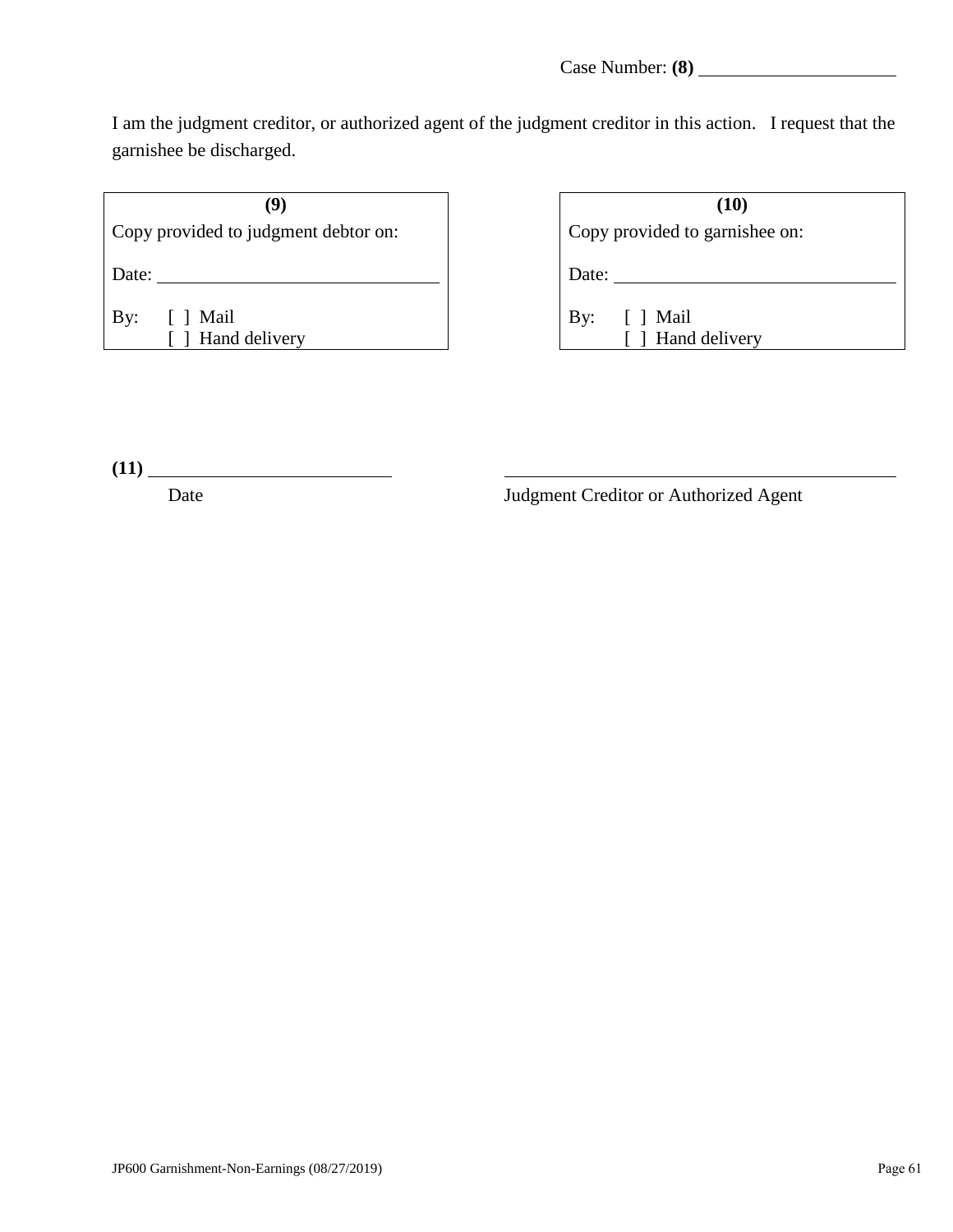### **PIMA COUNTY CONSOLIDATED JUSTICE COURT INSTRUCTIONS FORM 13 ORDER DISCHARGING GARNISHEE (NON-EARNINGS)**

## *WARNING !*

*ALL PARTIES TO A GARNISHMENT ARE STRONGLY URGED TO OBTAIN LEGAL ADVICE FROM AN ATTORNEY. Garnishment procedures are governed by Arizona law and are extremely complicated. All parties involved must follow these laws and procedures correctly. The Court may issue an order for monetary penalties against any party who does not proceed properly, including the judgment creditor.* 

### **USE FORM 13 IF:**

- You are the judgment creditor, or you represent the judgment creditor.
- You want to terminate your garnishment against a particular garnishee.

### **TO COMPLETE FORM 13 YOU WILL NEED:**

• Information on the Writ of Garnishment and Summons (Non-Earnings).

## **HOW TO COMPLETE FORM 13:**

TYPE OR PRINT NEATLY USING **BLACK INK**. Match each numbered item in the instructions with the same numbered item on the Order Discharging Garnishee.

*Lines 1 through 7 are known as the caption. You must complete this portion if not already filled in.* 

 $(1)$ ,  $(2)$  &  $(3)$  Check the appropriate box that identifies the Court in which you are filing your Order Discharging Garnishee, which will be the same Court in which the other documents for this garnishment have previously been filed.

- (1) If you checked this box, type or print the name of the Justice Court precinct in which you are filing this Order Discharging Garnishee and the name of the county in which the Court is located.
- (2) If you checked this box, type or print the name of the city or town in which you are filing this Order Discharging Garnishee and the name of the county in which the Court is located.
- (3) If you checked this box, type or print the name of the county in which the Court is located.
- (4) Type or print the petitioner/plaintiff's name as it appears on the Writ, mailing address, email address, and phone number(s). Check the box to indicate whether this party is the judgment creditor or judgment debtor as shown on the Writ.
- (5) Type or print the respondent/defendant's name as it appears on the Writ, mailing address, email address, and phone number(s). Check the box to indicate whether this party is the judgment debtor or judgment creditor as shown on the Writ.
- (6) Type or print the garnishee's name as it appears on the Writ, mailing address, email address, phone number(s), and attorney (if known).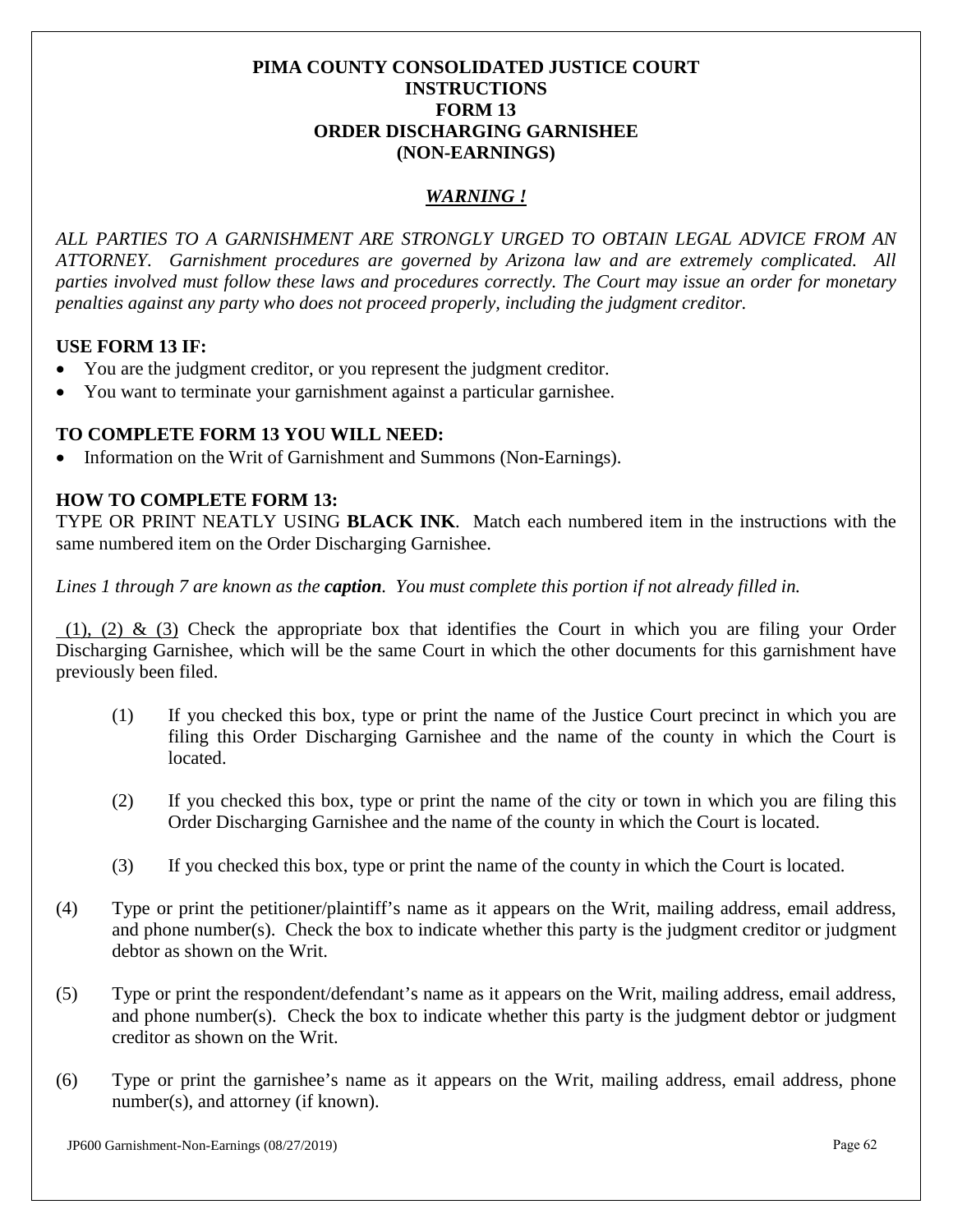(7) Type or print the case number appearing on the Writ.

# **LEAVE THE REST OF THE FORM BLANK. THE JUDICIAL OFFICER WILL COMPLETE THE REMAINING ITEMS.**

## **WHEN YOU HAVE COMPLETED THE ORDER DISCHARGING GARNISHEE:**

 $\checkmark$  File this form with the Clerk's filing counter along with a copy of the Petition for Order Discharging Garnishee (FORM 12).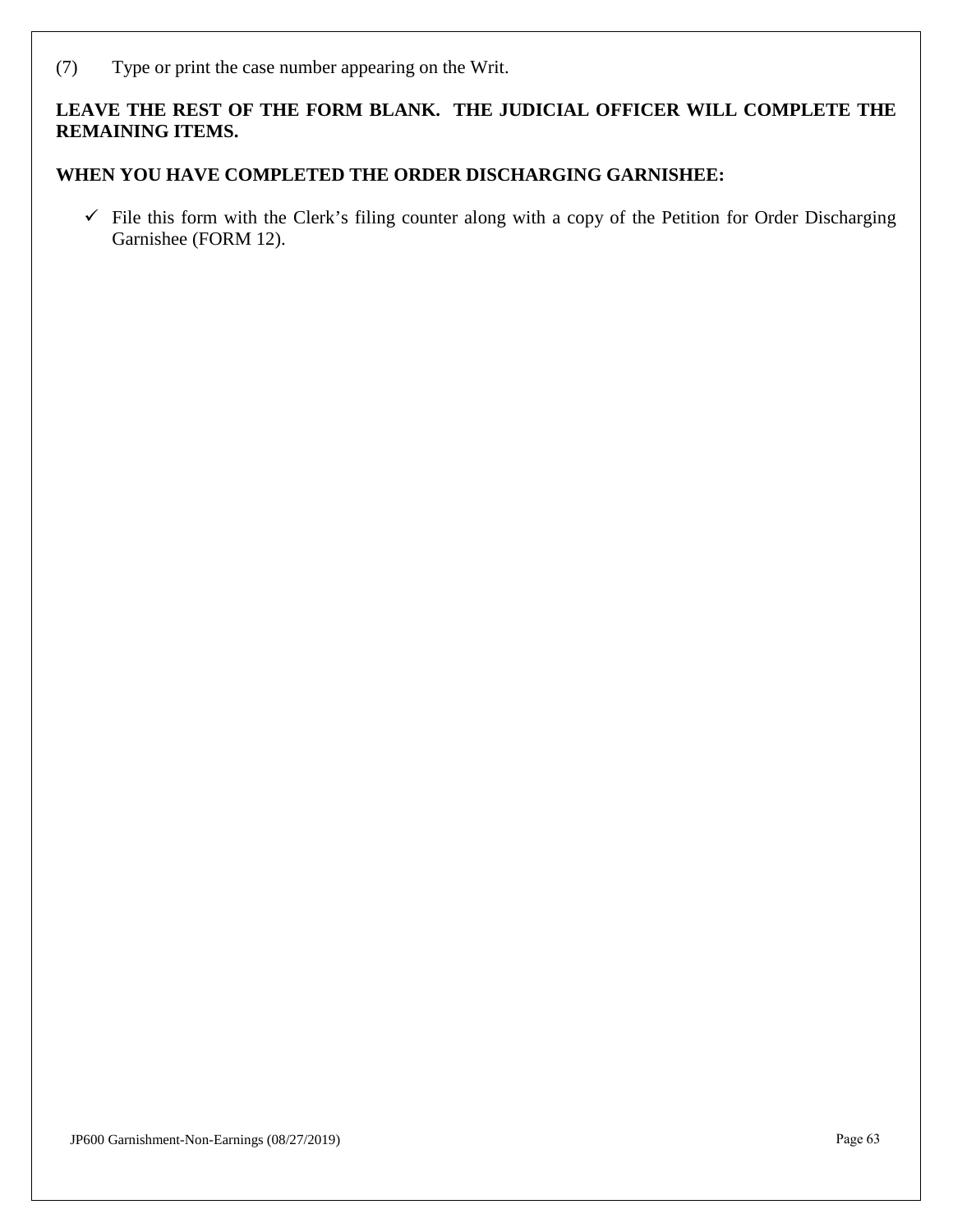| (4) Petitioner/Plaintiff                                                                                                                                                                                                       |                          |  |  |  |  |  |  |
|--------------------------------------------------------------------------------------------------------------------------------------------------------------------------------------------------------------------------------|--------------------------|--|--|--|--|--|--|
| [ ] Judgment Creditor [ ] Judgment Debtor                                                                                                                                                                                      |                          |  |  |  |  |  |  |
| Name:                                                                                                                                                                                                                          | <b>ORDER DISCHARGING</b> |  |  |  |  |  |  |
|                                                                                                                                                                                                                                | <b>GARNISHEE</b>         |  |  |  |  |  |  |
|                                                                                                                                                                                                                                | (NON-EARNINGS)           |  |  |  |  |  |  |
| Email Address: No. 1996. The Contract of the Contract of the Contract of the Contract of the Contract of the Contract of the Contract of the Contract of the Contract of the Contract of the Contract of the Contract of the C |                          |  |  |  |  |  |  |
|                                                                                                                                                                                                                                |                          |  |  |  |  |  |  |
| (5) Respondent/Defendant                                                                                                                                                                                                       |                          |  |  |  |  |  |  |
| [] Judgment Debtor [ ] Judgment Creditor                                                                                                                                                                                       |                          |  |  |  |  |  |  |
| Name: 2008.000 Manual Manual Manual Manual Manual Manual Manual Manual Manual Manual Manual Manual Manual Manua                                                                                                                |                          |  |  |  |  |  |  |
|                                                                                                                                                                                                                                |                          |  |  |  |  |  |  |
|                                                                                                                                                                                                                                |                          |  |  |  |  |  |  |
|                                                                                                                                                                                                                                |                          |  |  |  |  |  |  |
|                                                                                                                                                                                                                                |                          |  |  |  |  |  |  |
| (6) Garnishee                                                                                                                                                                                                                  |                          |  |  |  |  |  |  |
|                                                                                                                                                                                                                                |                          |  |  |  |  |  |  |
|                                                                                                                                                                                                                                |                          |  |  |  |  |  |  |
|                                                                                                                                                                                                                                |                          |  |  |  |  |  |  |
|                                                                                                                                                                                                                                |                          |  |  |  |  |  |  |
|                                                                                                                                                                                                                                |                          |  |  |  |  |  |  |
|                                                                                                                                                                                                                                |                          |  |  |  |  |  |  |
|                                                                                                                                                                                                                                |                          |  |  |  |  |  |  |

Based on the statements appearing in the Petition for Order Discharging Garnishee, it is ordered that garnishee is discharged.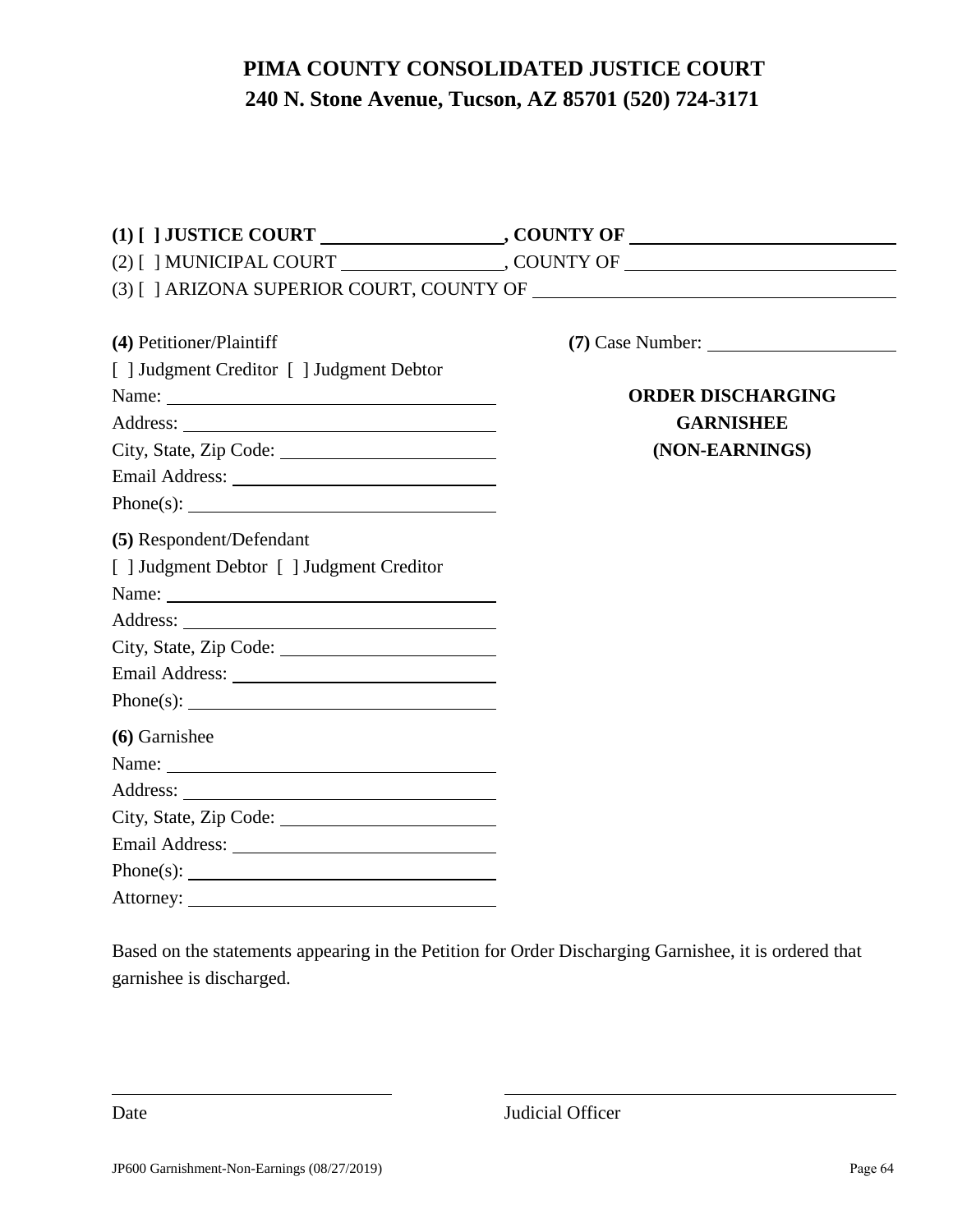## **PIMA COUNTY CONSOLIDATED JUSTICE COURT INSTRUCTIONS FORM 14 REQUEST FOR HEARING (NON-EARNINGS)**

# *WARNING !*

*ALL PARTIES TO A GARNISHMENT ARE STRONGLY URGED TO OBTAIN LEGAL ADVICE FROM AN ATTORNEY. Garnishment procedures are governed by Arizona law and are extremely complicated. All parties involved must follow these laws and procedures correctly. The Court may issue an order for monetary penalties against any party who does not proceed properly, including the judgment creditor.* 

## **USE FORM 14 IF:**

- You are a party to a garnishment proceeding or you represent a party.
- You wish to request a hearing for one of the reasons listed on FORM 14.

### **TO COMPLETE FORM 14 YOU WILL NEED:**

• Information on the Writ of Garnishment and Summons (Non-Earnings).

### **HOW TO COMPLETE FORM 14:**

TYPE OR PRINT NEATLY USING **BLACK INK**. Match each numbered item in the instructions with the same numbered item on the Request for Hearing (Non-Earnings).

(1) Type or print the name, mailing address, email address, and phone numbers of the person filing this form. If you are representing yourself in this matter, check the box before "Self." If you are representing a party to this action but you are not an attorney and you are permitted by law to do so, check the box before "Other."

*Lines 2 through 8 are known as the caption. You must complete this portion if not already filled in.* 

(2), (3) & (4) Check the appropriate box that identifies the Court in which you are filing this Request for Hearing, which will be the same Court in which the other documents for this garnishment have previously been filed.

- (2) If you checked this box, type or print the name of the Justice Court precinct in which you are filing this Request for Hearing and the name of the county in which the Court is located.
- (3) If you checked this box, type or print the name of the city or town in which you are filing this Request for Hearing and the name of the county in which the Court is located.
- (4) If you checked this box, type or print the name of the county in which the Court is located.
- (5) Type or print the petitioner/plaintiff's name as it appears on the Writ, mailing address, email address, and phone number(s). Check the box to indicate whether this party is the judgment creditor or judgment debtor as shown on the Writ.
- (6) Type or print the respondent/defendant's name as it appears on the Writ, mailing address, email address, and phone number(s). Check the box to indicate whether this party is the judgment debtor or judgment creditor as shown on the Writ.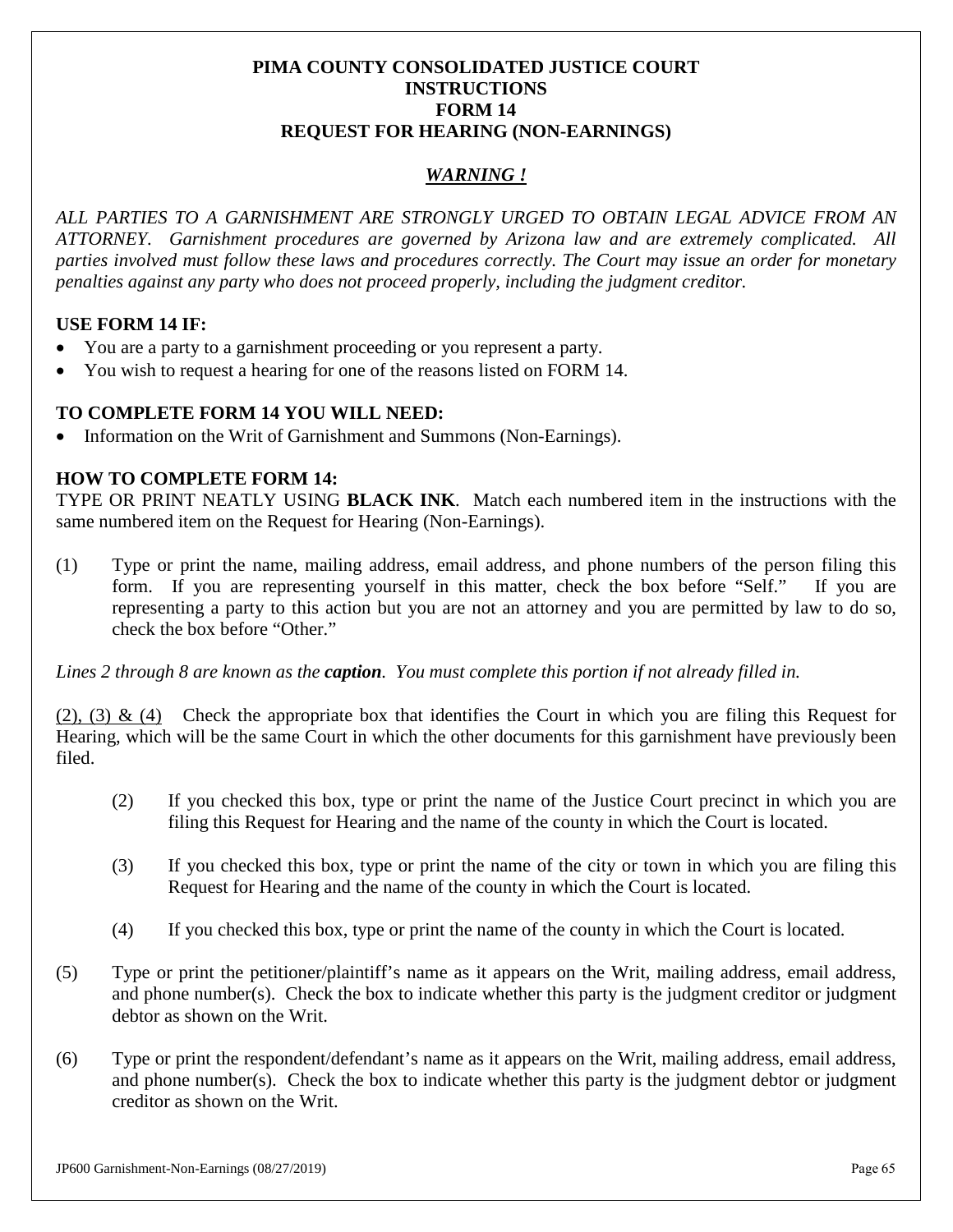- (7) Type or print the garnishee's name as it appears on the Writ, mailing address, email address, phone number(s), and attorney (if known).
- (8) Type or print the case number appearing on the Writ.
- (9) Check the box that applies to you.
- (10) Check the box(es) that describes the basis for your objection(s).
- (11) If you checked this box, type or print your reason for believing the Writ of Garnishment is incorrect.
- (12) If you checked this box, type or print your reason for believing the Answer is incorrect.
- (13) If you checked this box, type or print your other reason for requesting a hearing.
- (14) Do not complete this box if you are the judgment debtor. If you are the judgment creditor or garnishee, complete the information in this box indicating the date and manner in which you will provide a copy of your Request for Hearing to the judgment debtor.
- (15) Do not complete this box if you are the garnishee. If you are the judgment creditor or judgment debtor, complete the information in this box indicating the date and manner in which you will provide a copy of your Request for Hearing to the garnishee.
- (16) Do not complete this box if you are the judgment creditor. If you are the judgment debtor or garnishee, complete the information in this box indicating the date and manner in which you will provide a copy of your Request for Hearing to the judgment creditor.
- (17) The court may need to contact you regarding your hearing. Provide a phone number where you can be contacted between 8 a.m. and 5 p.m.
- (18) Date and sign the form where indicated.

## **WHEN YOU HAVE COMPLETED THE REQUEST FOR HEARING (NON-EARNINGS:**

- $\checkmark$  File this form with the Clerk's filing counter along with a copy of the Notice of Hearing (FORM 15).
- $\checkmark$  At the same time, you must mail or deliver a copy of the Request for Hearing form to the other parties.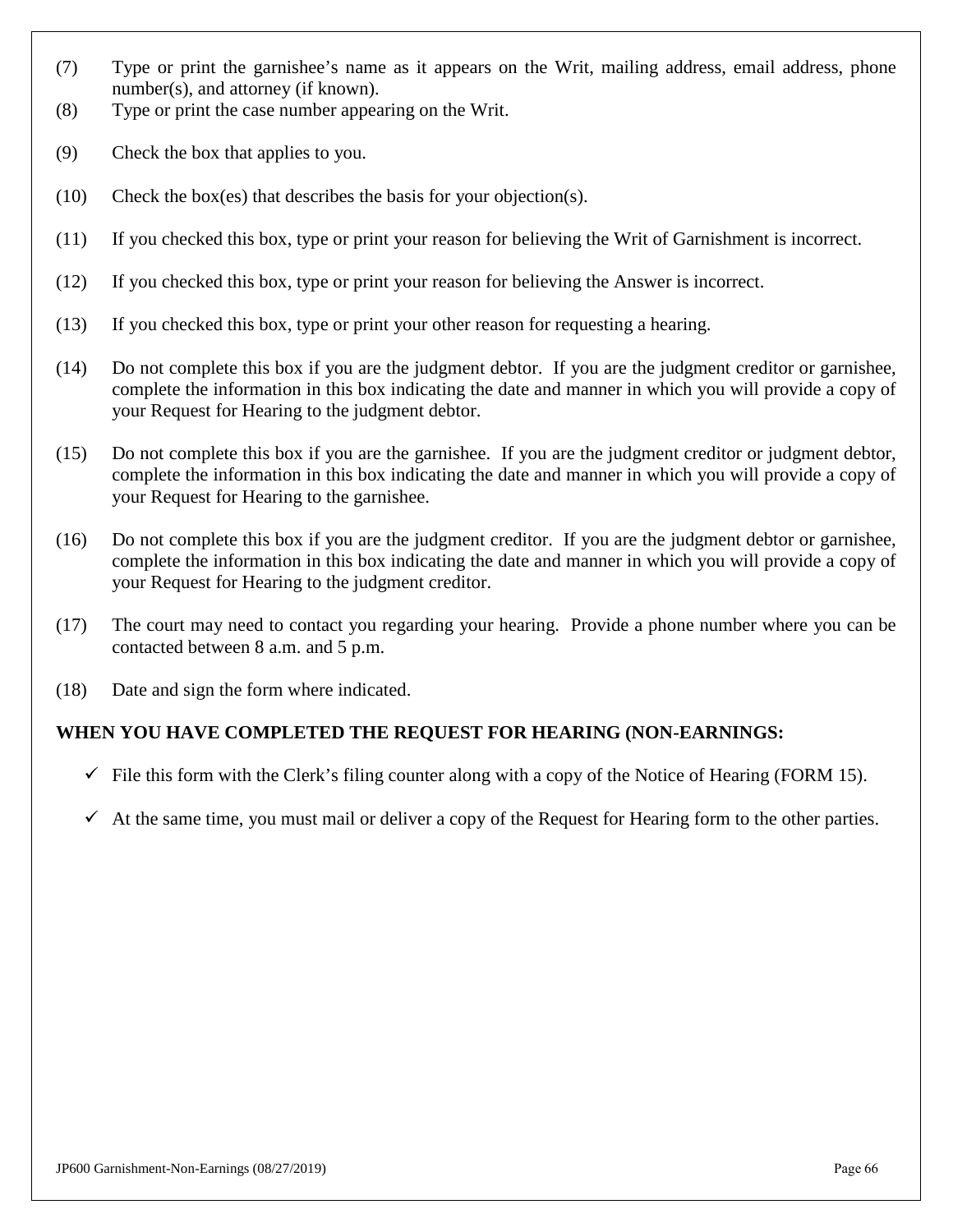| Telephone Number(s):                              |                            |
|---------------------------------------------------|----------------------------|
| Representing: [ ] Self [ ] Attorney [ ] Other     |                            |
|                                                   |                            |
|                                                   |                            |
|                                                   |                            |
|                                                   |                            |
|                                                   |                            |
| (5) Petitioner/Plaintiff<br>[ ] Judgment Creditor |                            |
| [ ] Judgment Debtor                               | <b>REQUEST FOR HEARING</b> |
|                                                   | (NON-EARNINGS)             |
|                                                   |                            |
|                                                   |                            |
|                                                   |                            |
|                                                   |                            |
|                                                   |                            |
| (6) Respondent/Defendant                          |                            |
| [ ] Judgment Debtor                               |                            |
| [ ] Judgment Creditor                             |                            |
|                                                   |                            |
|                                                   |                            |
| City, State, Zip Code:                            |                            |
|                                                   |                            |
|                                                   |                            |
| (7) Garnishee                                     |                            |
|                                                   |                            |
|                                                   |                            |
|                                                   |                            |
|                                                   |                            |
|                                                   |                            |
|                                                   |                            |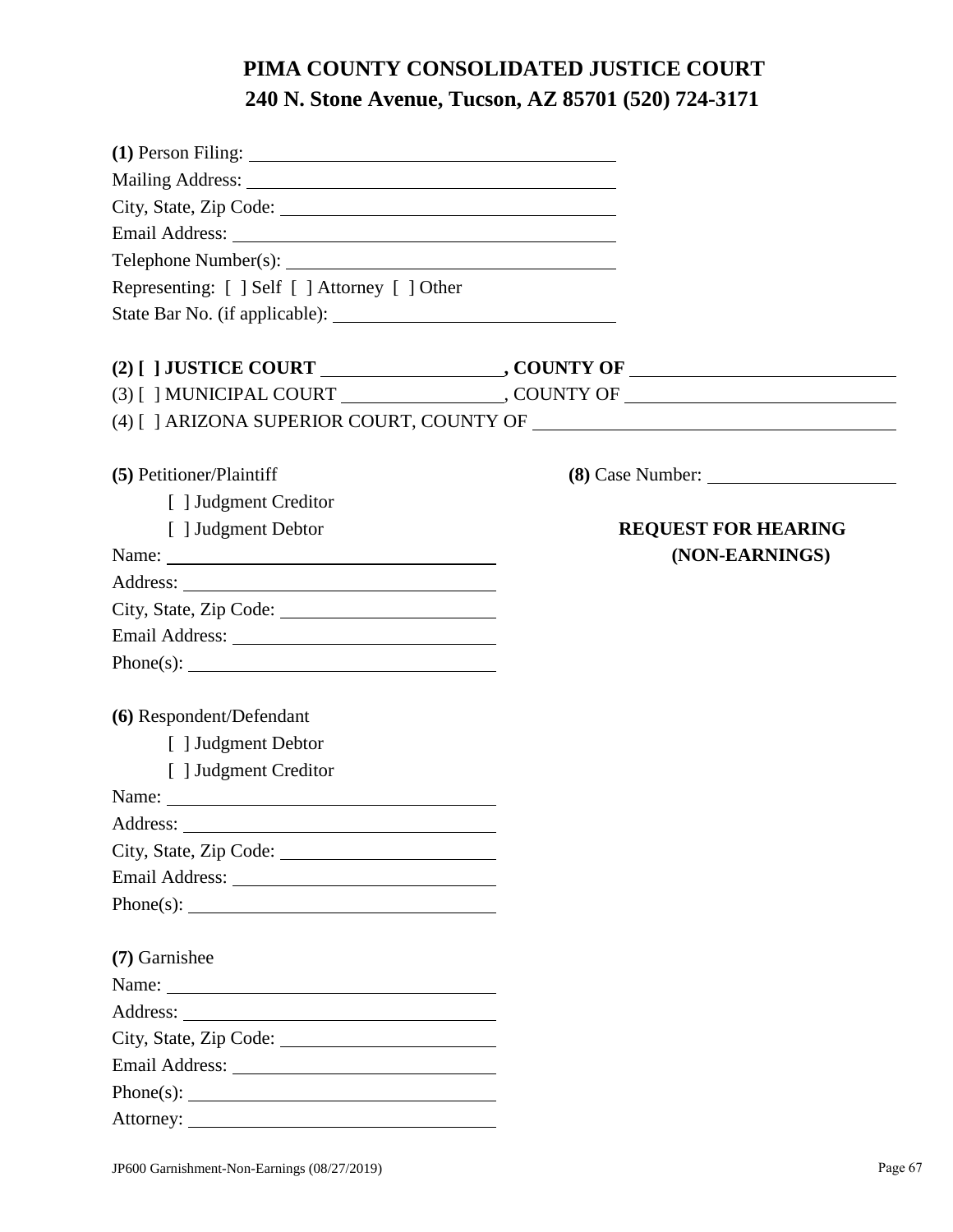| 1. |  | I am the: $(9)$ (Check one.) |
|----|--|------------------------------|
|----|--|------------------------------|

- [ ] Judgment creditor or authorized representative
- [ ] Judgment debtor or authorized representative
- [ ] Garnishee or authorized representative
- 2. My request for hearing is based on the following: **(10)** (Check all that apply.)
	- [ ] The Writ of Garnishment is incorrect because **(11)**

[ ] The Answer is incorrect because **(12)**

[ ] Garnishee has not turned over money or property.

[ ] **(13)** Other reason(s) why I am requesting a hearing: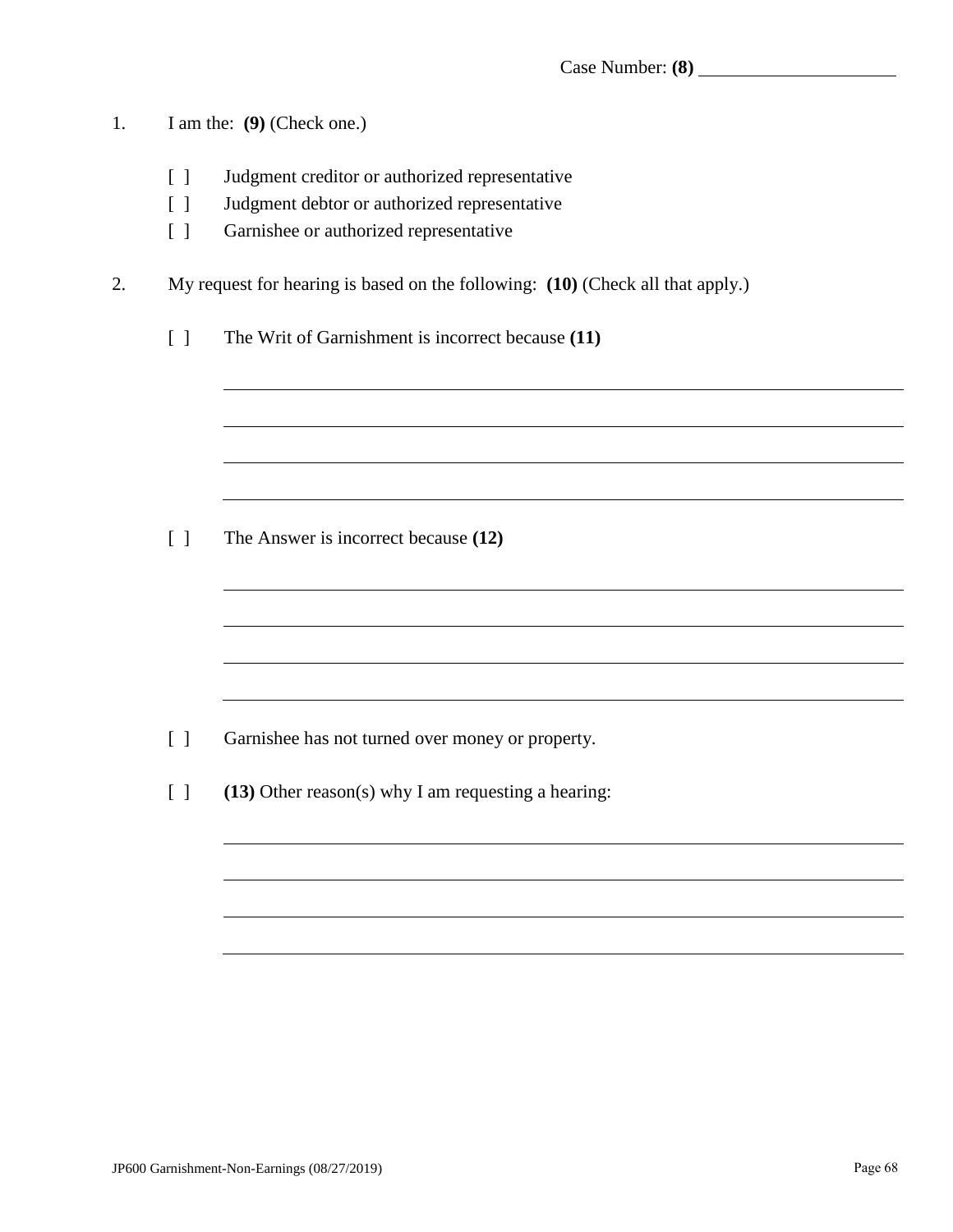| (14)                                                                                                     | (15)                                                                                                       | (16)                                                                                                                   |  |  |  |  |  |
|----------------------------------------------------------------------------------------------------------|------------------------------------------------------------------------------------------------------------|------------------------------------------------------------------------------------------------------------------------|--|--|--|--|--|
| Copy provided to judgment<br>debtor on:                                                                  | Copy provided to garnishee<br>on:                                                                          | Copy provided to judgment<br>creditor on:                                                                              |  |  |  |  |  |
| Date:                                                                                                    | Date:                                                                                                      | Date:                                                                                                                  |  |  |  |  |  |
| By:<br>$\lceil$   Mail<br>[ ] Hand delivery<br>[ ] Constable, Deputy<br><b>Sheriff or Process Server</b> | $\lceil$   Mail<br>By:<br>[ ] Hand delivery<br>[] Constable, Deputy<br><b>Sheriff or Process</b><br>Server | $\lceil$   Mail<br>$\mathbf{B}$ y:<br>[ ] Hand delivery<br>[] Constable, Deputy<br><b>Sheriff or Process</b><br>Server |  |  |  |  |  |

The Court can call me at (17) \_\_\_\_\_\_\_\_\_\_\_\_\_\_\_\_\_\_\_\_\_\_\_\_\_\_\_\_\_between 8 a.m. and 5 p.m. regarding the hearing, if necessary.

**(18)** 

Date Signature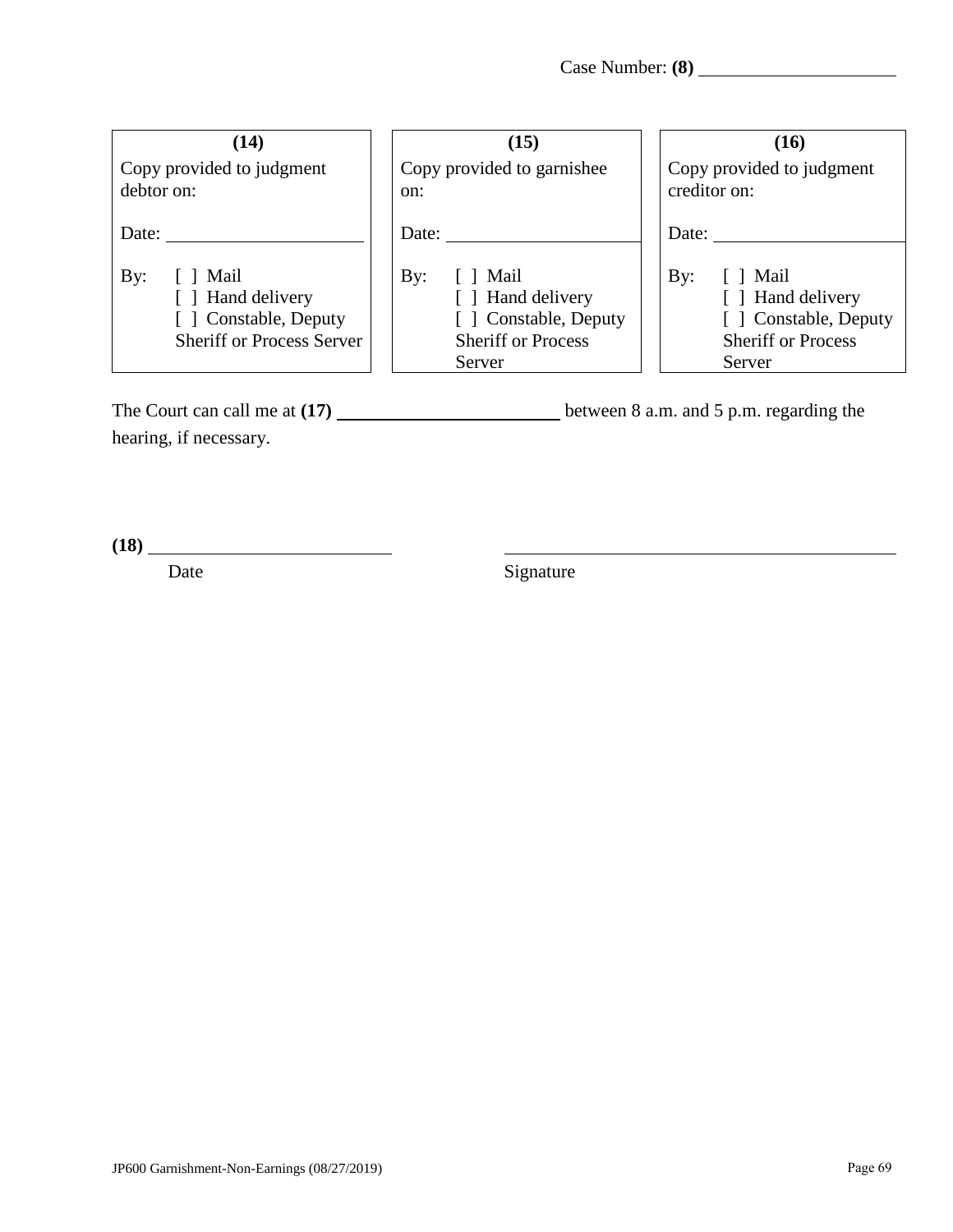## **PIMA COUNTY CONSOLIDATED JUSTICE COURT INSTRUCTIONS FORM 15 NOTICE OF HEARING ON GARNISHMENT (NON-EARNINGS)**

# *WARNING !*

*ALL PARTIES TO A GARNISHMENT ARE STRONGLY URGED TO OBTAIN LEGAL ADVICE FROM AN ATTORNEY. Garnishment procedures are governed by Arizona law and are extremely complicated. All parties involved must follow these laws and procedures correctly. The Court may issue an order for monetary penalties against any party who does not proceed properly, including the judgment creditor.* 

## **USE FORM 15 IF:**

• You are a party to a garnishment proceeding or you represent a party and you have prepared a Request for Hearing (Non-Earnings) (FORM 14).

### **TO COMPLETE FORM 15 YOU WILL NEED:**

• Information on the Writ of Garnishment and Summons (Non-Earnings).

### **HOW TO COMPLETE FORM 15:**

TYPE OR PRINT NEATLY USING **BLACK INK**. Match each numbered item in the instructions with the same numbered item on the Notice of Hearing on Garnishment (Non-Earnings).

*Lines 1 through 7 are known as the caption. You must complete this portion if not already filled in.* 

(1), (2)  $\&$  (3) Check the appropriate box that identifies the Court in which you are filing this form, which will be the same Court in which the other documents for this garnishment have previously been filed.

- (1) If you checked this box, type or print the name of the Justice Court precinct in which you are filing this form and the name of the county in which the Court is located.
- (2) If you checked this box, type or print the name of the city or town in which you are filing this form and the name of the county in which the Court is located.
- (3) If you checked this box, type or print the name of the county in which the Court is located.
- (4) Type or print the petitioner/plaintiff's name as it appears on the Writ, mailing address, email address, and phone number(s). Check the box to indicate whether this party is the judgment creditor or judgment debtor as shown on the Writ.
- (5) Type or print the respondent/defendant's name as it appears on the Writ, mailing address, email address, and phone number(s). Check the box to indicate whether this party is the judgment debtor or judgment creditor as shown on the Writ.
- (6) Type or print the garnishee's name as it appears on the Writ, mailing address, email address, phone number(s), and attorney (if known).
- (7) Type or print the case number appearing on the Writ.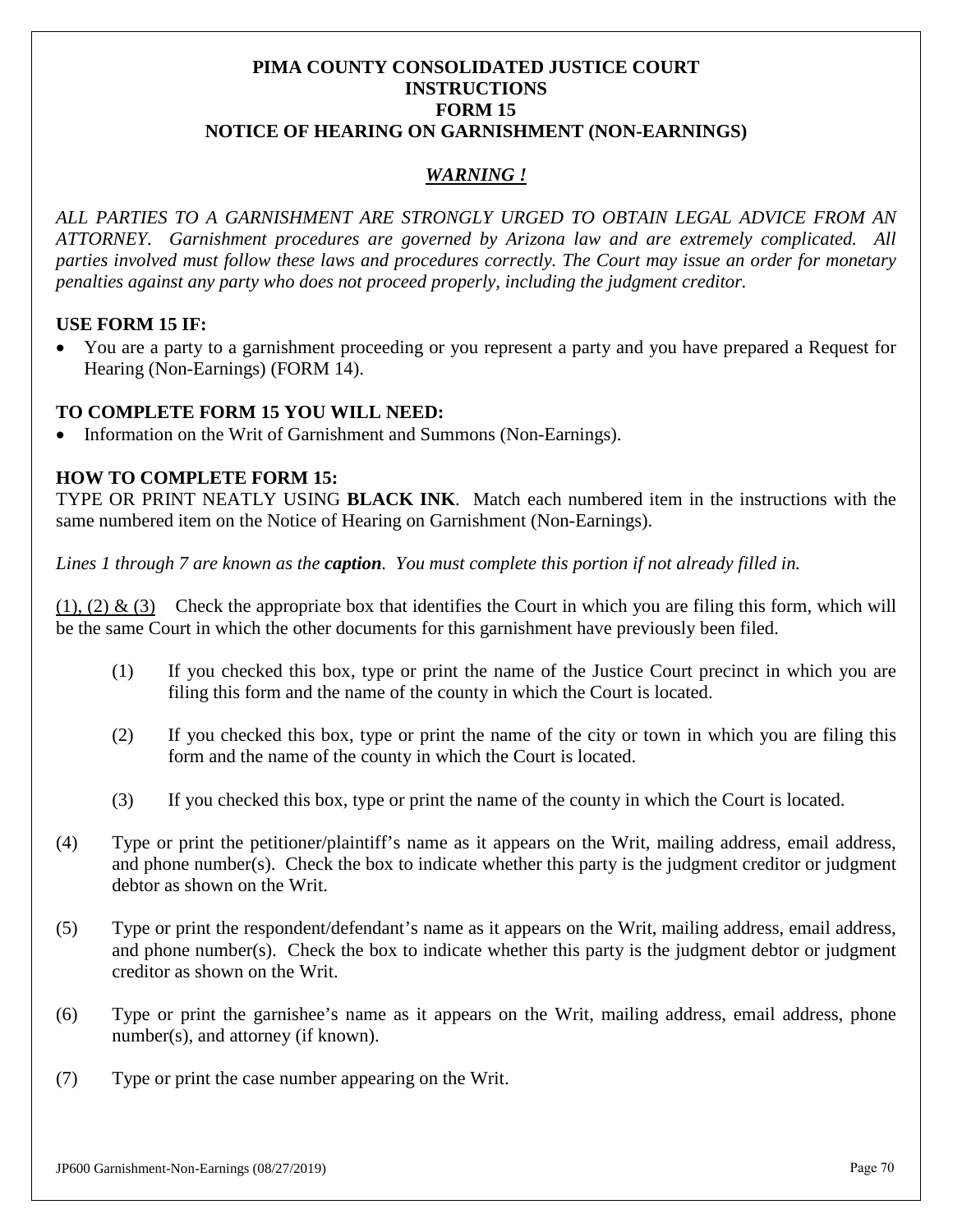# **LEAVE THE REST OF THE FORM BLANK. THE JUDICIAL OFFICER OR CLERK OF THE COURT WILL SET THE HEARING AND COMPLETE THE REMAINING ITEMS.**

#### **WHEN YOU HAVE COMPLETED THE NOTICE OF HEARING:**

 $\checkmark$  File this form with the Clerk's filing counter along with the Request for Hearing (Non-Earnings) (FORM 14).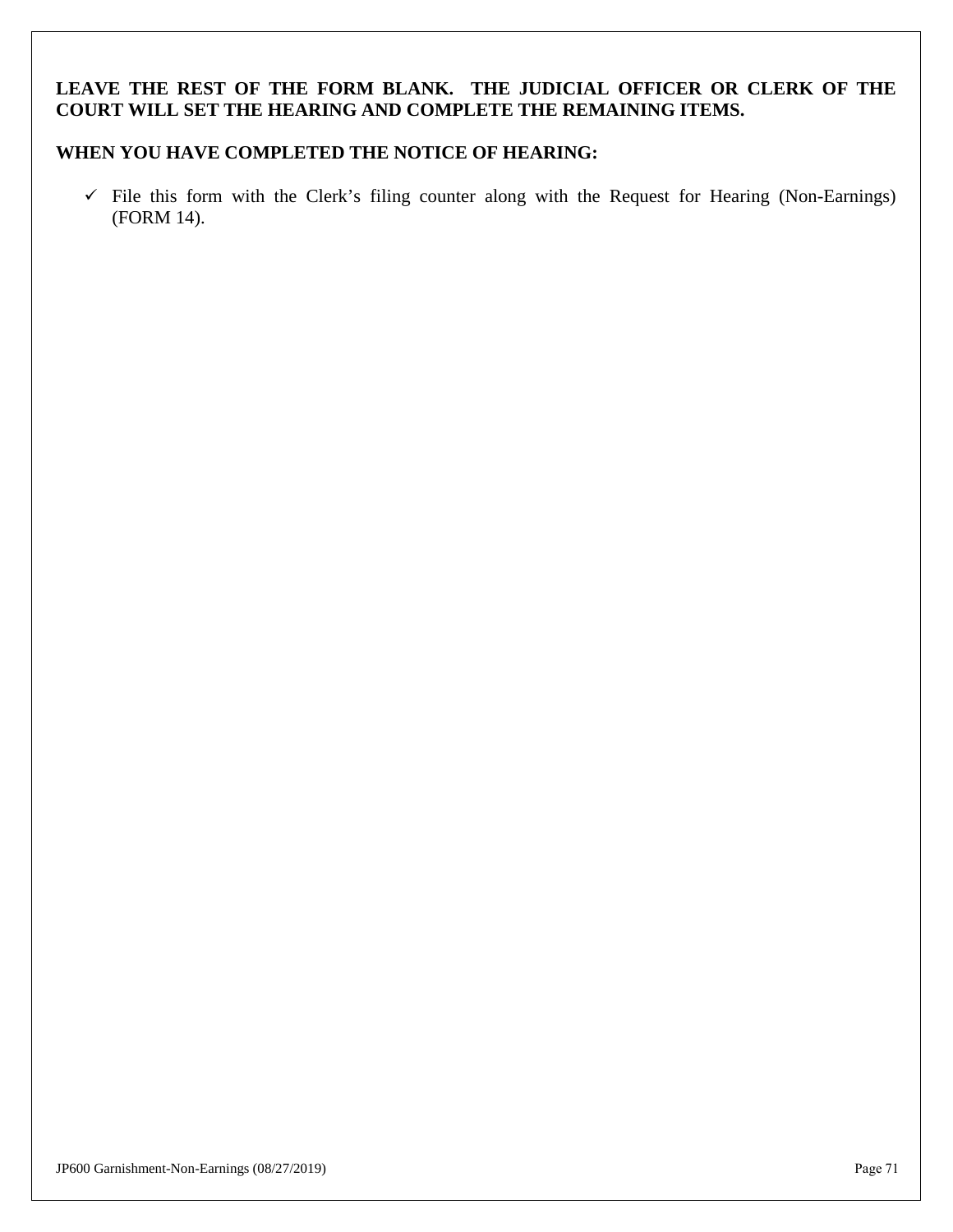| (4) Petitioner/Plaintiff                                                                                                                                                                                                       | $(7)$ Case Number: $\_\_$ |
|--------------------------------------------------------------------------------------------------------------------------------------------------------------------------------------------------------------------------------|---------------------------|
| [ ] Judgment Creditor [ ] Judgment Debtor                                                                                                                                                                                      |                           |
|                                                                                                                                                                                                                                | <b>NOTICE OF HEARING</b>  |
|                                                                                                                                                                                                                                | <b>ON GARNISHMENT</b>     |
|                                                                                                                                                                                                                                | (NON-EARNINGS)            |
| Email Address: New York Changes and School and School and School and School and School and School and School and School and School and School and School and School and School and School and School and School and School and |                           |
|                                                                                                                                                                                                                                |                           |
|                                                                                                                                                                                                                                |                           |
| (5) Respondent/Defendant                                                                                                                                                                                                       |                           |
| [ ] Judgment Debtor [ ] Judgment Creditor                                                                                                                                                                                      |                           |
|                                                                                                                                                                                                                                |                           |
|                                                                                                                                                                                                                                |                           |
| City, State, Zip Code:                                                                                                                                                                                                         |                           |
|                                                                                                                                                                                                                                |                           |
|                                                                                                                                                                                                                                |                           |
| (6) Garnishee                                                                                                                                                                                                                  |                           |
|                                                                                                                                                                                                                                |                           |
|                                                                                                                                                                                                                                |                           |
| City, State, Zip Code: 2000                                                                                                                                                                                                    |                           |
|                                                                                                                                                                                                                                |                           |
|                                                                                                                                                                                                                                |                           |
|                                                                                                                                                                                                                                |                           |

|            | A Request for Hearing has been filed. |  |  | This matter is set for a hearing before        |  |  |  |  |
|------------|---------------------------------------|--|--|------------------------------------------------|--|--|--|--|
|            |                                       |  |  | (Judicial Officer) at the following date, time |  |  |  |  |
| and place: |                                       |  |  |                                                |  |  |  |  |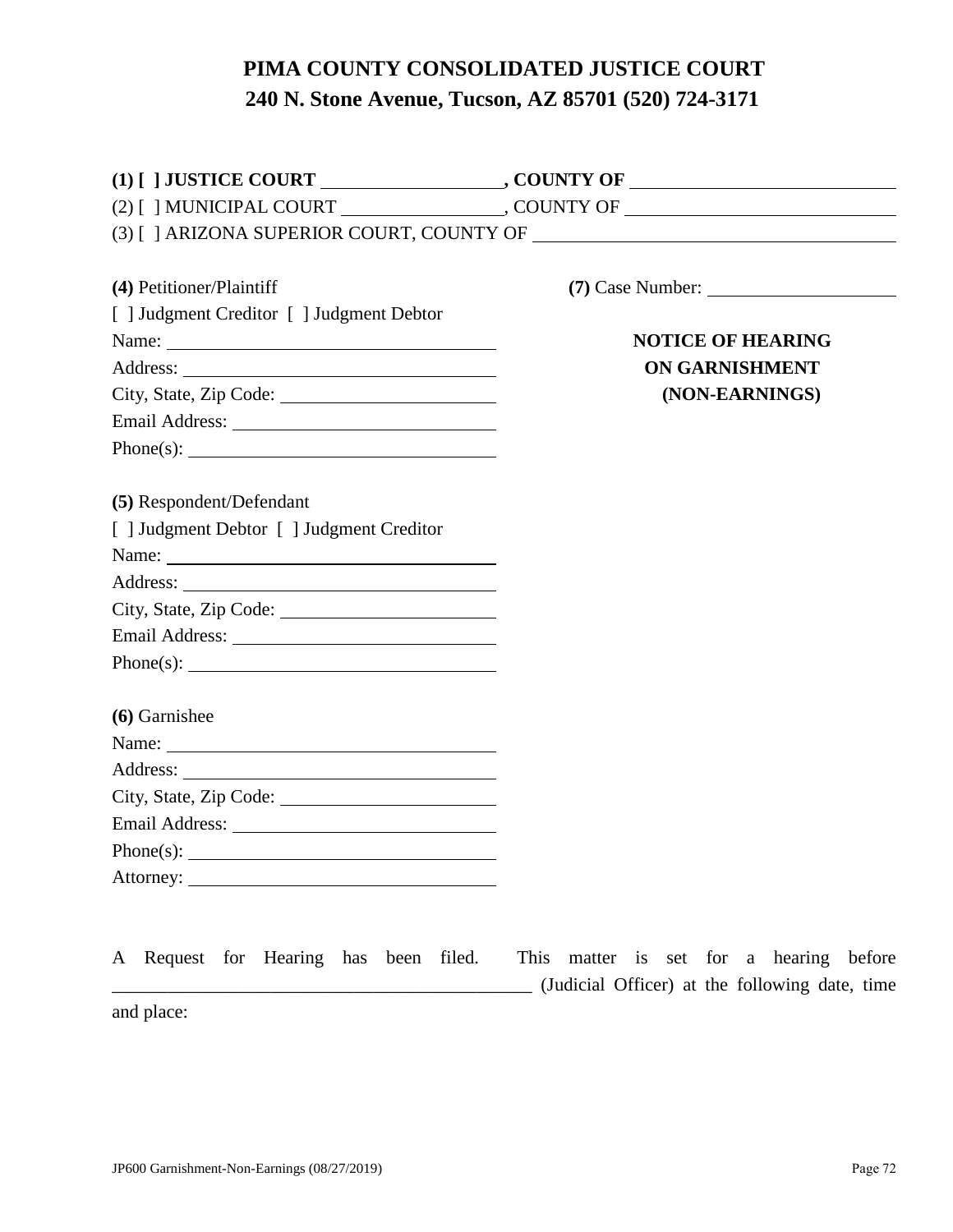Case Number: **(7)**

| Date:         |  |
|---------------|--|
| Time:         |  |
| <b>Place:</b> |  |
|               |  |

**Bring to the Court hearing any documents or exhibits you want to use as proof in your case.** 

**If any party fails to appear at the hearing after proper notice, the Court may:** 

- **Take evidence and/or oral testimony from any parties who do appear**
- **Make a decision based on the information provided in the documents filed and at the hearing**
- **Inform the parties who are present of the decision and sign appropriate orders.**

Requests for reasonable accommodation for persons with disabilities must be made to the division assigned to the case in advance of a scheduled Court proceeding.

If you require the services of an interpreter for a foreign language or for the hearing impaired, contact the Court immediately to determine whether accommodations can be made to assist you or to receive further information.

Date Judicial Officer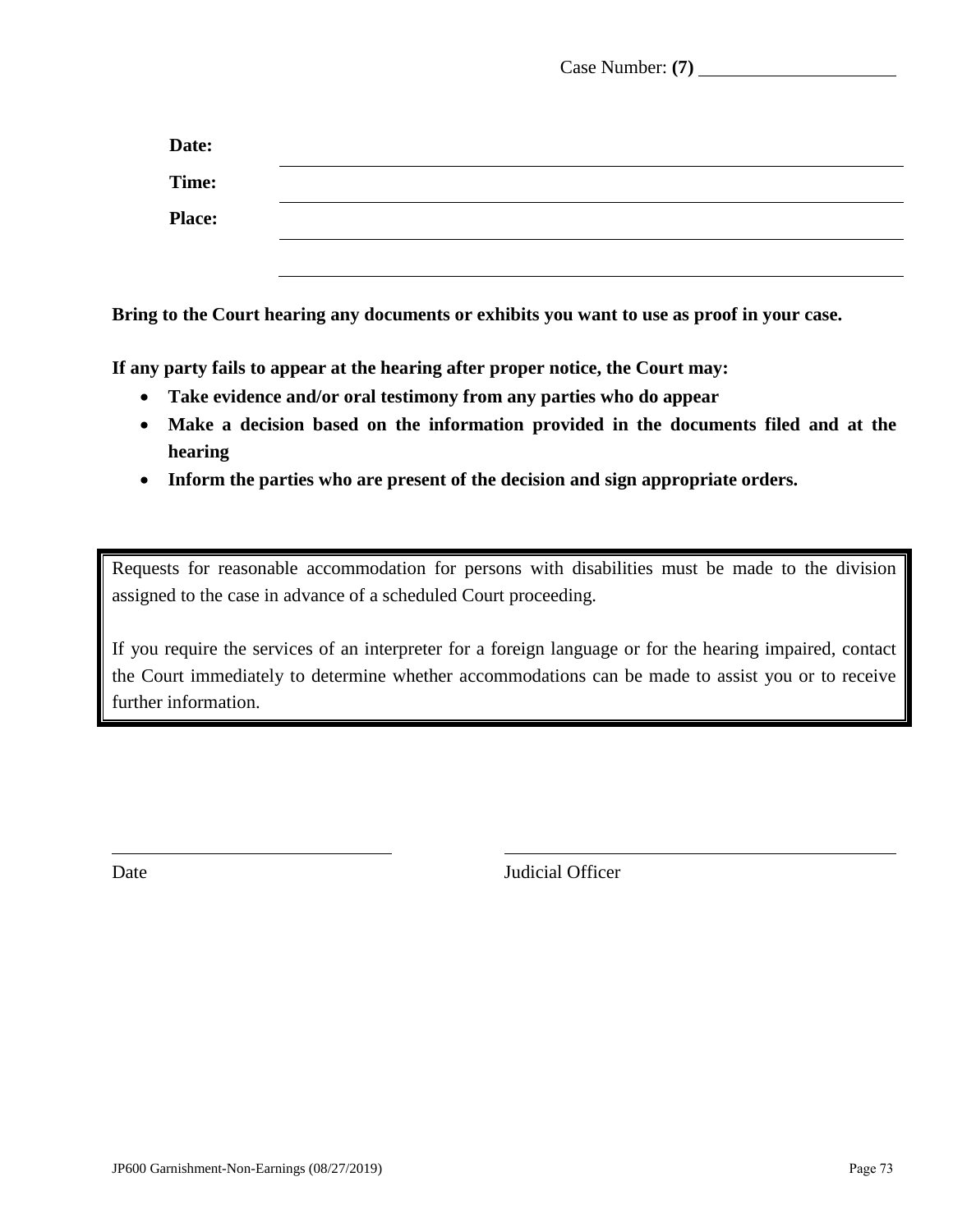#### **PIMA COUNTY CONSOLIDATED JUSTICE COURT INSTRUCTIONS FORM 16 SATISFACTION OF JUDGMENT**

## *WARNING !*

*ALL PARTIES TO A GARNISHMENT ARE STRONGLY URGED TO OBTAIN LEGAL ADVICE FROM AN ATTORNEY. Garnishment procedures are governed by Arizona law and are extremely complicated. All parties involved must follow these laws and procedures correctly. The Court may issue an order for monetary penalties against any party who does not proceed properly, including the judgment creditor.* 

## **USE FORM 16 IF:**

• You are the judgment creditor, or you represent the judgment creditor, and the judgment you sought to collect through garnishment has been paid in full or otherwise satisfied.

#### **TO COMPLETE FORM 16 YOU WILL NEED:**

• Information on the Writ of Garnishment and Summons.

#### **HOW TO COMPLETE FORM 16:**

TYPE OR PRINT NEATLY USING **BLACK INK**. Match each numbered item in the instructions with the same numbered item on the Satisfaction of Judgment.

(1) Type or print the name, mailing address, email address and phone number(s) of the person filing this form. If you are representing yourself in this matter, check the box before "Self." If you are representing a party to this action but you are not an attorney and you are permitted by law to do so, check the box before "Other."

*Lines 2 through 8 are known as the caption. You must complete this portion if not already filled in.* 

(2), (3) & (4) Check the appropriate box that identifies the Court in which you are filing this Satisfaction of Judgment, which will be the same Court in which the other documents for this garnishment have previously been filed.

- (2) If you checked this box, type or print the name of the Justice Court precinct in which you are filing this Satisfaction of Judgment and the name of the county in which the Court is located.
- (3) If you checked this box, type or print the name of the city or town in which you are filing this Satisfaction of Judgment and the name of the county in which the Court is located.
- (4) If you checked this box, type or print the name of the county in which the Court is located.
- (5) Type or print the petitioner/plaintiff's name as it appears on the Writ, mailing address, email address, and phone number(s). Check the box indicating whether this party is the judgment creditor or judgment debtor, as shown on the Writ.
- (6) Type or print the respondent/defendant's name as it appears on the Writ, mailing address, email address, and phone number(s). Check the box indicating whether this party is the judgment debtor or judgment creditor, as shown on the Writ.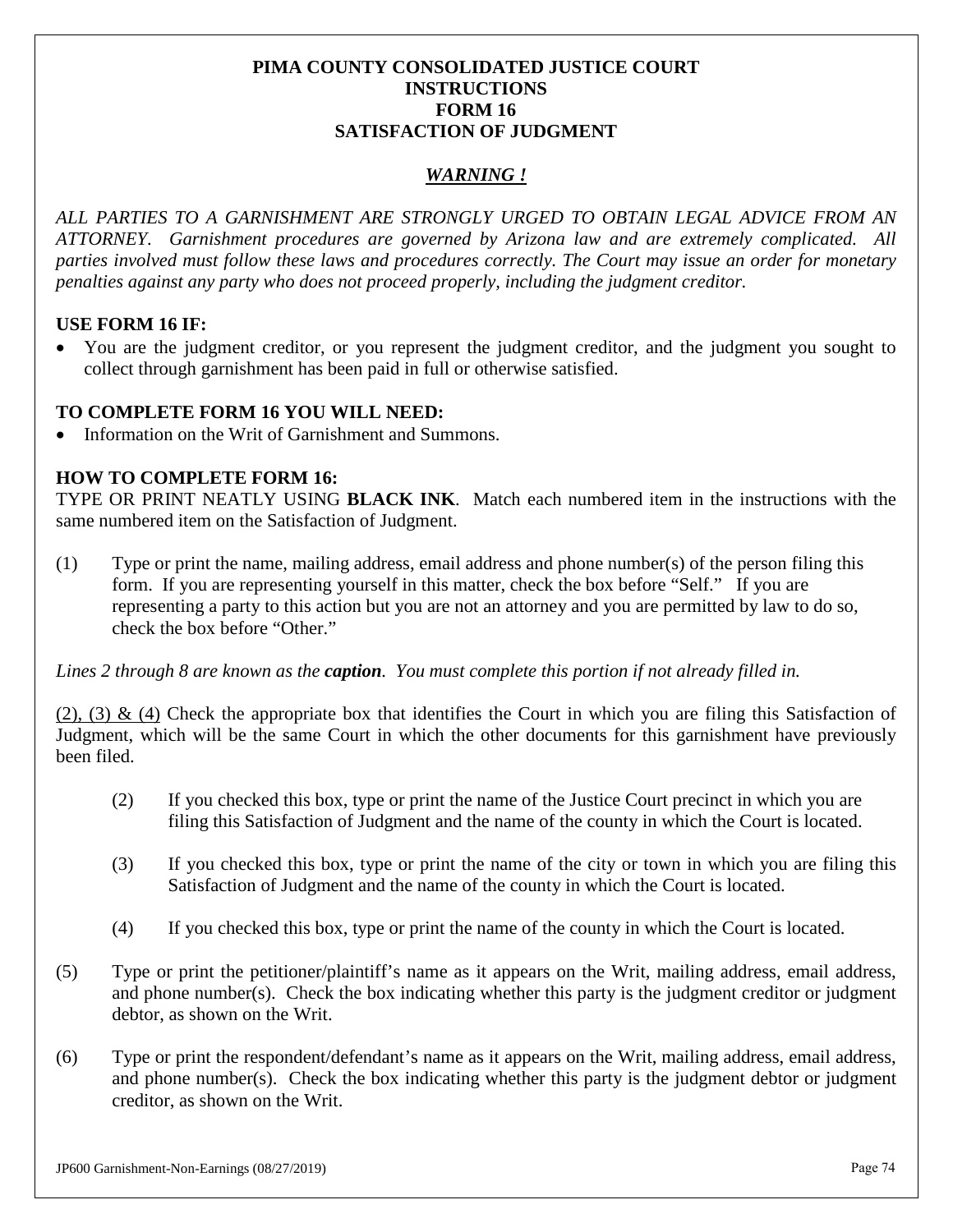- (7) Type or print the garnishee's name as it appears on the Writ, mailing address, email address, phone number(s) and attorney (if known).
- (8) Type or print the case number appearing on the Writ.
- (9) Date and sign your name where indicated.
- (10) Complete the information in this box indicating the date and manner in which you will provide a copy of this form to the judgment debtor.
- (11) Complete the information in this box indicating the date and manner in which you will provide a copy of this form to the garnishee.

## **WHEN YOU HAVE COMPLETED THE SATISFACTION OF JUDGMENT:**

 $\checkmark$  Follow the steps on the Process Checklist.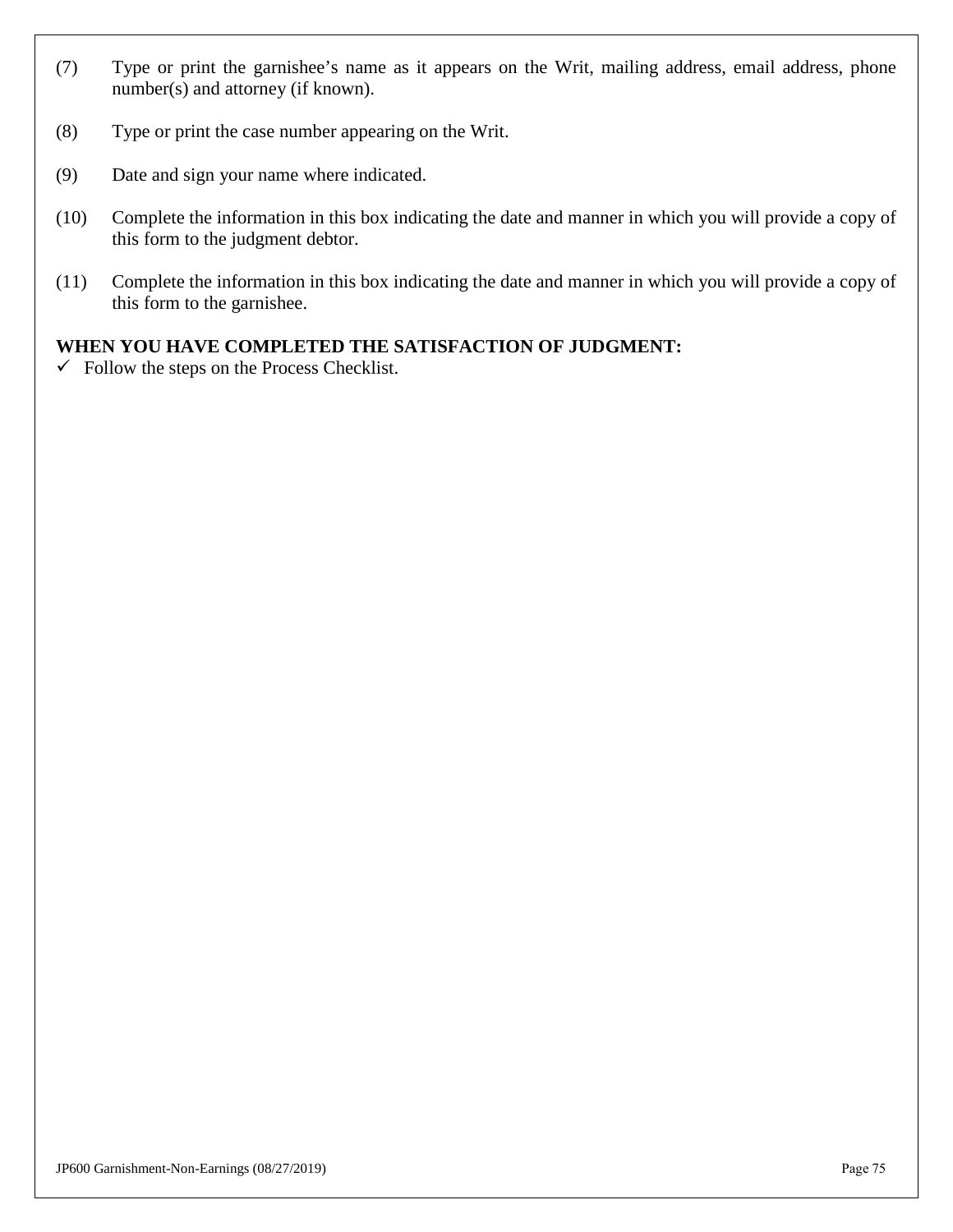# **PIMA COUNTY CONSOLIDATED JUSTICE COURT 240 N. Stone Avenue, Tucson, AZ 85701 (520) 724-3171**

| (1) Person Filing: 2008. [1] Person Filing: 2008. [1] Person Filing: 2008. [1] Person Filing: 2008. [1] Person Filing: 2008. [1] Person Filing: 2008. [1] Person Filing: 2008. [1] Person Filing: 2008. [1] Person Filing: 200 |                                 |
|--------------------------------------------------------------------------------------------------------------------------------------------------------------------------------------------------------------------------------|---------------------------------|
|                                                                                                                                                                                                                                |                                 |
|                                                                                                                                                                                                                                |                                 |
|                                                                                                                                                                                                                                |                                 |
|                                                                                                                                                                                                                                |                                 |
| Representing: [ ] Self [ ] Attorney [ ] Other                                                                                                                                                                                  |                                 |
|                                                                                                                                                                                                                                |                                 |
|                                                                                                                                                                                                                                |                                 |
|                                                                                                                                                                                                                                |                                 |
|                                                                                                                                                                                                                                |                                 |
|                                                                                                                                                                                                                                |                                 |
| (5) Petitioner/Plaintiff                                                                                                                                                                                                       | (8) Case Number:                |
| [ ] Judgment Creditor                                                                                                                                                                                                          |                                 |
| [ ] Judgment Debtor                                                                                                                                                                                                            | <b>SATISFACTION OF JUDGMENT</b> |
| Name:                                                                                                                                                                                                                          |                                 |
|                                                                                                                                                                                                                                |                                 |
|                                                                                                                                                                                                                                |                                 |
|                                                                                                                                                                                                                                |                                 |
|                                                                                                                                                                                                                                |                                 |
|                                                                                                                                                                                                                                |                                 |
| (6) Respondent/Defendant                                                                                                                                                                                                       |                                 |
| [ ] Judgment Debtor                                                                                                                                                                                                            |                                 |
| [ ] Judgment Creditor                                                                                                                                                                                                          |                                 |
|                                                                                                                                                                                                                                |                                 |
|                                                                                                                                                                                                                                |                                 |
| City, State, Zip Code:                                                                                                                                                                                                         |                                 |
|                                                                                                                                                                                                                                |                                 |
|                                                                                                                                                                                                                                |                                 |
| (7) Garnishee                                                                                                                                                                                                                  |                                 |
|                                                                                                                                                                                                                                |                                 |
|                                                                                                                                                                                                                                |                                 |
|                                                                                                                                                                                                                                |                                 |
| Email Address:                                                                                                                                                                                                                 |                                 |
|                                                                                                                                                                                                                                |                                 |
|                                                                                                                                                                                                                                |                                 |